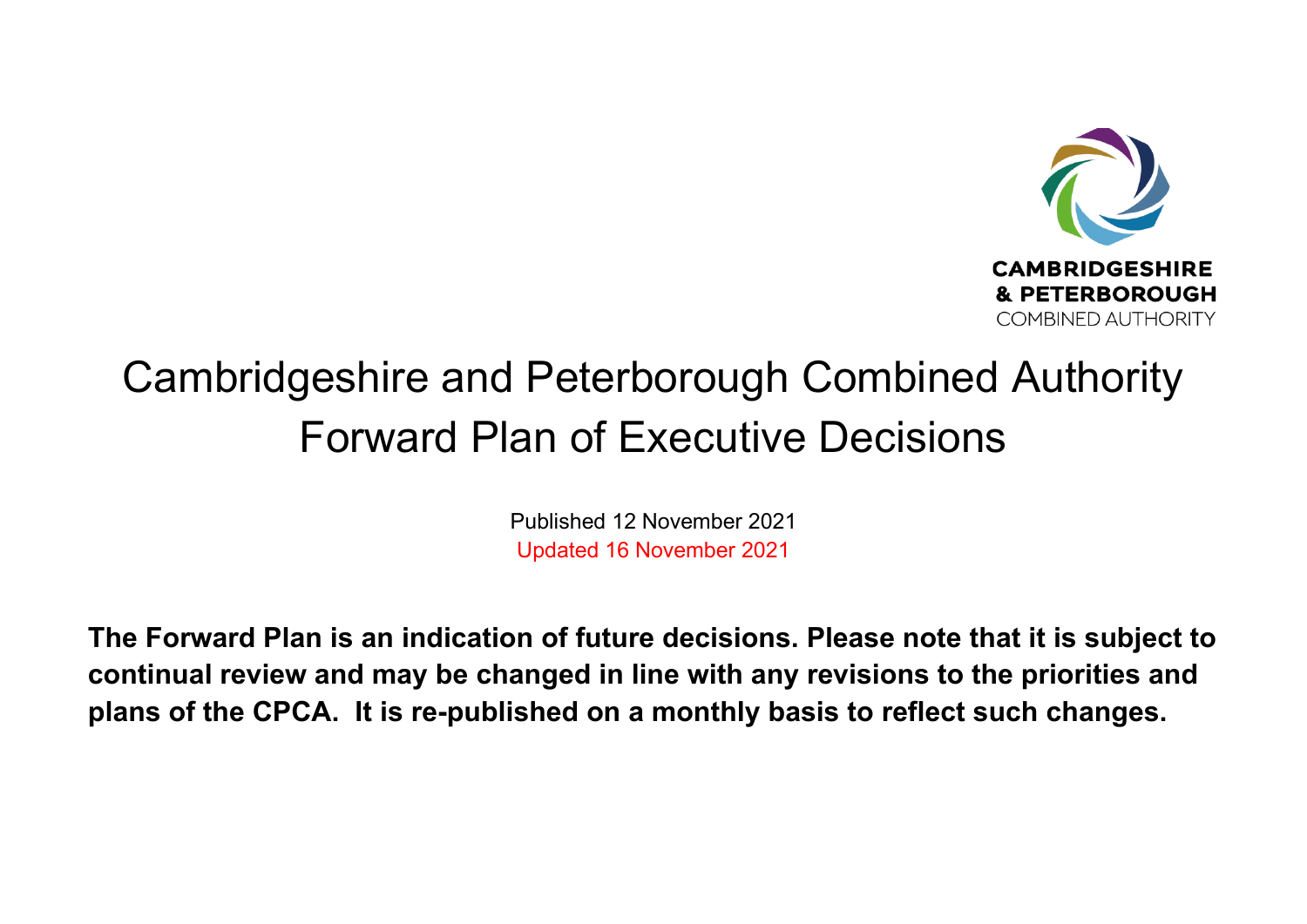#### Purpose

The Forward Plan sets out all of the decisions which the Combined Authority Board and Executive Committees will be taking in the coming months. This makes sure that local residents and organisations know what decisions are due to be taken and when.

The Forward Plan is a live document which is updated regularly and published on the [Combined Authority website](https://cambridgeshirepeterboroughcagov.cmis.uk.com/ForwardPlanofKeyDecisionsDocuments/ForwardPlanofKeyDecisions.aspx) (click the Forward Plan' button to view). At least 28 clear days' notice will be given of any key decisions to be taken.

#### What is a key decision?

A key decision is one which, in the view of the Overview and Scrutiny Committee, is likely to:

- i. result in the Combined Authority spending or saving a significant amount, compared with the budget for the service or function the decision relates to (usually £500,000 or more); or
- ii. have a significant effect on communities living or working in an area made up of two or more wards or electoral divisions in the area.

#### Non-key decisions and update reports

For transparency, the Forward Plan also includes all non-key decisions and update reports to be considered by the Combined Authority Board and Executive Committees.

#### Access to reports

A report will be available to view online one week before a decision is taken. You are entitled to view any documents listed on the Forward Plan after publication, or obtain extracts from any documents listed, subject to any restrictions on disclosure. There is no charge for viewing the documents, although charges may be made for photocopying or postage. Documents listed on this notice can be requested from [Robert Parkin, C](mailto:Robert.Parkin@cambridgeshirepeterborough-ca.gov.uk)hief Legal Officer and Monitoring Officer for the Combined Authority.

The Forward Plan will state if any reports or appendices are likely to be exempt from publication or confidential and may be discussed in private. If you want to make representations that a decision which it is proposed will be taken in private should instead be taken in public please contact [Robert Parkin,](mailto:Robert.Parkin@cambridgeshirepeterborough-ca.gov.uk) Chief Legal Officer and Monitoring Officer at least five working days before the decision is due to be made.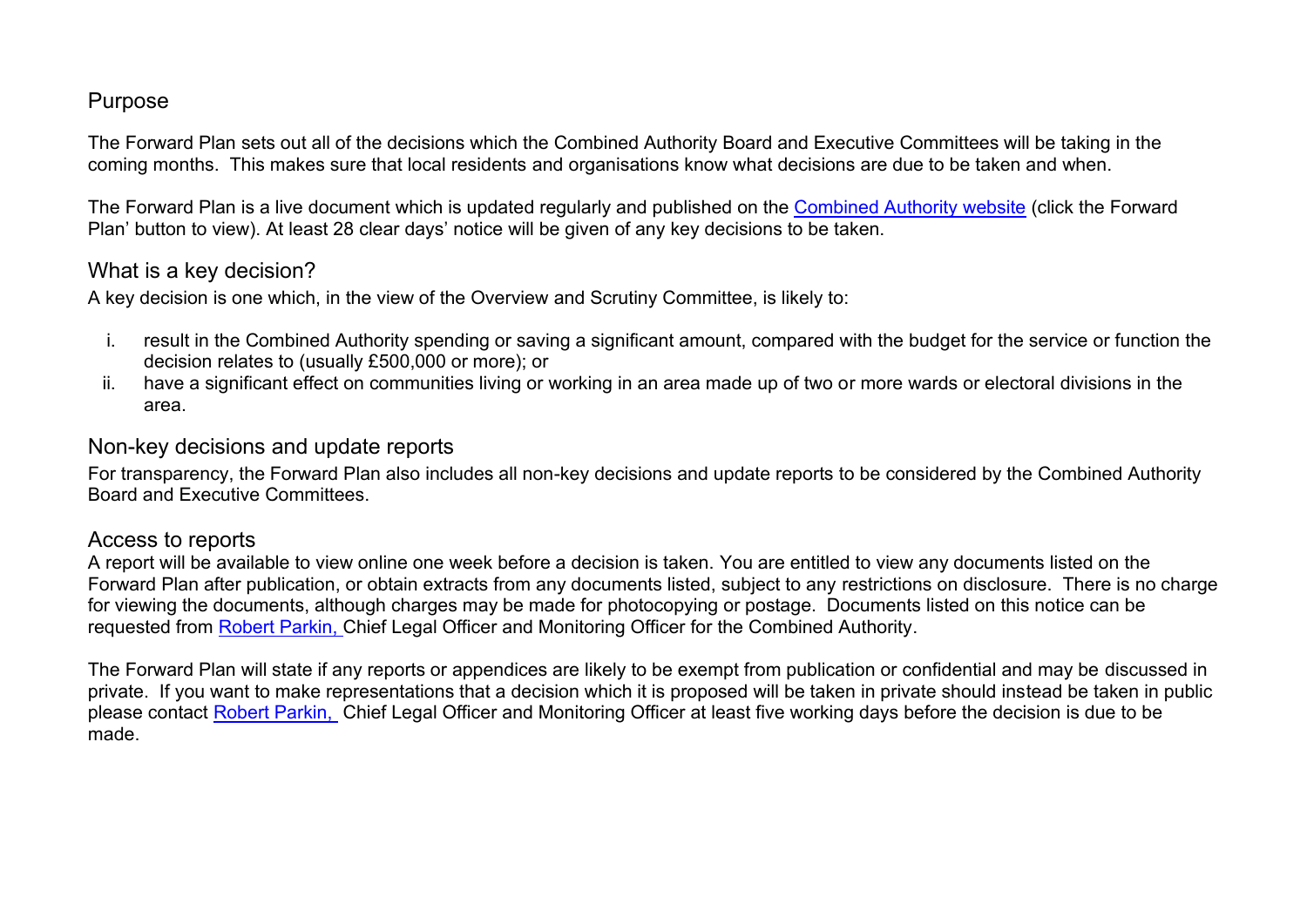#### Notice of decisions

Notice of the Combined Authority Board's decisions and Executive Committee decisions will be published online within three days of a public meeting taking place.

#### Standing items at Executive Committee meetings

The following reports are standing items and will be considered by at each meeting of the relevant committee. The most recently published Forward Plan will also be included on the agenda for each Executive Committee meeting:

#### Housing and Communities Committee

1. Affordable Housing Programme Update

#### Skills Committee

- 1. Budget and Performance Report
- 2. Employment and Skills Board Update

#### Transport and Infrastructure Committee

- 1. Budget Monitor Update
- 2. Performance Report

#### Accessibility

Changes to the previous month's Forward Plan are shown in red text. An accessible format version of this document is available on request from [democratic.services@cambridgeshirepeterborough-ca.gov.uk](mailto:democratic.services@cambridgeshirepeterborough-ca.gov.uk)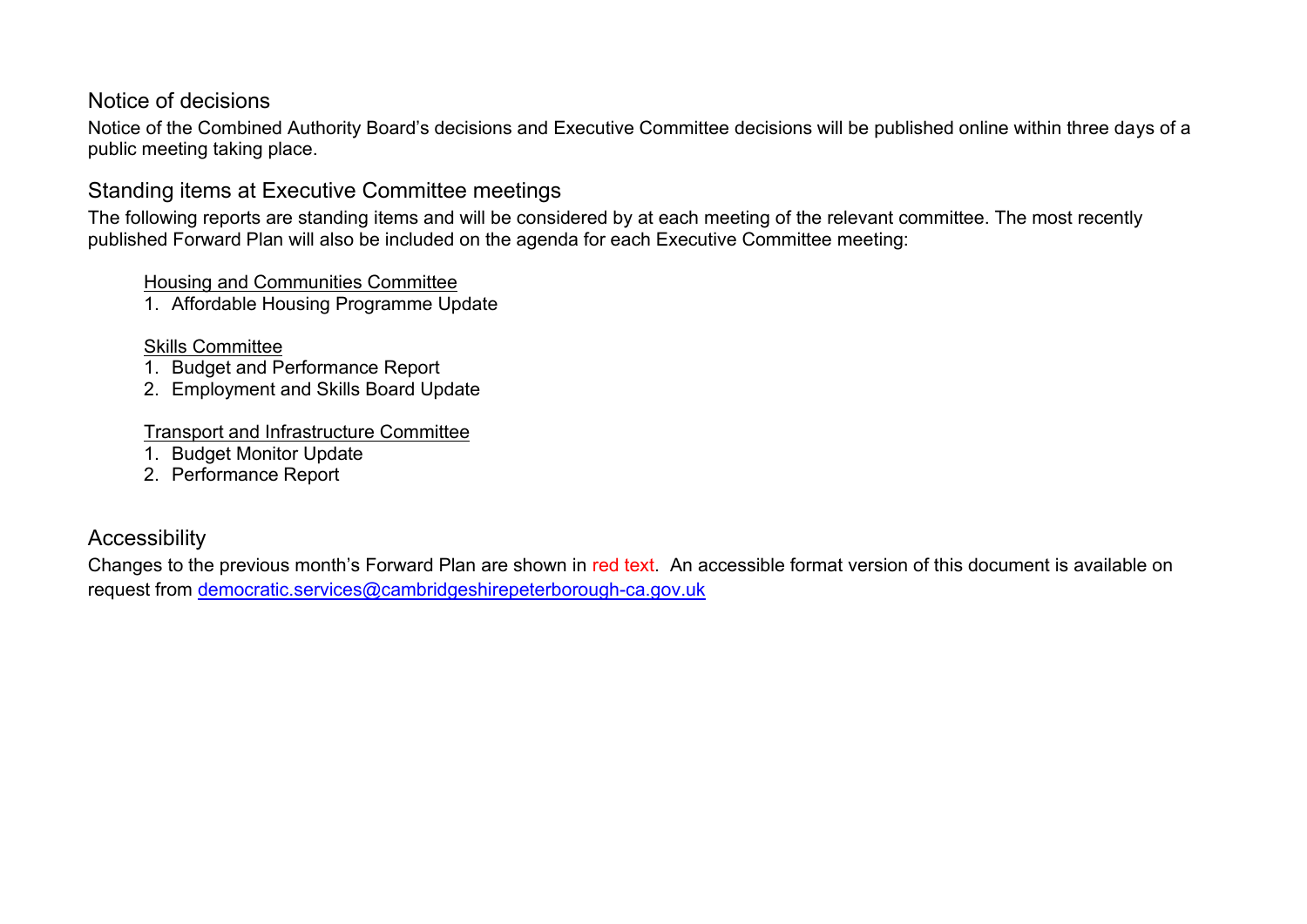## Combined Authority Board – 24 November 2021

### Governance Items

|                | Title of report                                                                                                                                  | <b>Decision maker</b>                                                       | Date of<br>decision    | Decision<br>required | Purpose of<br>report                                                                                                                                | Consultation                                         | Lead<br>officer                                                            | Lead<br>Member             | <b>Documents</b><br>relevant to<br>the decision<br>submitted<br>to the<br>decision<br>maker                                     |
|----------------|--------------------------------------------------------------------------------------------------------------------------------------------------|-----------------------------------------------------------------------------|------------------------|----------------------|-----------------------------------------------------------------------------------------------------------------------------------------------------|------------------------------------------------------|----------------------------------------------------------------------------|----------------------------|---------------------------------------------------------------------------------------------------------------------------------|
| 1 <sub>1</sub> | Minutes of the<br>meeting on 27<br>October 2021 and<br><b>Action Log</b>                                                                         | Cambridgeshire<br>and<br>Peterborough<br>Combined<br><b>Authority Board</b> | 24<br>November<br>2021 | Decision             | To approve the<br>minutes of the<br>previous<br>meeting and<br>review the<br>action log.                                                            | Relevant<br>internal and<br>external<br>stakeholders | Richenda<br>Greenhill,<br>Democrati<br>c Services<br>Officer               | Mayor<br>Dr Nik<br>Johnson | It is not<br>anticipated<br>that there<br>will be any<br>documents<br>other than<br>the report<br>and<br>relevant<br>appendices |
| 2.             | Combined<br><b>Authority Committee</b><br>Membership<br>Changes and<br><b>Business Board</b><br>Substitutes:<br>November 2021<br><b>New item</b> | Cambridgeshire<br>and<br>Peterborough<br>Combined<br><b>Authority Board</b> | 24<br>November<br>2021 | Decision             | To ratify<br>changes to<br>committee<br>memberships<br>notified by<br>constituent<br>councils and<br>approve the<br>appointment of<br>the nominated | Relevant<br>internal and<br>external<br>stakeholders | Robert<br>Parkin<br>Chief<br>Legal<br>Officer and<br>Monitoring<br>Officer | Mayor<br>Dr Nik<br>Johnson | It is not<br>anticipated<br>that there<br>will be any<br>documents<br>other than<br>the report<br>and<br>relevant<br>appendices |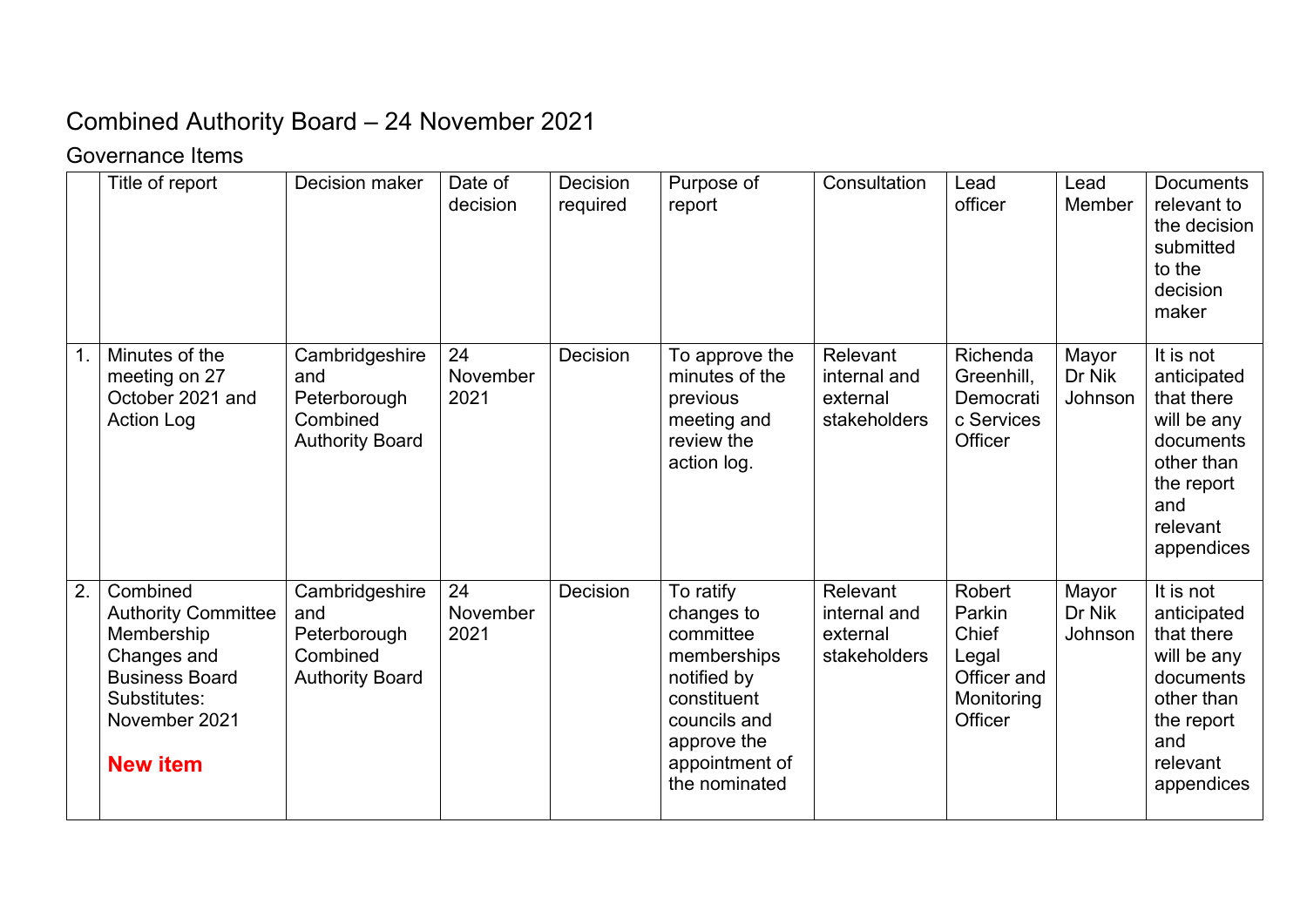|    | Title of report                                                | <b>Decision maker</b>                                                       | Date of<br>decision    | Decision<br>required                                         | Purpose of<br>report                                                                                                 | Consultation                                         | Lead<br>officer                                                            | Lead<br>Member             | <b>Documents</b><br>relevant to<br>the decision<br>submitted<br>to the<br>decision<br>maker                                     |
|----|----------------------------------------------------------------|-----------------------------------------------------------------------------|------------------------|--------------------------------------------------------------|----------------------------------------------------------------------------------------------------------------------|------------------------------------------------------|----------------------------------------------------------------------------|----------------------------|---------------------------------------------------------------------------------------------------------------------------------|
|    |                                                                |                                                                             |                        |                                                              | substitute<br>members for the<br>Mayor and Lead<br>Member for<br>Economic<br>Growth for the<br><b>Business Board</b> |                                                      |                                                                            |                            |                                                                                                                                 |
| 3. | <b>Annotated Forward</b><br>Plan                               | Cambridgeshire<br>and<br>Peterborough<br>Combined<br><b>Authority Board</b> | 24<br>November<br>2021 | Decision                                                     | To approve the<br>latest version of<br>the forward<br>plan.                                                          | Relevant<br>internal and<br>external<br>stakeholders | Robert<br>Parkin<br>Chief<br>Legal<br>Officer and<br>Monitoring<br>Officer | Mayor<br>Dr Nik<br>Johnson | It is not<br>anticipated<br>that there<br>will be any<br>documents<br>other than<br>the report<br>and<br>relevant<br>appendices |
| 4. | <b>Budget Monitor</b><br><b>Update Report</b><br>November 2021 | Cambridgeshire<br>and<br>Peterborough<br>Combined<br><b>Authority Board</b> | 24<br>November<br>2021 | Key<br>Decision<br>2021/075<br><b>[General</b><br>Exception] | To provide an<br>update on the<br>revenue and<br>capital budgets<br>for the year to<br>date.                         | Relevant<br>internal and<br>external<br>stakeholders | Jon Alsop<br>Section 73<br>Chief<br>Finance<br>Officer                     | Mayor<br>Dr Nik<br>Johnson | It is not<br>anticipated<br>that there<br>will be any<br>documents<br>other than                                                |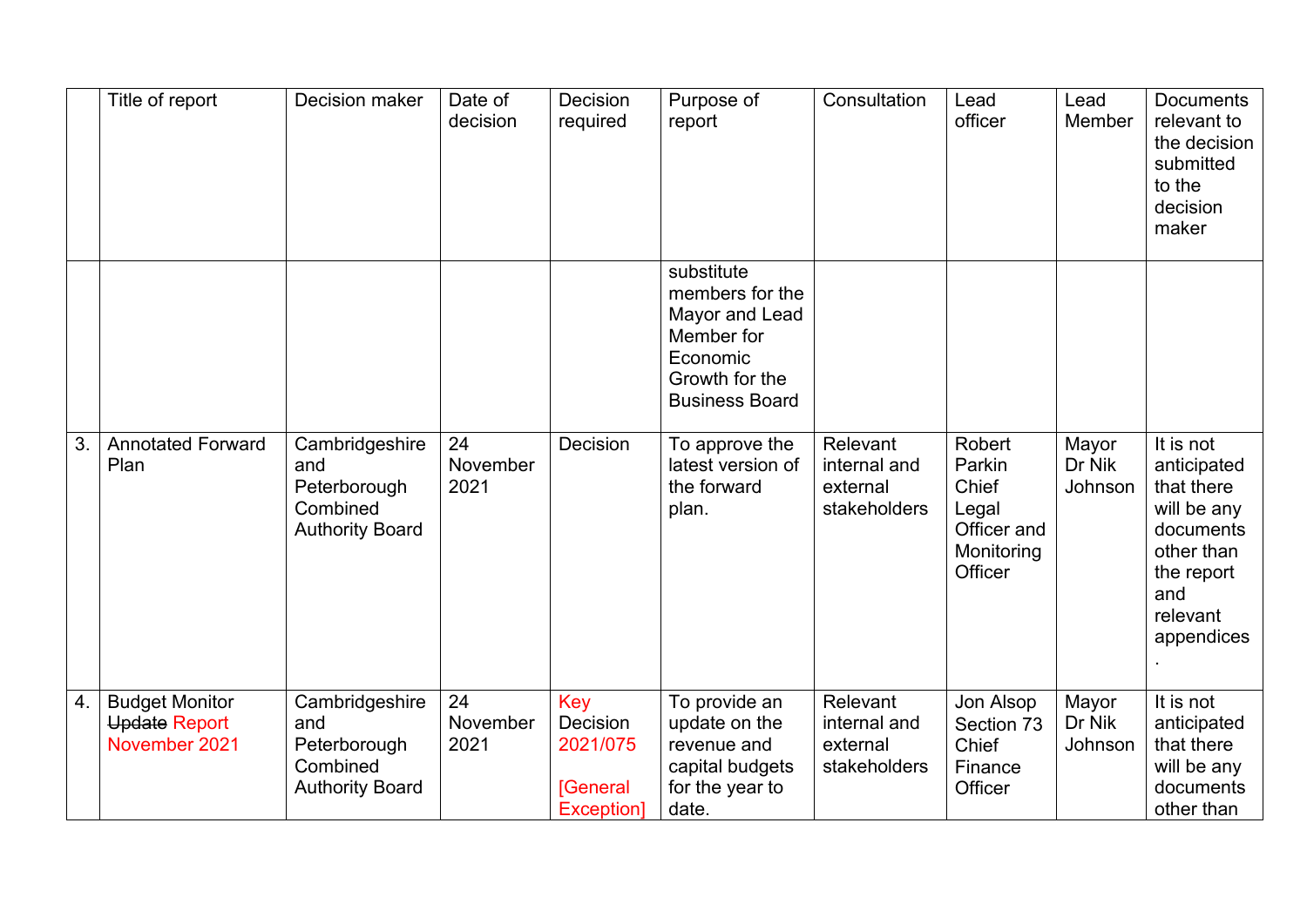|    | Title of report                                                                                                         | Decision maker                                                              | Date of<br>decision    | Decision<br>required | Purpose of<br>report                                                                                                 | Consultation                                         | Lead<br>officer                                              | Lead<br>Member             | <b>Documents</b><br>relevant to<br>the decision<br>submitted<br>to the<br>decision<br>maker                                                            |
|----|-------------------------------------------------------------------------------------------------------------------------|-----------------------------------------------------------------------------|------------------------|----------------------|----------------------------------------------------------------------------------------------------------------------|------------------------------------------------------|--------------------------------------------------------------|----------------------------|--------------------------------------------------------------------------------------------------------------------------------------------------------|
|    |                                                                                                                         |                                                                             |                        |                      |                                                                                                                      |                                                      |                                                              |                            | the report<br>and<br>relevant<br>appendices<br>to be<br>published.                                                                                     |
| 5. | Performance Report                                                                                                      | Cambridgeshire<br>and<br>Peterborough<br>Combined<br><b>Authority Board</b> | 24<br>November<br>2021 | Decision             | To note the<br>Combined<br>Authority<br>performance<br>reporting<br>Dashboard                                        | Relevant<br>internal and<br>external<br>stakeholders | Paul<br>Raynes<br>Director of<br>Delivery<br>and<br>Strategy | Mayor<br>Dr Nik<br>Johnson | It is not<br>anticipated<br>that there<br>will be any<br>documents<br>other than<br>the report<br>and<br>relevant<br>appendices<br>to be<br>published. |
| 6. | Draft 2022-23<br><b>Budget and</b><br>Medium-Term<br><b>Financial Plan to</b><br>2025-26 for public<br>consultation and | Cambridgeshire<br>and<br>Peterborough<br>Combined<br><b>Authority Board</b> | 24<br>November<br>2021 | Decision             | For the<br>Combined<br><b>Authority Board</b><br>to approve the<br>draft 2022-23<br><b>Budget and</b><br>Medium-Term | Relevant<br>internal and<br>external<br>stakeholders | Jon Alsop<br>Section 73<br>Chief<br>Finance<br>Officer       | Mayor<br>Dr Nik<br>Johnson | It is not<br>anticipated<br>that there<br>will be any<br>documents<br>other than<br>the report                                                         |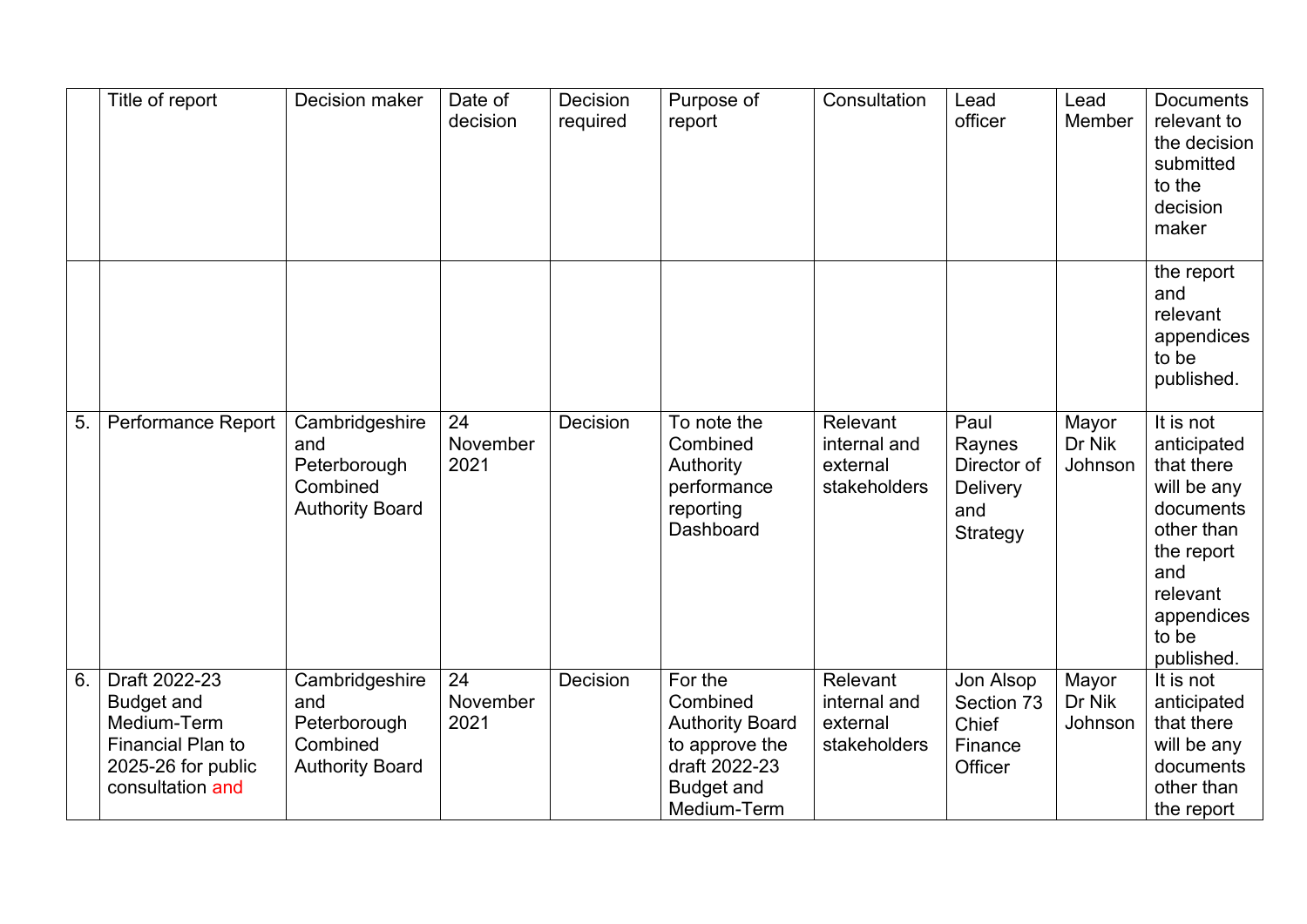| Title of report                                                        | Decision maker | Date of<br>decision | Decision<br>required | Purpose of<br>report                                                                                                                            | Consultation | Lead<br>officer | Lead<br>Member | <b>Documents</b><br>relevant to<br>the decision<br>submitted<br>to the<br>decision<br>maker |
|------------------------------------------------------------------------|----------------|---------------------|----------------------|-------------------------------------------------------------------------------------------------------------------------------------------------|--------------|-----------------|----------------|---------------------------------------------------------------------------------------------|
| <b>Draft Sustainable</b><br><b>Growth Statement</b><br><b>New item</b> |                |                     |                      | <b>Financial Plan</b><br>to 2025-26 for<br>public<br>consultation and<br>to comment on<br>a draft<br><b>Sustainable</b><br>Growth<br>Statement. |              |                 |                | and<br>relevant<br>appendices<br>to be<br>published.                                        |

## Combined Authority Decisions

|                | Title of report | Decision maker         | Date of<br>decision | Decision<br>required | Purpose of report | Consultation | Lead<br>officer | Lead<br>Member | <b>Documents</b><br>relevant to<br>the decision<br>submitted<br>to the<br>decision<br>maker |
|----------------|-----------------|------------------------|---------------------|----------------------|-------------------|--------------|-----------------|----------------|---------------------------------------------------------------------------------------------|
| 7 <sub>1</sub> | Response to     | Cambridgeshire         | 24                  | Key<br>Decision      | To approve a      | Relevant     | Paul            | Councillor     | It is not                                                                                   |
|                | the.            | and                    | November            |                      | response to the   | internal and | Raynes          | <b>Bridget</b> | anticipated                                                                                 |
|                | Independent     | Peterborough           | 2021                | 2021/025             | Independent       | external     | <b>Director</b> | Smith          | that there                                                                                  |
|                | Commission on   | Combined               |                     |                      | Commission on     | stakeholders | of              | Lead           | will be any                                                                                 |
|                |                 | <b>Authority Board</b> |                     |                      | Climate Change's  |              | <b>Delivery</b> | Member for     | documents                                                                                   |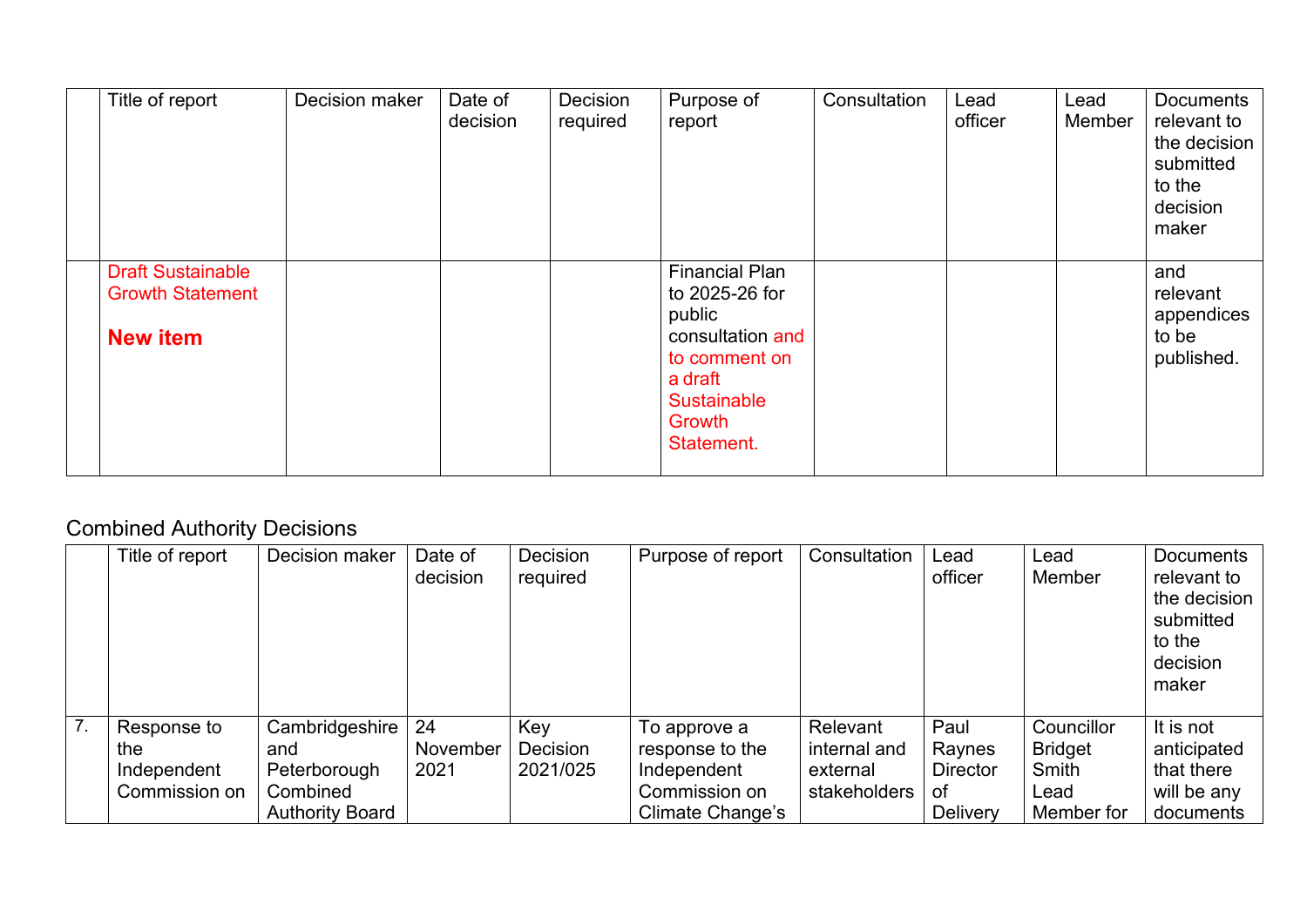|    | Title of report                                                                             | Decision maker                                                              | Date of<br>decision    | Decision<br>required | Purpose of report                                                                                                                                                                                                       | Consultation                                         | Lead<br>officer                                                          | Lead<br>Member                              | <b>Documents</b><br>relevant to<br>the decision<br>submitted<br>to the<br>decision<br>maker                                                           |
|----|---------------------------------------------------------------------------------------------|-----------------------------------------------------------------------------|------------------------|----------------------|-------------------------------------------------------------------------------------------------------------------------------------------------------------------------------------------------------------------------|------------------------------------------------------|--------------------------------------------------------------------------|---------------------------------------------|-------------------------------------------------------------------------------------------------------------------------------------------------------|
|    | Climate<br>Change                                                                           |                                                                             |                        |                      | full<br>recommendations.                                                                                                                                                                                                |                                                      | and<br>Strategy                                                          | the<br>Environment<br>and Climate<br>Change | other than<br>the report<br>and<br>relevant<br>appendices<br>to be<br>published.                                                                      |
| 8. | <b>Capability Fund</b><br>2021/22 Grant<br>Award<br><b>New item</b>                         | Cambridgeshire<br>and<br>Peterborough<br>Combined<br><b>Authority Board</b> | 27<br>October<br>2021  | KD2021/066           | To advise the<br>Board of the grant<br>Award and to<br>seek approval for<br>forwarding to<br>Peterborough City<br>Council and<br>Cambridgeshire<br><b>County Council to</b><br>deliver against the<br>funding criteria. | Relevant<br>internal and<br>external<br>stakeholders | Kim<br>Sawyer<br><b>Director</b><br>of<br>Corporate<br>Services.         | Mayor Dr<br>Nik Johnson                     | It is not<br>anticipated<br>that there<br>will be any<br>documents<br>other than<br>the report<br>and<br>relevant<br>appendices<br>to be<br>published |
| 9. | <b>St Neots Future</b><br><b>High Streets</b><br><b>Fund Scheme</b><br><b>Business Case</b> | Cambridgeshire<br>and<br>Peterborough<br>Combined<br><b>Authority Board</b> | 24<br>November<br>2021 | Decision             | To note the<br><b>Business Case</b><br>from<br>Huntingdonshire<br><b>District Council in</b><br>regard to the St                                                                                                        | Relevant<br>internal and<br>external<br>stakeholders | John T<br>Hill<br><b>Director</b><br>of<br><b>Business</b><br>and Skills | Mayor Dr<br>Nik Johnson                     | It is not<br>anticipated<br>that there<br>will be any<br>documents<br>other than                                                                      |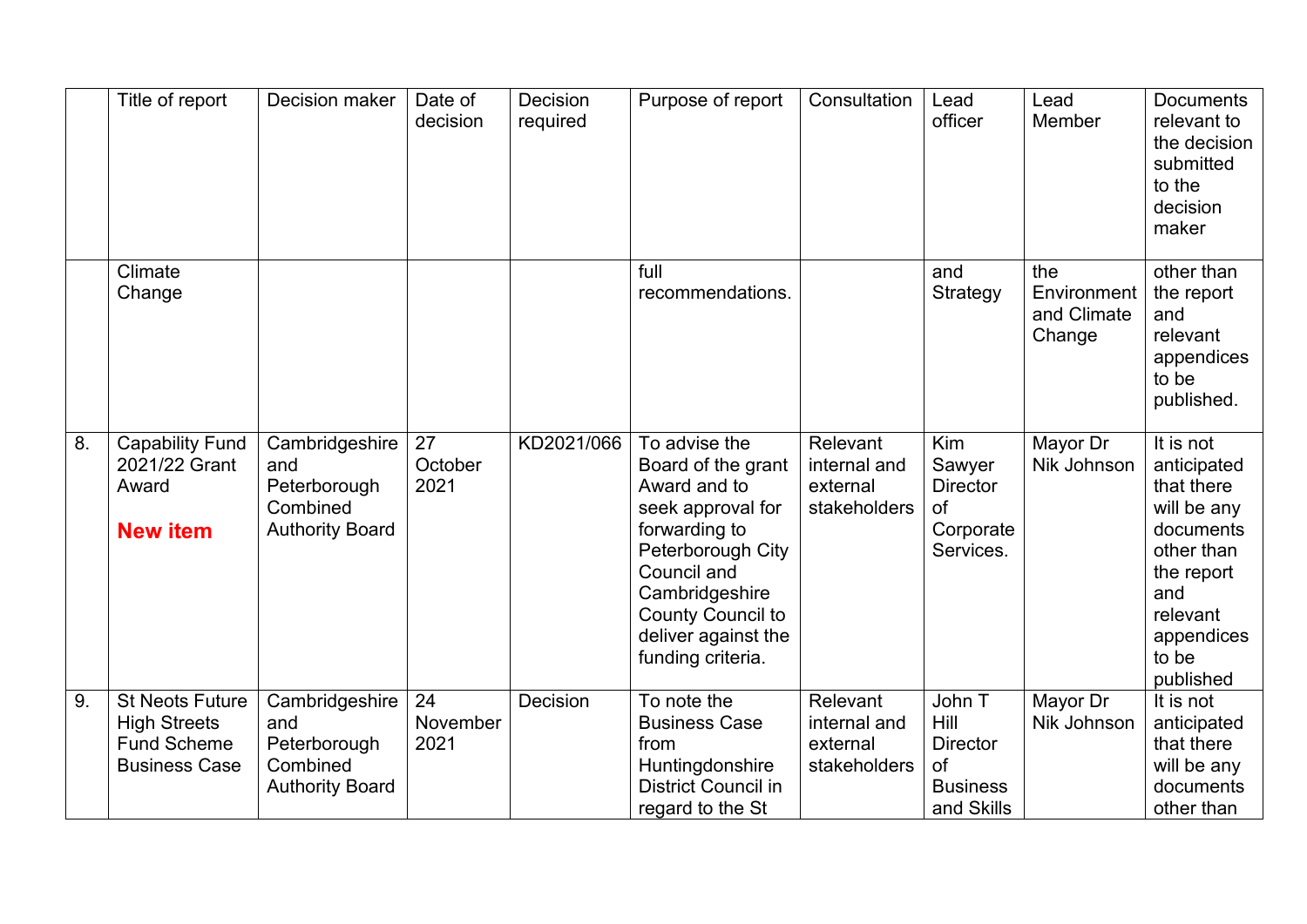|     | Title of report                                                                                                                               | <b>Decision maker</b>                                                       | Date of<br>decision    | Decision<br>required        | Purpose of report                                                                                                                                                 | Consultation                                         | Lead<br>officer                                                          | Lead<br>Member          | <b>Documents</b><br>relevant to<br>the decision<br>submitted<br>to the<br>decision<br>maker                                      |
|-----|-----------------------------------------------------------------------------------------------------------------------------------------------|-----------------------------------------------------------------------------|------------------------|-----------------------------|-------------------------------------------------------------------------------------------------------------------------------------------------------------------|------------------------------------------------------|--------------------------------------------------------------------------|-------------------------|----------------------------------------------------------------------------------------------------------------------------------|
|     | [May contain<br>exempt<br>appendices]                                                                                                         |                                                                             |                        |                             | <b>Neots Future High</b><br><b>Street Fund</b><br>Scheme and<br>Combined<br>Authority match<br>funding.                                                           |                                                      |                                                                          |                         | the report<br>and<br>relevant<br>appendices.                                                                                     |
| 10. | <b>Market Towns</b><br>Programme<br>Investment<br>Prospectus-<br>Approval of<br>recommended<br>projects -<br>November 2021<br><b>New item</b> | Cambridgeshire<br>and<br>Peterborough<br>Combined<br><b>Authority Board</b> | 24<br>November<br>2021 | Key<br>Decision<br>2021/062 | To recommend<br>approval of projects<br>under the Market<br>Towns Programme<br>Investment<br>Prospectus from<br>East<br>Cambridgeshire<br>District Council.       | Relevant<br>internal and<br>external<br>stakeholders | John T<br>Hill<br><b>Director</b><br>of<br><b>Business</b><br>and Skills | Mayor Dr<br>Nik Johnson | It is not<br>anticipated<br>that there<br>will be any<br>documents<br>other than<br>the report<br>and<br>relevant<br>appendices. |
| 11. | Cambridgeshire<br>and<br>Peterborough<br><b>Business</b><br>Growth<br>Company<br>Limited (Growth<br>$Co$ ):                                   | Cambridgeshire<br>and<br>Peterborough<br>Combined<br><b>Authority Board</b> | 24<br>November<br>2021 | Decision                    | To approve the<br>appointment of<br>Alan Downton to<br>the Board of the<br>Cambridgeshire<br>and Peterborough<br><b>Business Growth</b><br><b>Company Limited</b> | Relevant<br>internal and<br>external<br>stakeholders | Jon Alsop<br>Section<br>73 Chief<br>Finance<br>Officer                   | Mayor Dr<br>Nik Johnson | It is not<br>anticipated<br>that there<br>will be any<br>documents<br>other than<br>the report<br>and<br>relevant                |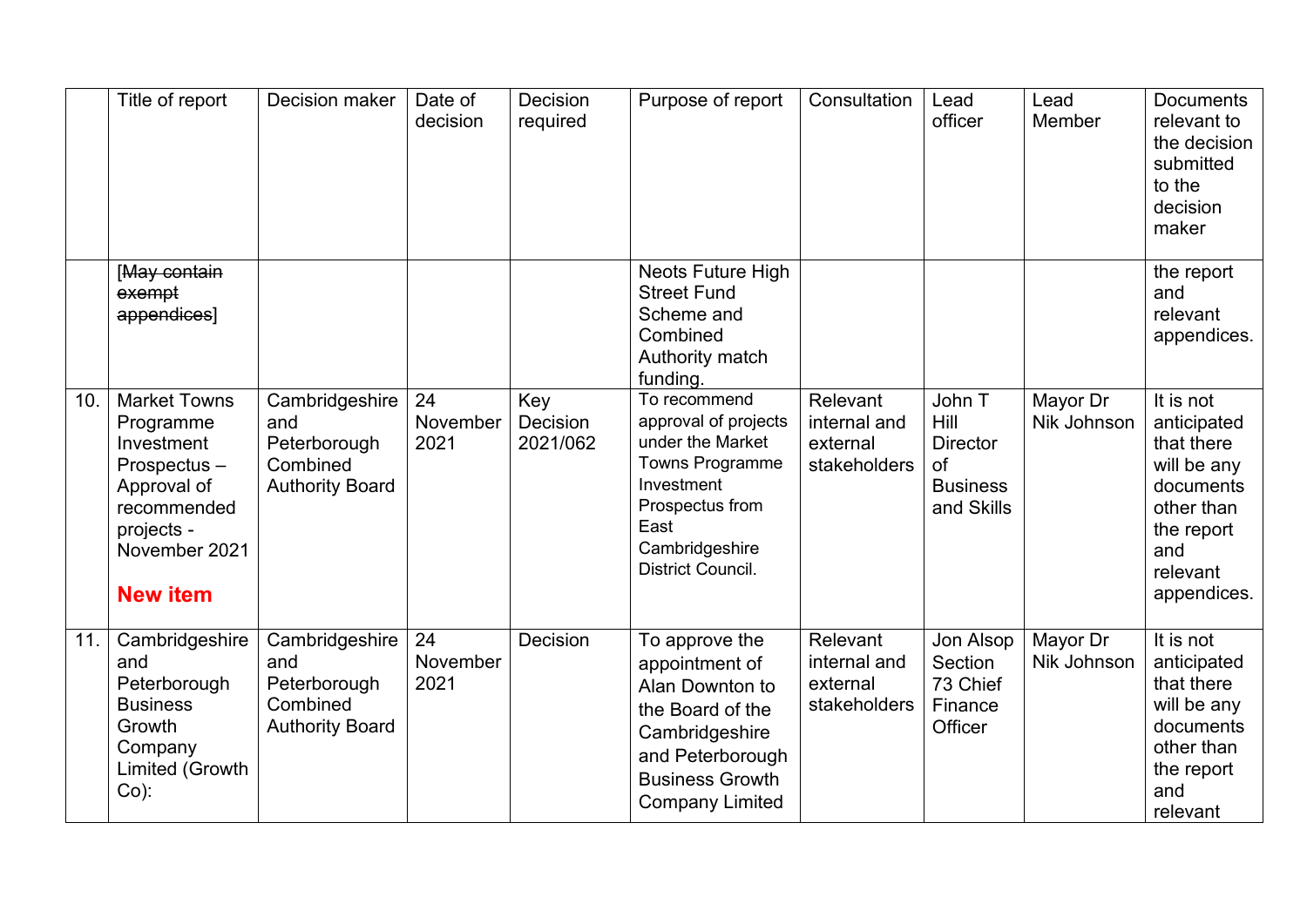|     | Title of report                                              | Decision maker                                                              | Date of<br>decision    | Decision<br>required                                  | Purpose of report                                                                                                                                                                       | Consultation                                         | Lead<br>officer                                                          | Lead<br>Member          | <b>Documents</b><br>relevant to<br>the decision<br>submitted<br>to the<br>decision<br>maker                                      |
|-----|--------------------------------------------------------------|-----------------------------------------------------------------------------|------------------------|-------------------------------------------------------|-----------------------------------------------------------------------------------------------------------------------------------------------------------------------------------------|------------------------------------------------------|--------------------------------------------------------------------------|-------------------------|----------------------------------------------------------------------------------------------------------------------------------|
|     | Appointment of<br><b>Director</b><br><b>New item</b>         |                                                                             |                        |                                                       | (Growth Co) as a<br>Director.                                                                                                                                                           |                                                      |                                                                          |                         | appendices<br>to be<br>published.                                                                                                |
| 12. | Community<br><b>Renewal Fund</b><br>Award<br><b>New item</b> | Cambridgeshire<br>and<br>Peterborough<br>Combined<br><b>Authority Board</b> | 24<br>November<br>2021 | Key<br>Decision<br>2021/073<br>[General<br>Exception] | To accept a<br>Government<br>award of £3.39m<br>and delegate<br>Officers to<br>mobilise the two<br>projects approved<br>in the award by<br>contracting with<br>the delivery<br>partner. | Relevant<br>internal and<br>external<br>stakeholders | John T<br>Hill<br><b>Director</b><br>of<br><b>Business</b><br>and Skills | Mayor Dr<br>Nik Johnson | It is not<br>anticipated<br>that there<br>will be any<br>documents<br>other than<br>the report<br>and<br>relevant<br>appendices. |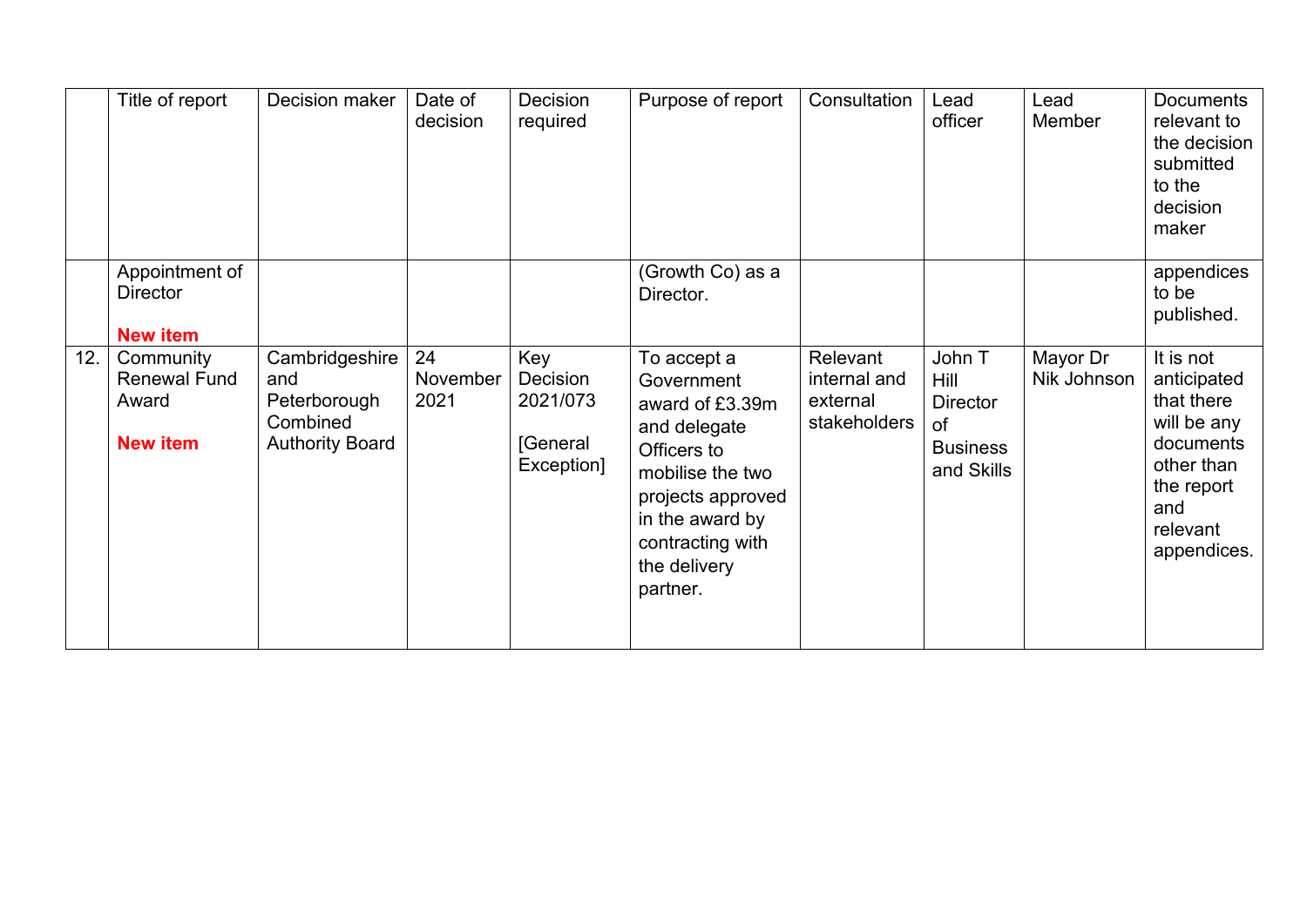## By recommendation to the Combined Authority

## Recommendations from the Transport and Infrastructure Committee

|     | Title of<br>report                                                        | Decision maker                                                           | Date of<br>decision    | Decision<br>required               | Purpose of report                                                                                       | Consultation                                             | Lead<br>officer                           | Lead<br>Member                    | <b>Documents</b><br>relevant to<br>the decision<br>submitted to<br>the decision<br>maker                                                               |
|-----|---------------------------------------------------------------------------|--------------------------------------------------------------------------|------------------------|------------------------------------|---------------------------------------------------------------------------------------------------------|----------------------------------------------------------|-------------------------------------------|-----------------------------------|--------------------------------------------------------------------------------------------------------------------------------------------------------|
| 13. | March<br>Area<br>Transport<br>Study<br>Outline<br><b>Business</b><br>Case | Cambridgeshire<br>and Peterborough<br>Combined<br><b>Authority Board</b> | 24<br>November<br>2021 | Key<br>Decision<br>2021/026        | To receive the<br><b>Outline Business</b><br>Case and decide<br>on the next stage<br>of the project.    | <b>Relevant internal</b><br>and external<br>stakeholders | Rowland<br>Potter<br>Head of<br>Transport | Mayor Dr<br><b>Nik</b><br>Johnson | It is not<br>anticipated<br>that there<br>will be any<br>documents<br>other than<br>the report<br>and<br>relevant<br>appendices.                       |
| 14. | A1260<br><b>Nene</b><br>Parkway<br>Junction<br>15<br><b>New</b><br>item   | Cambridgeshire<br>and Peterborough<br>Combined<br><b>Authority Board</b> | 24<br>November<br>2021 | Key<br><b>Decision</b><br>2021/032 | To consider the<br><b>Full Business</b><br>Case and<br>approve<br>drawdown of<br>construction<br>funds. | <b>Relevant internal</b><br>and external<br>stakeholders | Rowland<br>Potter<br>Head of<br>Transport | Mayor Dr<br><b>Nik</b><br>Johnson | It is not<br>anticipated<br>that there<br>will be any<br>documents<br>other than<br>the report<br>and<br>relevant<br>appendices<br>to be<br>published. |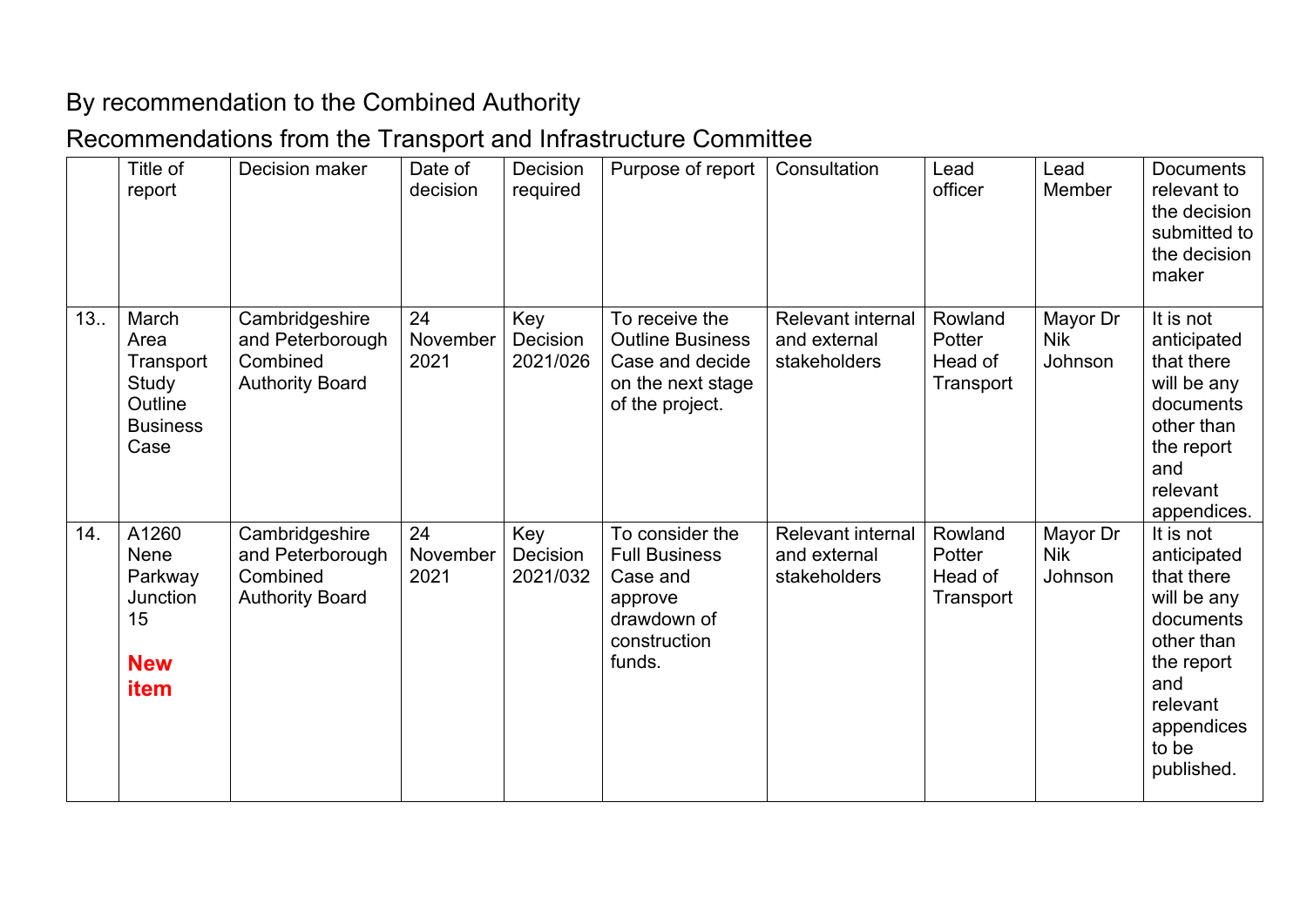## Recommendations from the Skills Committee

|     | Title of report                                                                                                                                                | Decision maker                                                                     | Date of<br>decision           | Decision<br>required               | Purpose of report                                                                                                                            | Consultation                                         | Lead officer                                                | Lead<br>Member                                                                        | <b>Documents</b><br>relevant to<br>the decision<br>submitted<br>to the<br>decision<br>maker                                                            |
|-----|----------------------------------------------------------------------------------------------------------------------------------------------------------------|------------------------------------------------------------------------------------|-------------------------------|------------------------------------|----------------------------------------------------------------------------------------------------------------------------------------------|------------------------------------------------------|-------------------------------------------------------------|---------------------------------------------------------------------------------------|--------------------------------------------------------------------------------------------------------------------------------------------------------|
| 15. | <b>Adult Education</b><br><b>Budget</b><br>Commissioning<br>Approach and<br><b>Statement for</b><br>2022/23<br>onwards                                         | Cambridgeshire<br>and<br>Peterborough<br>Combined<br><b>Authority Board</b>        | 24<br>November<br>2021        | Key<br>Decision<br>2021/053        | To approve the<br>proposed<br>commissioning<br>approach and the<br>refreshed Adult<br><b>Education Budget</b><br>Commissioning<br>Statement. | Relevant<br>internal and<br>external<br>stakeholders | John T Hill<br>Director of<br><b>Business</b><br>and Skills | Councillor<br>Lucy<br>Nethsingha<br>Lead<br>Member for<br><b>Skills</b>               | It is not<br>anticipated<br>that there<br>will be any<br>documents<br>other than<br>the report<br>and<br>relevant<br>appendices<br>to be<br>published. |
| 40. | <b>Outline</b><br><b>Planning</b><br>Application<br>(OPA) for<br>University of<br>Peterborough<br><b>Multi-Phase</b><br><b>Delivery Plan</b><br><b>Removed</b> | <b>Cambridgeshire</b><br>and<br>Peterborough<br>Combined<br><b>Authority Board</b> | 24<br><b>November</b><br>2021 | Key<br><b>Decision</b><br>2021/063 | To approve<br>additional funding<br>for the Outline<br>Planning<br>Application<br>process for the<br>University of<br>Peterborough.          | Relevant<br>internal and<br>external<br>stakeholders | John T Hill,<br>Director of<br>Business &<br><b>Skills</b>  | <b>Councillor</b><br><b>Lucy</b><br>Nethsingha<br>Lead<br>Member for<br><b>Skills</b> | It is not<br>anticipated<br>that there<br>will be any<br>documents<br>other than<br>the report<br>and<br>relevant<br>appendices                        |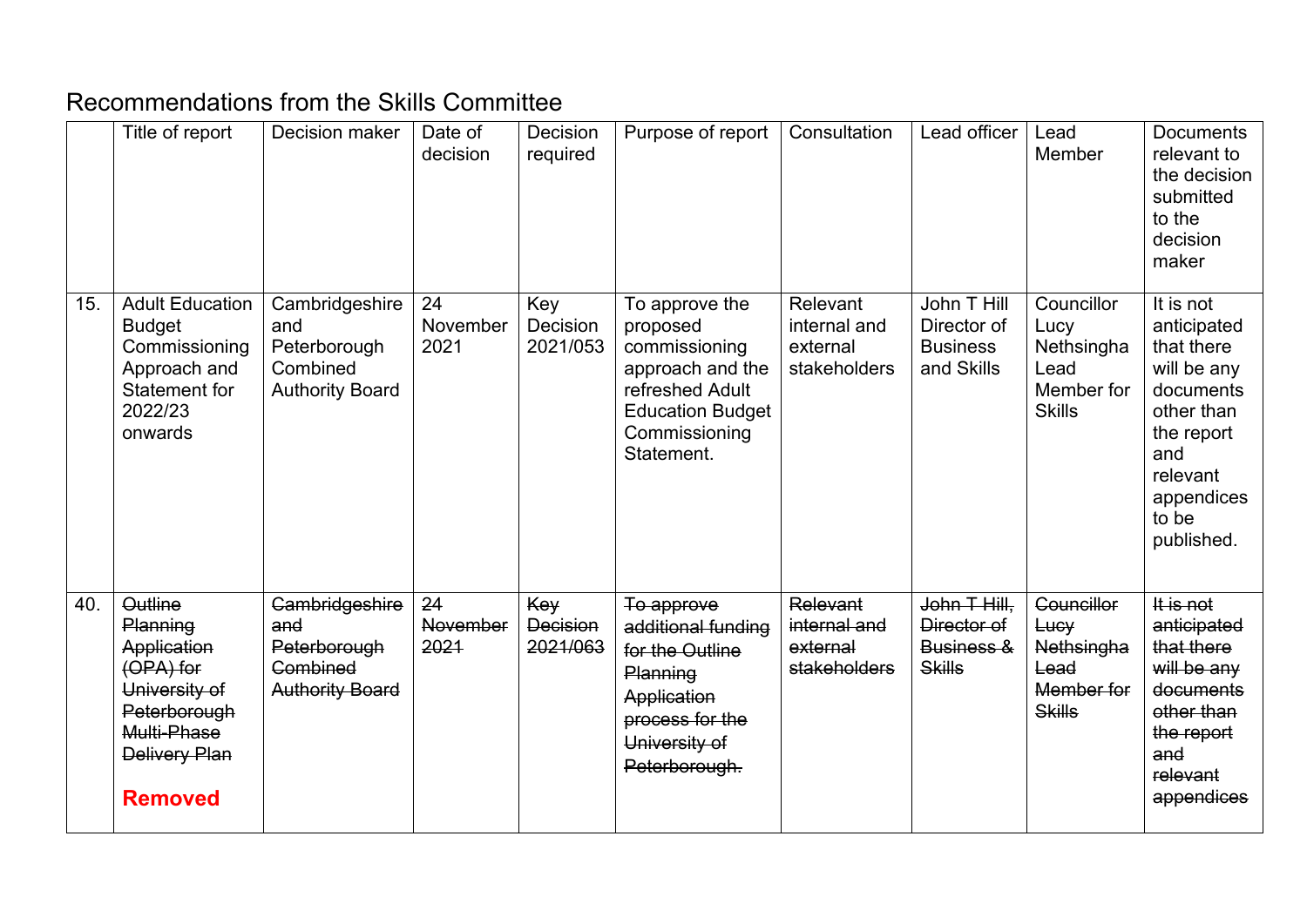|  |  |  |  | to be               |
|--|--|--|--|---------------------|
|  |  |  |  | $\sim$<br>- -<br>`` |
|  |  |  |  |                     |

### Recommendations from the Business Board

|     | Title of<br>report                                                                                                                    | Decision maker                                                              | Date of<br>decision    | Decision<br>required        | Purpose of report                                                                                                                                                                                                                                                 | Consultation                                         | Lead<br>officer                                                         | Lead<br>Member                                                        | <b>Documents</b><br>relevant to<br>the<br>decision<br>submitted<br>to the<br>decision<br>maker                                                        |
|-----|---------------------------------------------------------------------------------------------------------------------------------------|-----------------------------------------------------------------------------|------------------------|-----------------------------|-------------------------------------------------------------------------------------------------------------------------------------------------------------------------------------------------------------------------------------------------------------------|------------------------------------------------------|-------------------------------------------------------------------------|-----------------------------------------------------------------------|-------------------------------------------------------------------------------------------------------------------------------------------------------|
| 16. | Strategic<br><b>Funding</b><br>Management<br><b>Review</b><br>November<br>2021 and<br>Project<br>Change<br>Request<br><b>New item</b> | Cambridgeshire<br>and<br>Peterborough<br>Combined<br><b>Authority Board</b> | 24<br>November<br>2021 | Key<br>Decision<br>2021/065 | To monitor and review<br>programme<br>performance,<br>evaluation, outcomes and<br>risk and to approve a<br><b>Project Change Request</b><br>for the Manufacturing<br>and Materials Research<br>and Development Centre<br>(University of<br>Peterborough Phase 2). | Relevant<br>internal and<br>external<br>stakeholders | John T<br>Hill,<br><b>Director</b><br>of<br><b>Business</b><br>& Skills | Austen<br>Adams<br>Chair of<br>the<br><b>Business</b><br><b>Board</b> | It is not<br>anticipated<br>that there<br>will be any<br>documents<br>other than<br>the report<br>and<br>relevant<br>appendices<br>to be<br>published |
| 17. | Agri-Tech<br>Sector<br>Strategy                                                                                                       | Cambridgeshire<br>and<br>Peterborough                                       | 24<br>November<br>2021 | Decision                    | To approve and adopt<br>the Agri-Tech Sector<br>Strategy for                                                                                                                                                                                                      | Relevant<br>internal and<br>external<br>stakeholders | John T<br>Hill,<br><b>Director</b><br>of                                | Austen<br>Adams<br>Chair of<br>the                                    | It is not<br>anticipated<br>that there<br>will be any                                                                                                 |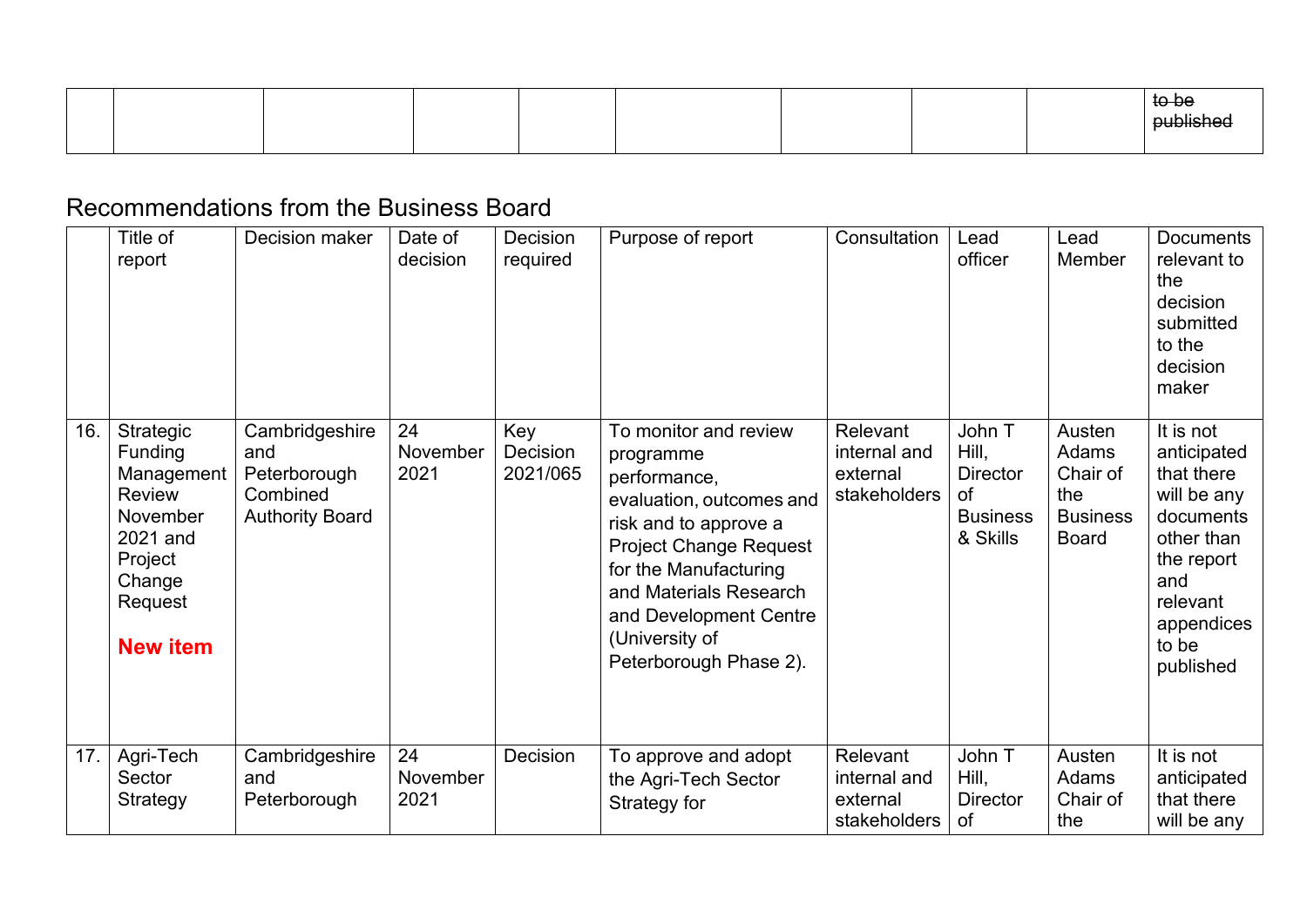|     | Title of<br>report                                                                | Decision maker                                                              | Date of<br>decision    | Decision<br>required | Purpose of report                                                | Consultation                                         | Lead<br>officer                                                         | Lead<br>Member                                                        | <b>Documents</b><br>relevant to<br>the<br>decision<br>submitted<br>to the<br>decision<br>maker                                                        |
|-----|-----------------------------------------------------------------------------------|-----------------------------------------------------------------------------|------------------------|----------------------|------------------------------------------------------------------|------------------------------------------------------|-------------------------------------------------------------------------|-----------------------------------------------------------------------|-------------------------------------------------------------------------------------------------------------------------------------------------------|
|     |                                                                                   | Combined<br><b>Authority Board</b>                                          |                        |                      | Cambridgeshire and<br>Peterborough.                              |                                                      | <b>Business</b><br>& Skills                                             | <b>Business</b><br><b>Board</b>                                       | documents<br>other than<br>the report<br>and<br>relevant<br>appendices<br>to be<br>published                                                          |
| 18. | <b>Business</b><br><b>Board</b><br>Annual<br>Report<br>2020/21<br><b>New item</b> | Cambridgeshire<br>and<br>Peterborough<br>Combined<br><b>Authority Board</b> | 24<br>November<br>2021 | Decision             | To note the Business<br><b>Board Annual Report</b><br>2020-2021. | Relevant<br>internal and<br>external<br>stakeholders | John T<br>Hill,<br><b>Director</b><br>of<br><b>Business</b><br>& Skills | Austen<br>Adams<br>Chair of<br>the<br><b>Business</b><br><b>Board</b> | It is not<br>anticipated<br>that there<br>will be any<br>documents<br>other than<br>the report<br>and<br>relevant<br>appendices<br>to be<br>published |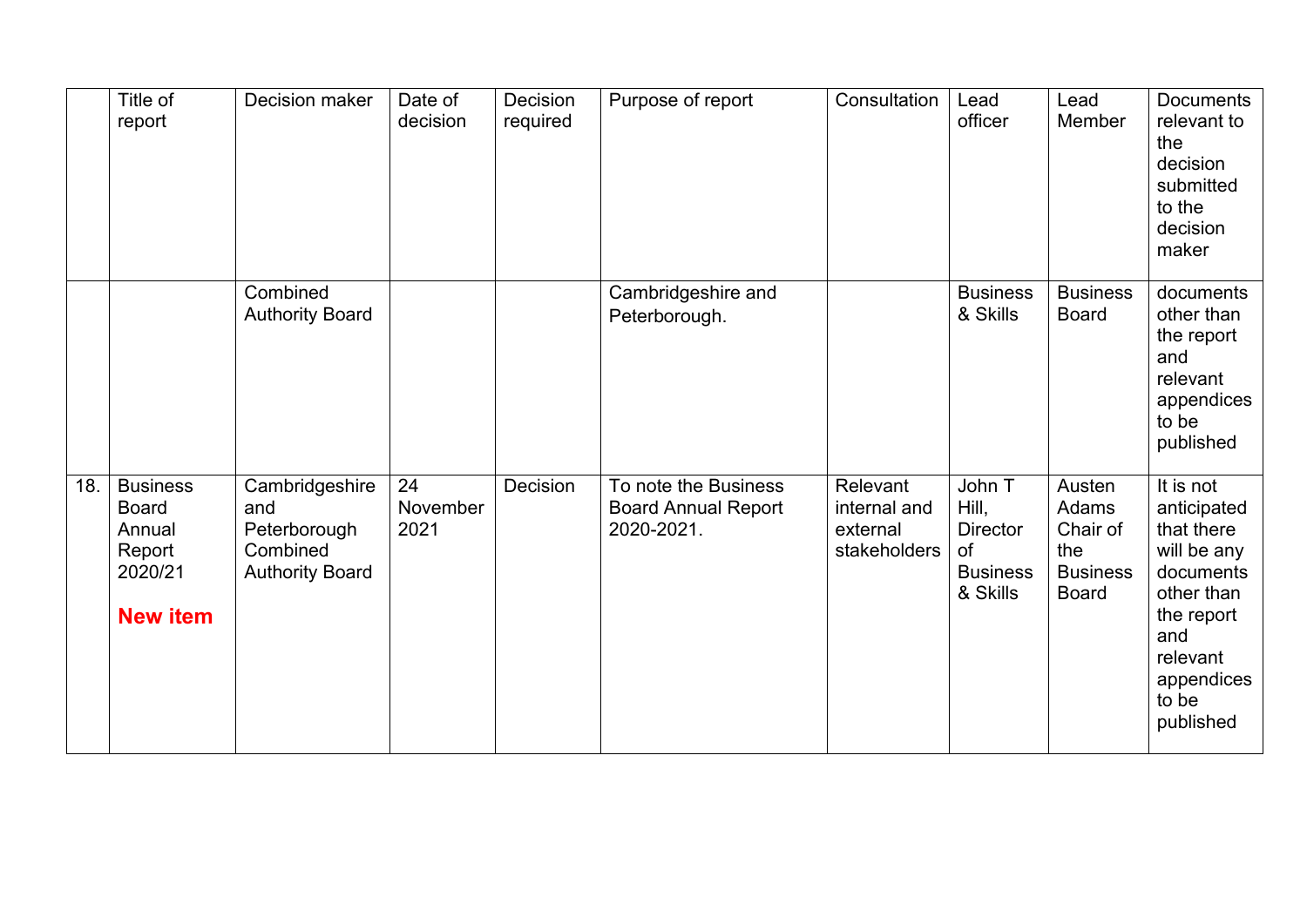## Housing and Communities Committee – 10 January 2022

|     | Title of<br>report                                                           | Decision maker                          | Date of<br>decision   | Decision<br>required        | Purpose of report                                                                                           | Consultation                                         | Lead officer                                                   | Lead<br>Member                                                  | <b>Documents</b><br>relevant to<br>the decision<br>submitted to<br>the decision<br>maker                                         |
|-----|------------------------------------------------------------------------------|-----------------------------------------|-----------------------|-----------------------------|-------------------------------------------------------------------------------------------------------------|------------------------------------------------------|----------------------------------------------------------------|-----------------------------------------------------------------|----------------------------------------------------------------------------------------------------------------------------------|
| 19. | Affordable<br>Housing<br>Programme<br>Scheme<br>Approvals<br>January<br>2022 | Housing and<br>Communities<br>Committee | 10<br>January<br>2022 | Key<br>Decision<br>2021/038 | To consider and<br>approve<br>allocations to new<br>schemes within<br>the Affordable<br>House<br>Programme. | Relevant<br>internal and<br>external<br>stakeholders | Roger<br>Thompson<br>Director of<br>Housing and<br>Development | Councillor<br>Lewis<br>Herbert<br>Lead<br>Member for<br>Housing | It is not<br>anticipated<br>that there<br>will be any<br>documents<br>other than<br>the report<br>and<br>relevant<br>appendices. |
| 20. | Community<br>Housing<br><b>New item</b>                                      | Housing and<br>Communities<br>Committee | 10<br>January<br>2022 | Decision                    | To note the<br>current position in<br>respect of<br>providing support<br>to community<br>housing groups.    | Relevant<br>internal and<br>external<br>stakeholders | Roger<br>Thompson<br>Director of<br>Housing and<br>Development | Councillor<br>Lewis<br>Herbert<br>Lead<br>Member for<br>Housing | It is not<br>anticipated<br>that there<br>will be any<br>documents<br>other than<br>the report<br>and<br>relevant<br>appendices. |
| 21. | <b>Digital</b><br>Connectivity<br><b>New item</b>                            | Housing and<br>Communities<br>Committee | 10<br>January<br>2022 | Decision                    | To consider the<br>refreshed<br><b>Business Plan</b><br>and proposal to                                     | Relevant<br>internal and<br>external<br>stakeholders | Paul Raynes<br>Director of<br>Delivery and<br>Strategy         | Mayor Dr<br><b>Nik</b><br>Johnson                               | It is not<br>anticipated<br>that there<br>will be any                                                                            |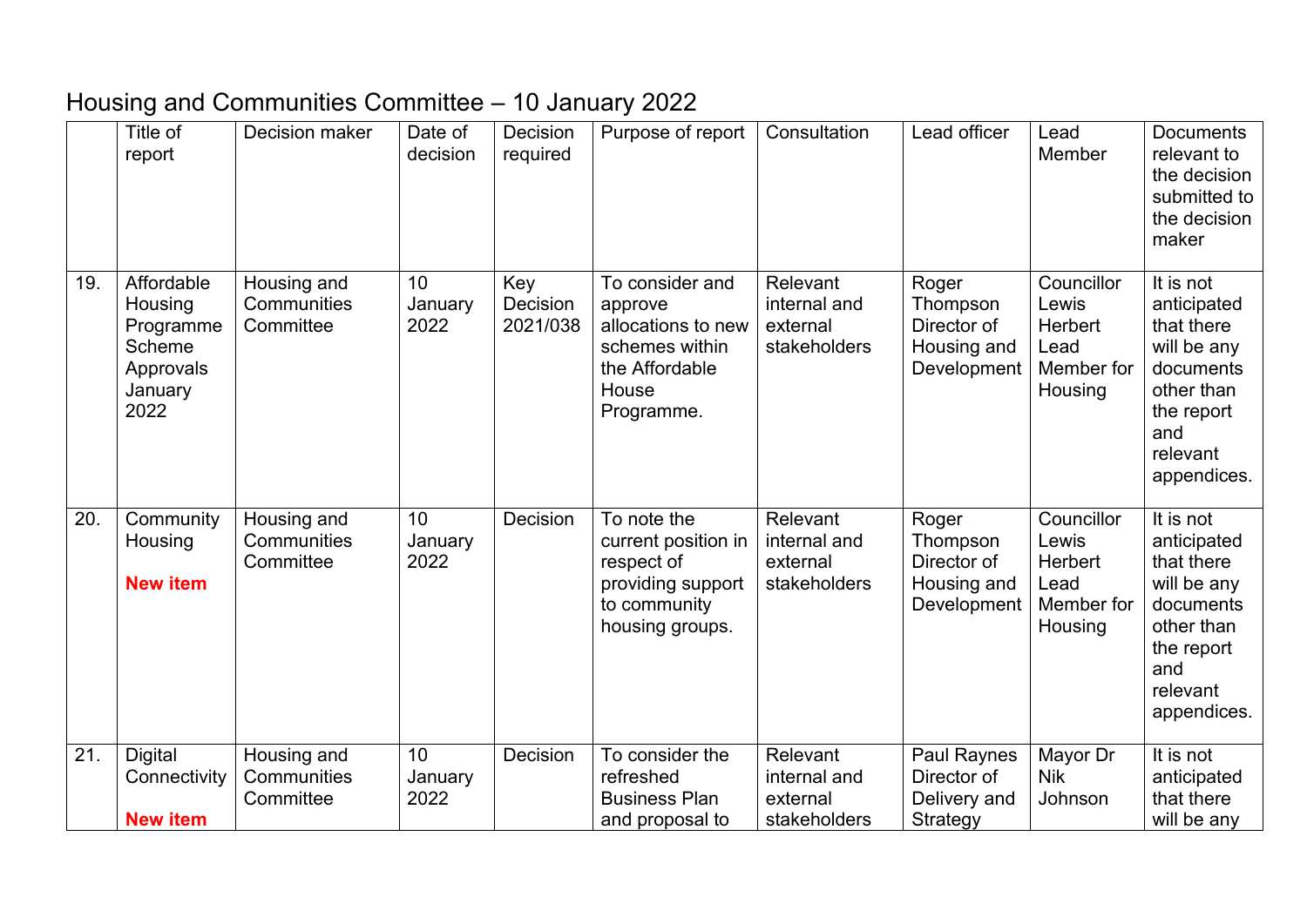|  |  | approve the<br>budget for the<br>next three years<br>of delivery and<br>make<br>recommendations<br>to the Combined |  | documents<br>other than<br>the report<br>and<br>relevant<br>appendices. |
|--|--|--------------------------------------------------------------------------------------------------------------------|--|-------------------------------------------------------------------------|
|  |  | <b>Authority Board.</b>                                                                                            |  |                                                                         |

## Transport and Infrastructure Committee – 12 January 2022

|     | Title of report                   | Decision maker                                      | Date of<br>decision   | Decision<br>required | Purpose of report                                                                               | Consultation                                         | Lead<br>officer                           | Lead<br>Member          | <b>Documents</b><br>relevant to<br>the decision<br>submitted to<br>the decision<br>maker                                         |
|-----|-----------------------------------|-----------------------------------------------------|-----------------------|----------------------|-------------------------------------------------------------------------------------------------|------------------------------------------------------|-------------------------------------------|-------------------------|----------------------------------------------------------------------------------------------------------------------------------|
| 22. | Local<br>Transport<br>Plan Update | <b>Transport and</b><br>Infrastructure<br>Committee | 12<br>January<br>2022 | Decision             | To provide an<br>update on the<br>Local Transport<br>Plan refresh<br>following<br>consultation. | Relevant<br>internal and<br>external<br>stakeholders | Rowland<br>Potter<br>Head of<br>Transport | Mayor Dr<br>Nik Johnson | It is not<br>anticipated<br>that there<br>will be any<br>documents<br>other than<br>the report<br>and<br>relevant<br>appendices. |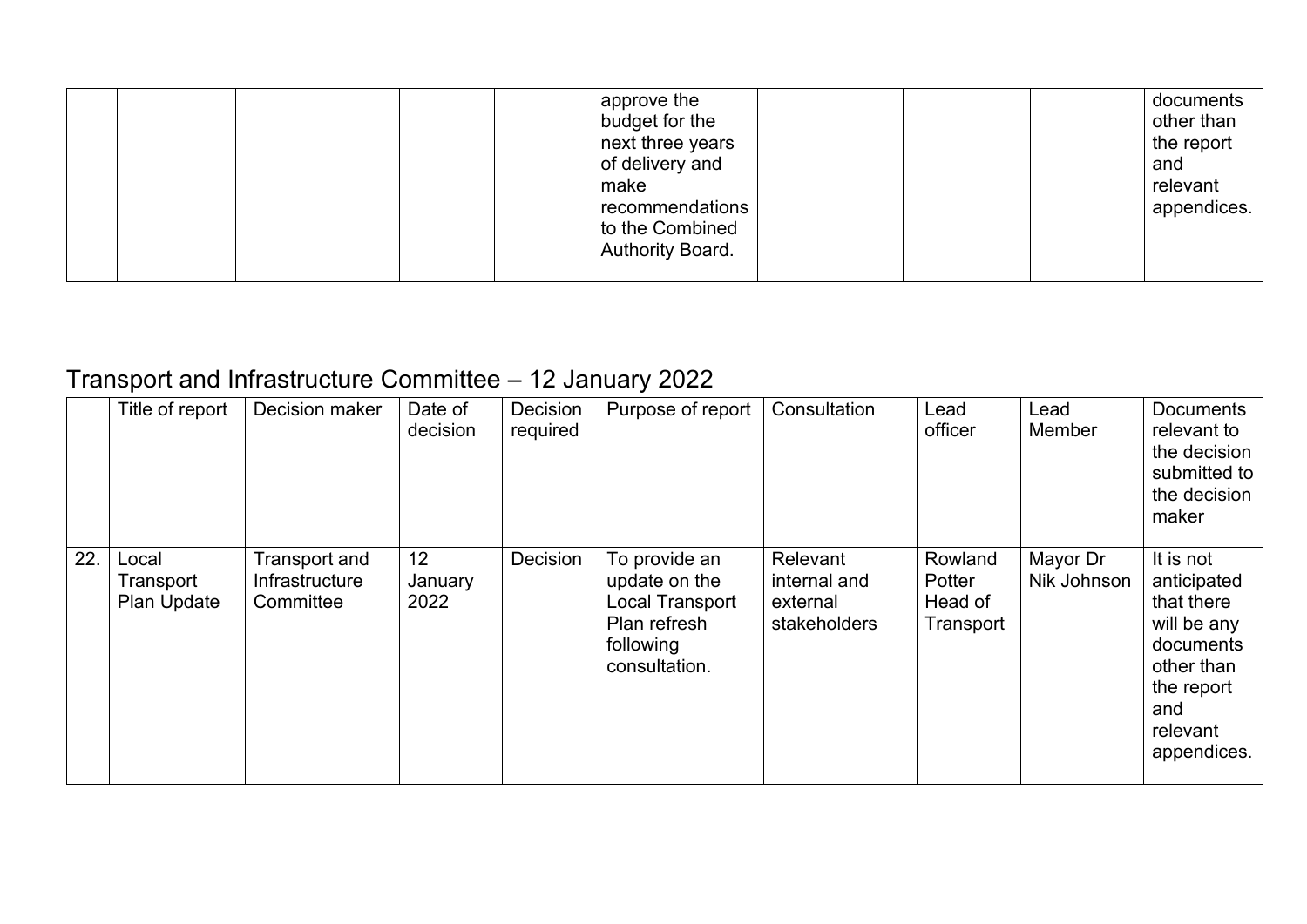|     | Title of report                            | <b>Decision maker</b>                               | Date of<br>decision                | Decision<br>required | Purpose of report                                                                                                                                                                   | Consultation                                         | Lead<br>officer                           | Lead<br>Member          | <b>Documents</b><br>relevant to<br>the decision<br>submitted to<br>the decision<br>maker                                         |
|-----|--------------------------------------------|-----------------------------------------------------|------------------------------------|----------------------|-------------------------------------------------------------------------------------------------------------------------------------------------------------------------------------|------------------------------------------------------|-------------------------------------------|-------------------------|----------------------------------------------------------------------------------------------------------------------------------|
| 23. | University<br><b>Access Study</b>          | Transport and<br>Infrastructure<br>Committee        | 12 <sup>2</sup><br>January<br>2022 | Decision             | To consider<br>recommendations<br>on the Outline<br><b>Business Case</b><br>Phase 1 and<br>outline next steps<br>and make<br>recommendations<br>to the Combined<br>Authority Board. | Relevant<br>internal and<br>external<br>stakeholders | Rowland<br>Potter<br>Head of<br>Transport | Mayor Dr<br>Nik Johnson | It is not<br>anticipated<br>that there<br>will be any<br>documents<br>other than<br>the report<br>and<br>relevant<br>appendices. |
| 24. | Fenland<br><b>Stations</b><br>Regeneration | <b>Transport and</b><br>Infrastructure<br>Committee | 12 <sup>2</sup><br>January<br>2022 | Decision             | To give an<br>update on<br>construction<br>completion of<br>March and<br>Manea stations<br>as part of the<br><b>Fenland Stations</b><br>Regeneration<br>programme.                  | Relevant<br>internal and<br>external<br>stakeholders | Rowland<br>Potter<br>Head of<br>Transport | Mayor Dr<br>Nik Johnson | It is not<br>anticipated<br>that there<br>will be any<br>documents<br>other than<br>the report<br>and<br>relevant<br>appendices. |
| 25. | <b>Bus Reform</b><br>January 2022          | <b>Transport and</b><br>Infrastructure<br>Committee | 12 <sup>2</sup><br>January<br>2022 | Decision             | $\overline{To}$ consider an<br>update on the<br>results on the<br><b>Bus Reform</b><br><b>Outline Business</b>                                                                      | Relevant<br>internal and<br>external<br>stakeholders | Rowland<br>Potter<br>Head of<br>Transport | Mayor Dr<br>Nik Johnson | It is not<br>anticipated<br>that there<br>will be any<br>documents                                                               |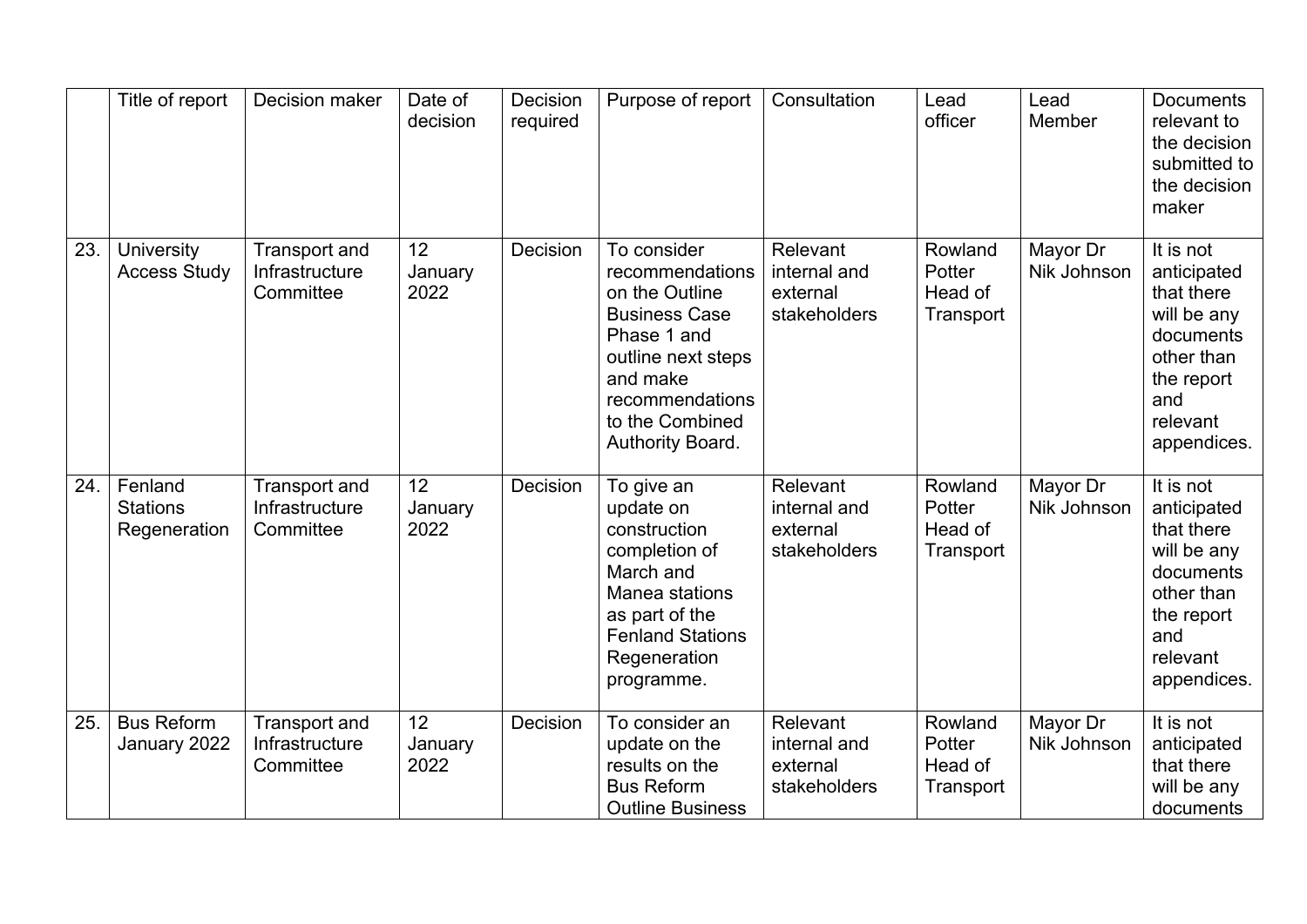|     | Title of report                                                                                                | <b>Decision maker</b>                               | Date of<br>decision                | Decision<br>required | Purpose of report                                                                                                                           | Consultation                                         | Lead<br>officer                           | Lead<br>Member          | <b>Documents</b><br>relevant to<br>the decision<br>submitted to<br>the decision<br>maker                                                               |
|-----|----------------------------------------------------------------------------------------------------------------|-----------------------------------------------------|------------------------------------|----------------------|---------------------------------------------------------------------------------------------------------------------------------------------|------------------------------------------------------|-------------------------------------------|-------------------------|--------------------------------------------------------------------------------------------------------------------------------------------------------|
|     |                                                                                                                |                                                     |                                    |                      | Case public<br>consultation and<br>next steps and<br>make<br>recommendations<br>to the Combined<br>Authority Board.                         |                                                      |                                           |                         | other than<br>the report<br>and<br>relevant<br>appendices.                                                                                             |
| 26. | England's<br>Economic<br><b>Heartlands</b><br>Peterborough-<br>Northampton-<br>Oxford<br>Connectivity<br>Study | <b>Transport and</b><br>Infrastructure<br>Committee | 12 <sup>2</sup><br>January<br>2022 | Decision             | To agree the<br>outputs of the<br>England's<br>Economic<br>Heartland's<br>Peterborough-<br>Northampton-<br>Oxford<br>connectivity<br>study. | Relevant<br>internal and<br>external<br>stakeholders | Rowland<br>Potter<br>Head of<br>Transport | Mayor Dr<br>Nik Johnson | It is not<br>anticipated<br>that there<br>will be any<br>documents<br>other than<br>the report<br>and<br>relevant<br>appendices<br>to be<br>published. |
| 27. | St Ives<br>Strategic<br>Outline<br><b>Business</b><br>Case                                                     | <b>Transport and</b><br>Infrastructure<br>Committee | 12 <sup>°</sup><br>January<br>2022 | Decision             | To review<br>outcomes from<br>the Strategic<br><b>Outline Business</b><br>Case and next<br>steps and make<br>recommendations                | Relevant<br>internal and<br>external<br>stakeholders | Rowland<br>Potter<br>Head of<br>Transport | Mayor Dr<br>Nik Johnson | It is not<br>anticipated<br>that there<br>will be any<br>documents<br>other than<br>the report                                                         |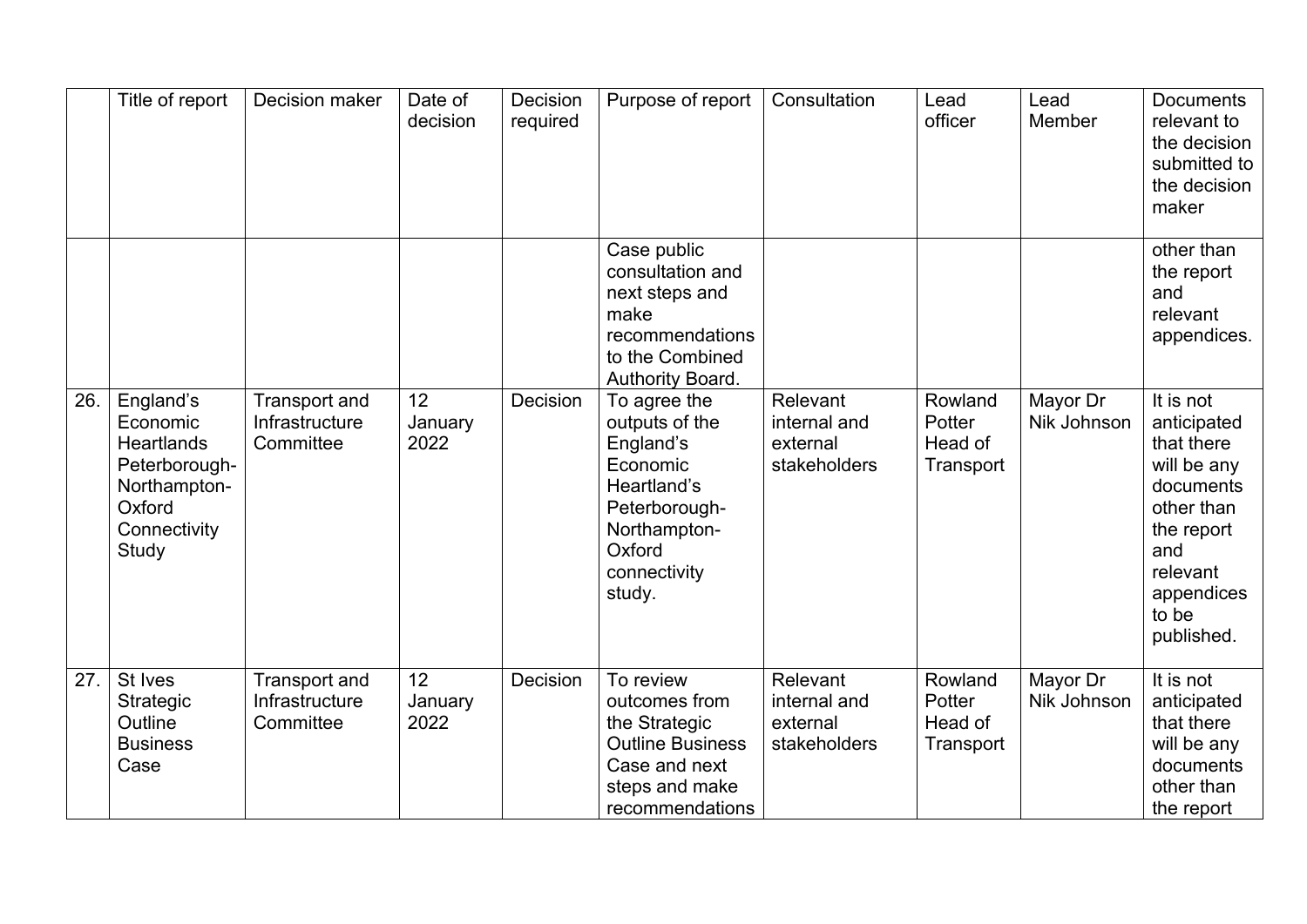|     | Title of report                                                                                       | <b>Decision maker</b>                               | Date of<br>decision   | Decision<br>required | Purpose of report                                                                                                                                                  | Consultation                                         | Lead<br>officer                           | Lead<br>Member          | <b>Documents</b><br>relevant to<br>the decision<br>submitted to<br>the decision<br>maker                                                               |
|-----|-------------------------------------------------------------------------------------------------------|-----------------------------------------------------|-----------------------|----------------------|--------------------------------------------------------------------------------------------------------------------------------------------------------------------|------------------------------------------------------|-------------------------------------------|-------------------------|--------------------------------------------------------------------------------------------------------------------------------------------------------|
|     | <b>Deferred</b><br>from<br><b>November</b>                                                            |                                                     |                       |                      | to the Combined<br>Authority Board.                                                                                                                                |                                                      |                                           |                         | and<br>relevant<br>appendices<br>to be<br>published.                                                                                                   |
| 28. | A141<br>Strategic<br>Outline<br><b>Business</b><br>Case<br><b>Deferred</b><br>from<br><b>November</b> | <b>Transport and</b><br>Infrastructure<br>Committee | 12<br>January<br>2022 | Decision             | To review<br>outcomes from<br>the Strategic<br><b>Outline Business</b><br>Case and make<br>recommendations<br>of next steps to<br>the Combined<br>Authority Board. | Relevant<br>internal and<br>external<br>stakeholders | Rowland<br>Potter<br>Head of<br>Transport | Mayor Dr<br>Nik Johnson | It is not<br>anticipated<br>that there<br>will be any<br>documents<br>other than<br>the report<br>and<br>relevant<br>appendices<br>to be<br>published. |
| 29. | <b>Wisbech Rail</b><br>Update<br><b>Deferred</b><br>from<br><b>November</b>                           | <b>Transport and</b><br>Infrastructure<br>Committee | 12<br>January<br>2022 | Decision             | To provide an<br>update on the<br>project and<br>outline next<br>steps.                                                                                            | Relevant<br>internal and<br>external<br>stakeholders | Rowland<br>Potter<br>Head of<br>Transport | Mayor Dr<br>Nik Johnson | It is not<br>anticipated<br>that there<br>will be any<br>documents<br>other than<br>the report<br>and                                                  |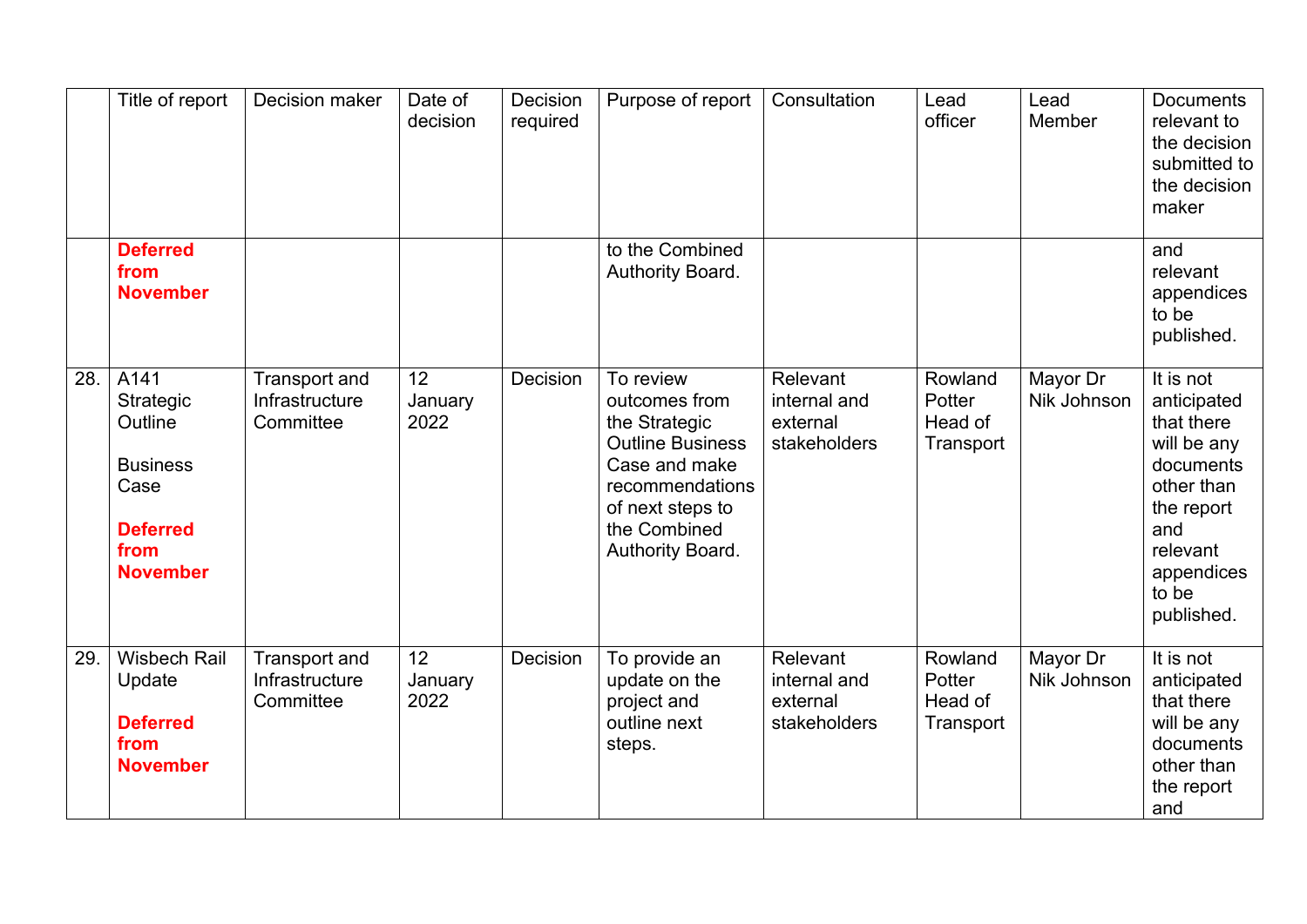|     | Title of report                                                                      | <b>Decision maker</b>                               | Date of<br>decision   | Decision<br>required | Purpose of report                                                                                                                                 | Consultation                                         | Lead<br>officer                                        | Lead<br>Member          | <b>Documents</b><br>relevant to<br>the decision<br>submitted to<br>the decision<br>maker                                                               |
|-----|--------------------------------------------------------------------------------------|-----------------------------------------------------|-----------------------|----------------------|---------------------------------------------------------------------------------------------------------------------------------------------------|------------------------------------------------------|--------------------------------------------------------|-------------------------|--------------------------------------------------------------------------------------------------------------------------------------------------------|
|     |                                                                                      |                                                     |                       |                      |                                                                                                                                                   |                                                      |                                                        |                         | relevant<br>appendices<br>to be<br>published.                                                                                                          |
| 30. | A10 Outline<br><b>Business</b><br>Case<br><b>Deferred</b><br>from<br><b>November</b> | <b>Transport and</b><br>Infrastructure<br>Committee | 12<br>January<br>2022 | Decision             | To update the<br>committee on the<br>programme and<br>arrangements for<br>development of<br>the Outline<br><b>Business Case</b><br>for the A10.   | Relevant<br>internal and<br>external<br>stakeholders | Rowland<br>Potter<br>Head of<br>Transport              | Mayor Dr<br>Nik Johnson | It is not<br>anticipated<br>that there<br>will be any<br>documents<br>other than<br>the report<br>and<br>relevant<br>appendices<br>to be<br>published. |
| 31. | Fengate<br>Phase 1<br><b>New item</b>                                                | <b>Transport and</b><br>Infrastructure<br>Committee | 12<br>January<br>2022 | Decision             | To consider the<br>recommendation<br>to use £180,000<br>from the subject<br>to approval<br>budget to<br>develop the<br>design further<br>and make | Relevant<br>internal and<br>external<br>stakeholders | Kim<br>Sawyer<br>Director of<br>Corporate<br>Services. | Mayor Dr<br>Nik Johnson | It is not<br>anticipated<br>that there<br>will be any<br>documents<br>other than<br>the report<br>and<br>relevant                                      |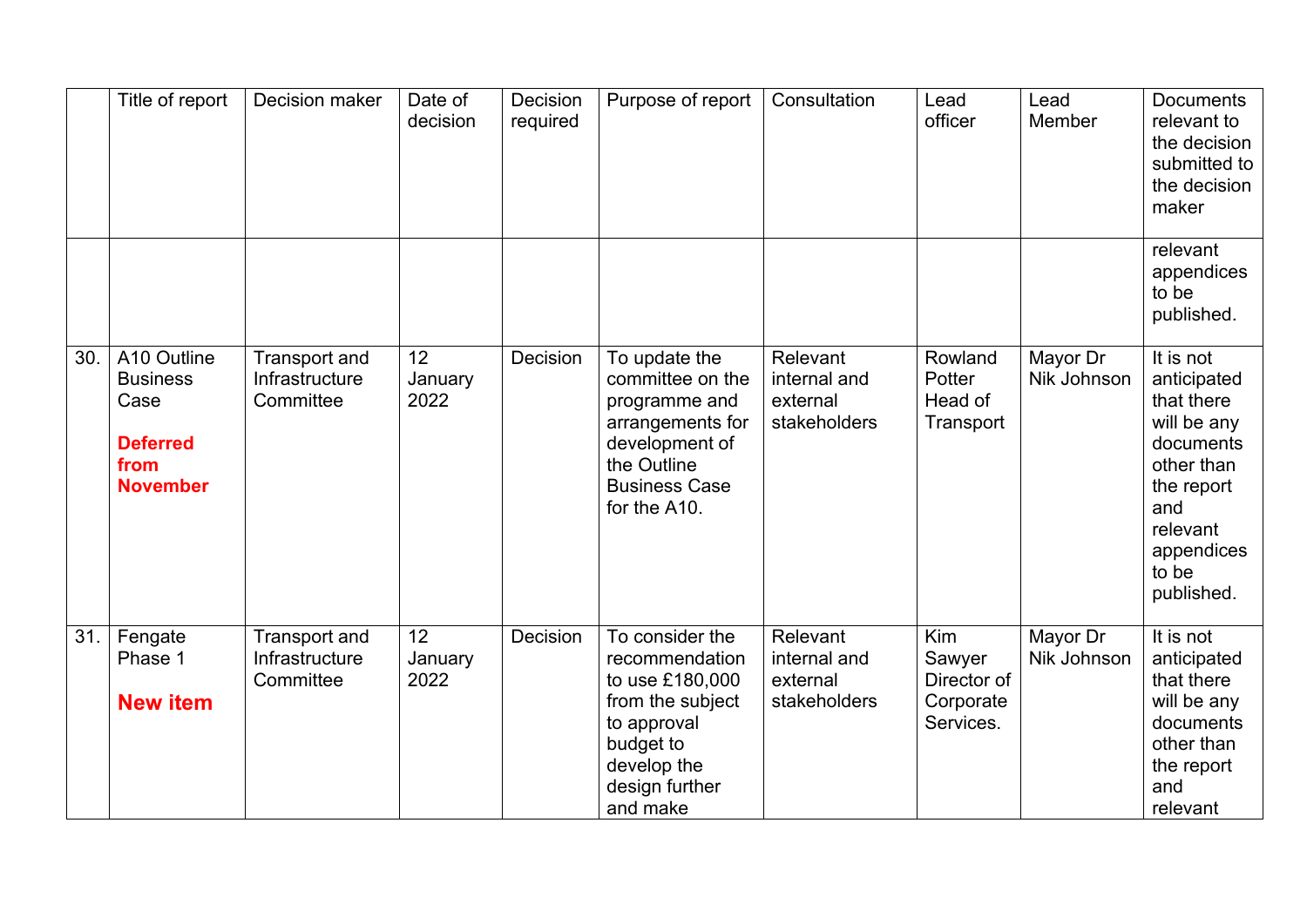| Title of report | Decision maker | Date of<br>decision | Decision<br>required | Purpose of report                                             | Consultation | Lead<br>officer | Lead<br>Member | <b>Documents</b><br>relevant to<br>the decision<br>submitted to<br>the decision<br>maker |
|-----------------|----------------|---------------------|----------------------|---------------------------------------------------------------|--------------|-----------------|----------------|------------------------------------------------------------------------------------------|
|                 |                |                     |                      | recommendations<br>to the Combined<br><b>Authority Board.</b> |              |                 |                | appendices<br>to be<br>published                                                         |

## Skills Committee – 17 January 2022

|     | Title of report                                               | Decision<br>maker          | Date of<br>decision   | Decision<br>required | Purpose of report                                                                                                                          | Consultation                                                                                             | Lead<br>officer                                               | Lead<br>Member                                                          | <b>Documents</b><br>relevant to<br>the<br>decision<br>submitted<br>to the<br>decision<br>maker                                  |
|-----|---------------------------------------------------------------|----------------------------|-----------------------|----------------------|--------------------------------------------------------------------------------------------------------------------------------------------|----------------------------------------------------------------------------------------------------------|---------------------------------------------------------------|-------------------------------------------------------------------------|---------------------------------------------------------------------------------------------------------------------------------|
| 32. | <b>Growth Works</b><br>Management<br>Review - January<br>2022 | <b>Skills</b><br>Committee | 17<br>January<br>2022 | Decision             | To monitor and<br>review<br>programme<br>delivery and<br>performance and<br>make<br>recommendations<br>to the Combined<br>Authority Board. | Relevant<br>internal and<br>external<br>stakeholders<br>including the<br><b>Business</b><br><b>Board</b> | John T<br>Hill,<br>Director of<br><b>Business</b><br>& Skills | Councillor<br>Lucy<br>Nethsingha<br>Lead<br>Member for<br><b>Skills</b> | It is not<br>anticipated<br>that there<br>will be any<br>documents<br>other than<br>the report<br>and<br>relevant<br>appendices |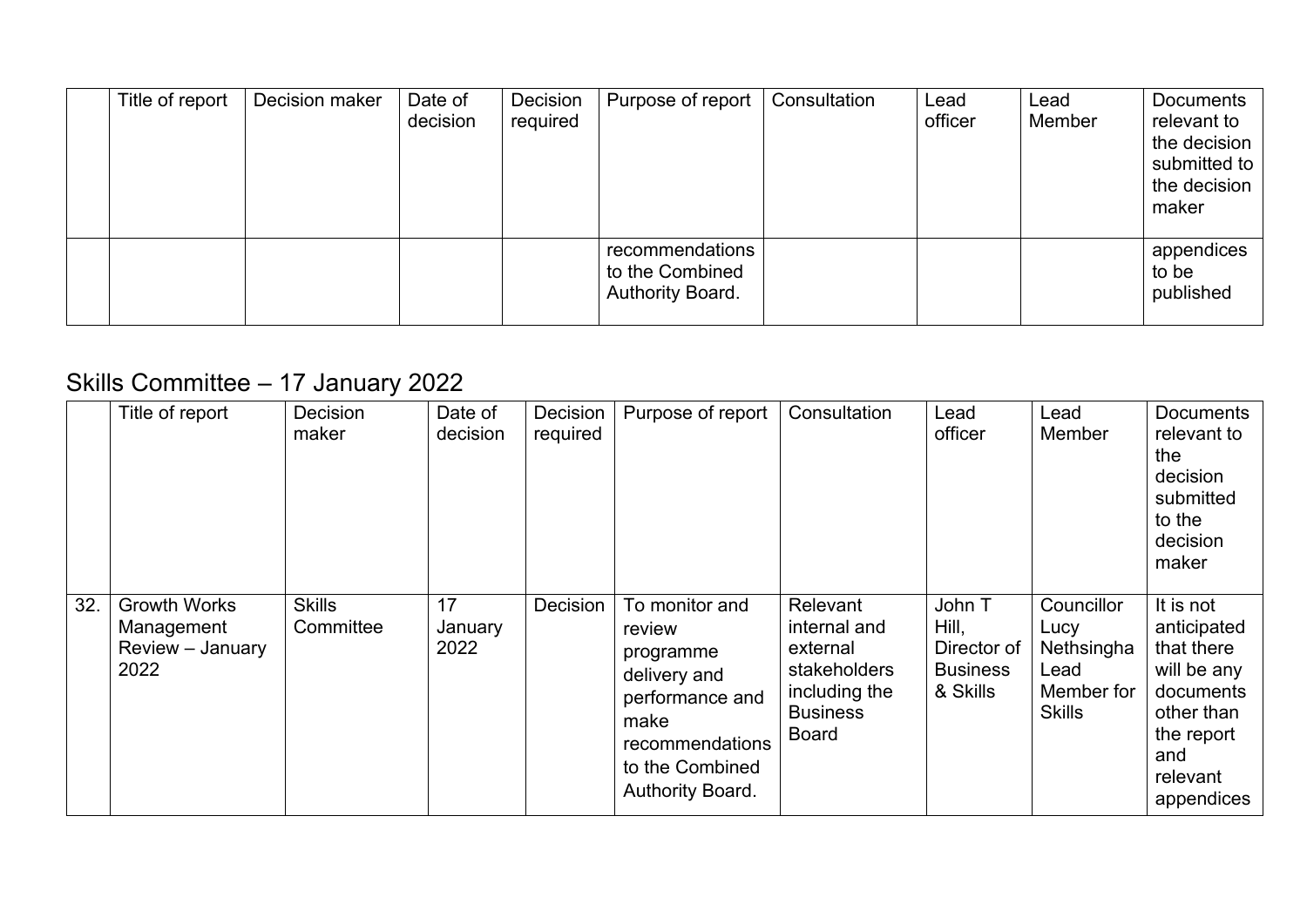| 33. | <b>Adult Education</b><br><b>Budget - Delivery</b><br>Outcomes and<br>Impact                                                           | <b>Skills</b><br>Committee | 17<br>January<br>2022 | Decision | To present a<br>review of the<br>Combined<br>Authority's<br>performance in<br>improving<br>delivery of Adult<br>Education             | Relevant<br>internal and<br>external<br>stakeholders | John T<br>Hill,<br>Director of<br><b>Business</b><br>& Skills | Councillor<br>Lucy<br>Nethsingha<br>Lead<br>Member for<br><b>Skills</b> | to be<br>published<br>It is not<br>anticipated<br>that there<br>will be any<br>documents<br>other than<br>the report<br>and<br>relevant<br>appendices<br>to be<br>published |
|-----|----------------------------------------------------------------------------------------------------------------------------------------|----------------------------|-----------------------|----------|---------------------------------------------------------------------------------------------------------------------------------------|------------------------------------------------------|---------------------------------------------------------------|-------------------------------------------------------------------------|-----------------------------------------------------------------------------------------------------------------------------------------------------------------------------|
| 34. | <b>Local Skills Report</b><br>Refresh                                                                                                  | <b>Skills</b><br>Committee | 17<br>January<br>2022 | Decision | To update<br>Committee<br>Members on the<br><b>Local Skills</b><br>Report.                                                            | Relevant<br>internal and<br>external<br>stakeholders | John T<br>Hill,<br>Director of<br><b>Business</b><br>& Skills | Councillor<br>Lucy<br>Nethsingha<br>Lead<br>Member for<br><b>Skills</b> | It is not<br>anticipated<br>that there<br>will be any<br>documents<br>other than<br>the report<br>and<br>relevant<br>appendices<br>to be<br>published                       |
| 35. | <b>Strategic Outline</b><br><b>Business Case</b><br>(SOBC) for<br>University of<br>Peterborough<br>Multi-Phase<br><b>Delivery Plan</b> | <b>Skills</b><br>Committee | 17<br>January<br>2022 | Decision | To consider the<br><b>Strategic Outline</b><br><b>Business Case</b><br>(SOBC) for the<br>University of<br>Peterborough<br>Multi-Phase | Relevant<br>internal and<br>external<br>stakeholders | John T<br>Hill,<br>Director of<br><b>Business</b><br>& Skills | Councillor<br>Lucy<br>Nethsingha<br>Lead<br>Member for<br><b>Skills</b> | It is not<br>anticipated<br>that there<br>will be any<br>documents<br>other than<br>the report                                                                              |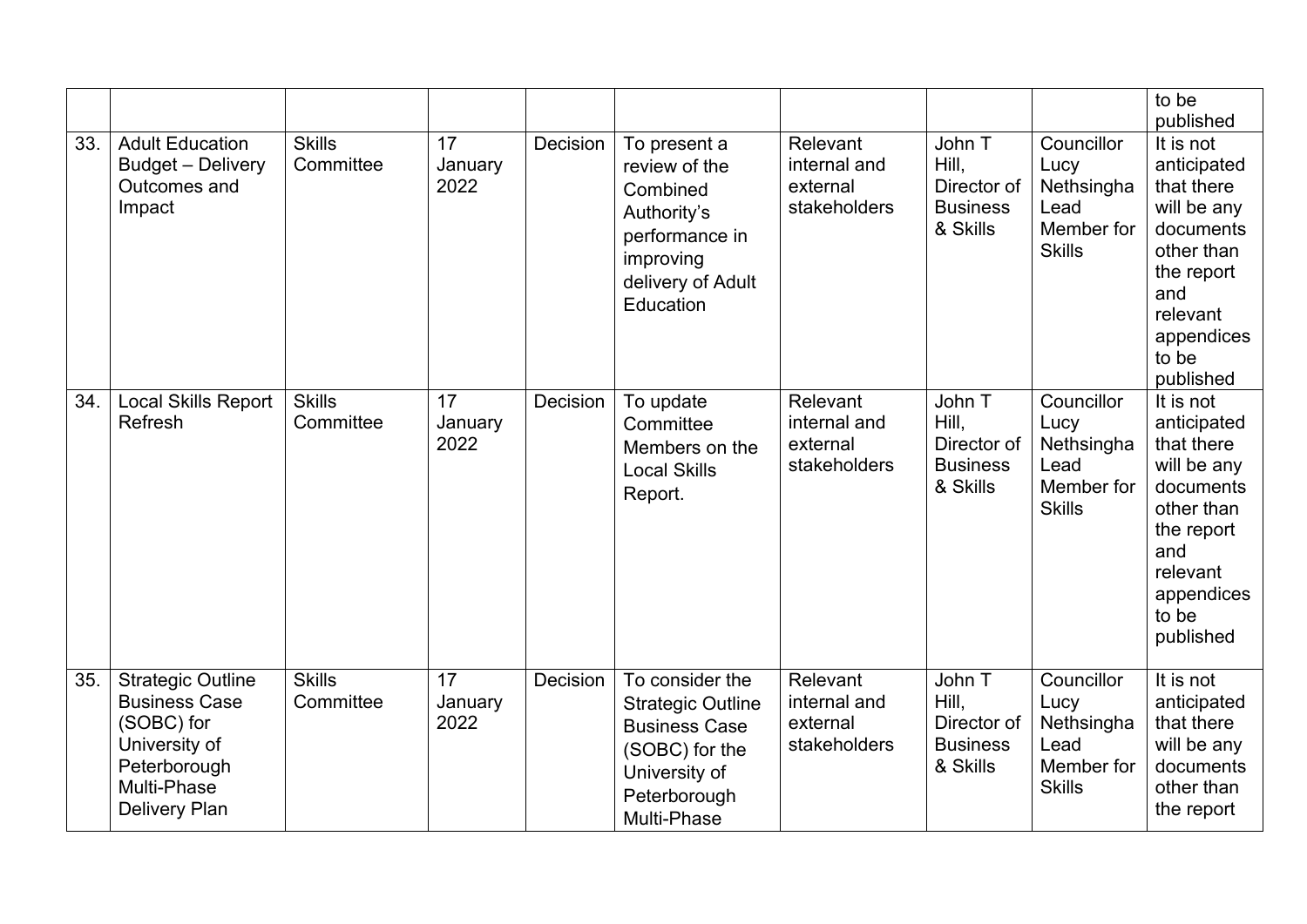|     | <b>New item</b>                                                                                   |                            |                       |                 | Delivery Plan and<br>make<br>recommendations<br>to the Combined<br>Authority Board.                                                                                                                                                                                                 |                                                      |                                                               |                                                                         | and<br>relevant<br>appendices<br>to be<br>published                                                                                                   |
|-----|---------------------------------------------------------------------------------------------------|----------------------------|-----------------------|-----------------|-------------------------------------------------------------------------------------------------------------------------------------------------------------------------------------------------------------------------------------------------------------------------------------|------------------------------------------------------|---------------------------------------------------------------|-------------------------------------------------------------------------|-------------------------------------------------------------------------------------------------------------------------------------------------------|
| 36. | University of<br>Peterborough<br>Phase 3 Full<br><b>Business Case</b><br>(FBC)                    | <b>Skills</b><br>Committee | 17<br>January<br>2022 | <b>Decision</b> | To note the Full<br><b>Business Case</b><br>for the University<br>of Peterborough<br>Phase 3.<br>To consider the<br><b>Full Business</b><br>Case (FBC) for<br>Phase 3 of the<br>University of<br>Peterborough<br>and make<br>recommendations<br>to the Combined<br>Authority Board. | Relevant<br>internal and<br>external<br>stakeholders | John T<br>Hill,<br>Director of<br><b>Business</b><br>& Skills | Councillor<br>Lucy<br>Nethsingha<br>Lead<br>Member for<br><b>Skills</b> | It is not<br>anticipated<br>that there<br>will be any<br>documents<br>other than<br>the report<br>and<br>relevant<br>appendices<br>to be<br>published |
| 37. | Community<br><b>Renewal Fund</b><br><b>Bids Update</b><br><b>Deferred from</b><br><b>November</b> | <b>Skills</b><br>Committee | 17<br>January<br>2022 | Decision        | To provide an<br>update on the<br>outcome of the<br>submission of<br>bids to the<br>Community<br>Renewal Fund.                                                                                                                                                                      | Relevant<br>internal and<br>external<br>stakeholders | John T Hill<br>Director of<br><b>Business</b><br>and Skills   | Councillor<br>Lucy<br>Nethsingha<br>Lead<br>Member for<br><b>Skills</b> | It is not<br>anticipated<br>that there<br>will be any<br>documents<br>other than<br>the report<br>and                                                 |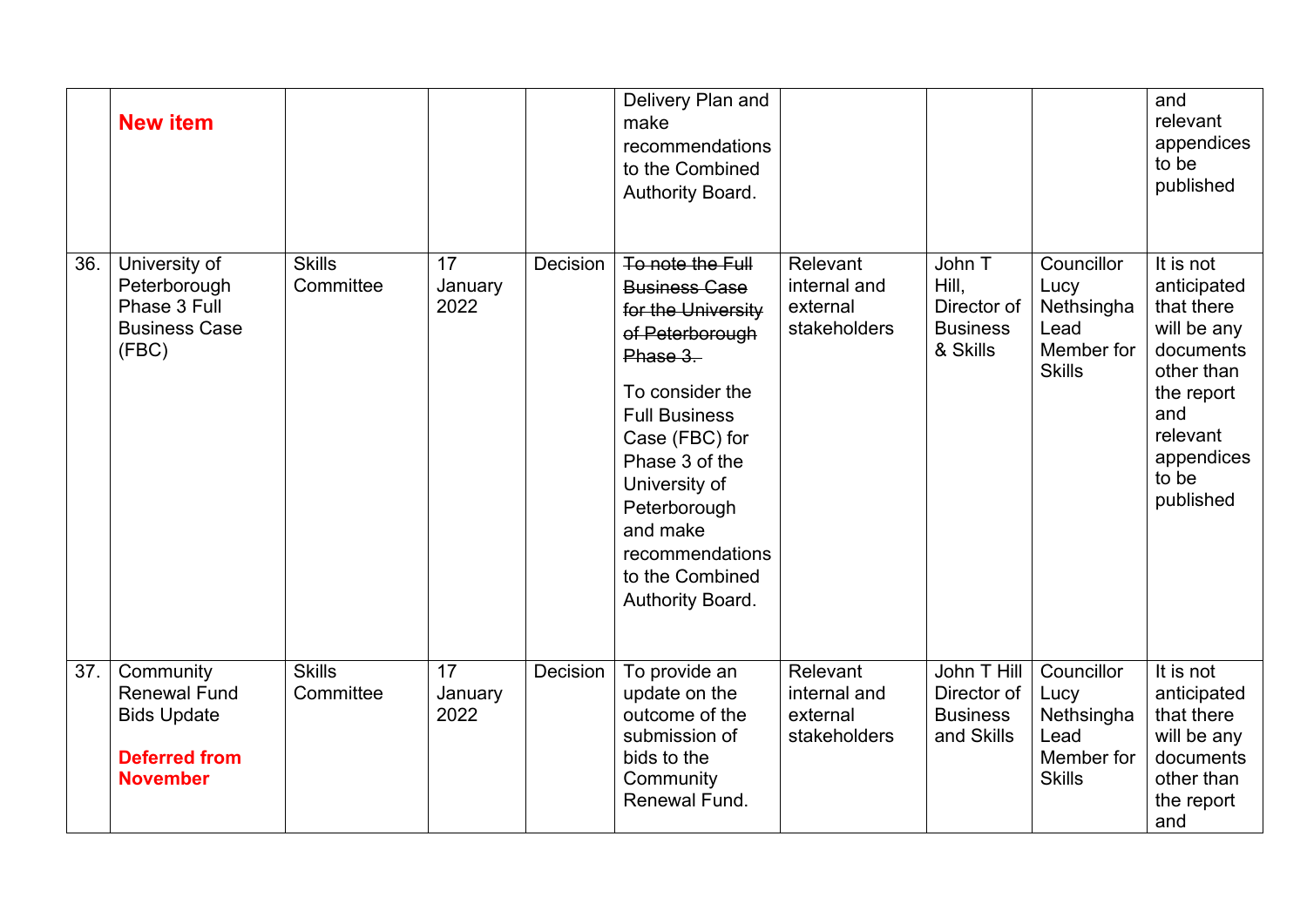|     |                                                                                                              |                            |                       |          |                                                                                                              |                                                      |                                                             |                                                                         | relevant<br>appendices<br>to be<br>published.                                                                                                          |
|-----|--------------------------------------------------------------------------------------------------------------|----------------------------|-----------------------|----------|--------------------------------------------------------------------------------------------------------------|------------------------------------------------------|-------------------------------------------------------------|-------------------------------------------------------------------------|--------------------------------------------------------------------------------------------------------------------------------------------------------|
| 38. | <b>Adult Education</b><br><b>Budget Evaluation</b><br>2020/21 and<br><b>Annual Return</b><br><b>New item</b> | <b>Skills</b><br>Committee | 17<br>January<br>2022 | Decision | To approve<br>the Adult<br><b>Education Budget</b><br><b>Annual Return</b><br>and to note<br>the Evaluation. | Relevant<br>internal and<br>external<br>stakeholders | John T Hill<br>Director of<br><b>Business</b><br>and Skills | Councillor<br>Lucy<br>Nethsingha<br>Lead<br>Member for<br><b>Skills</b> | It is not<br>anticipated<br>that there<br>will be any<br>documents<br>other than<br>the report<br>and<br>relevant<br>appendices<br>to be<br>published. |
| 39. | <b>Digital Skills</b><br><b>Bootcamps Update</b><br><b>New item</b>                                          | <b>Skills</b><br>Committee | 17<br>January<br>2022 | Decision | To update the<br>Committee on the<br>progress with the<br><b>Digital</b><br><b>Bootcamps</b><br>contract.    | Relevant<br>internal and<br>external<br>stakeholders | John T Hill<br>Director of<br><b>Business</b><br>and Skills | Councillor<br>Lucy<br>Nethsingha<br>Lead<br>Member for<br><b>Skills</b> | It is not<br>anticipated<br>that there<br>will be any<br>documents<br>other than<br>the report<br>and<br>relevant<br>appendices<br>to be<br>published. |
| 40. | <b>Health and Care</b><br><b>Sector Work</b><br>Academy                                                      | <b>Skills</b><br>Committee | 17<br>January<br>2022 | Decision | To consider<br>proposals to<br>approve the<br>reprofiling of                                                 | Relevant<br>internal and<br>external<br>stakeholders | John T Hill<br>Director of<br><b>Business</b><br>and Skills | Councillor<br>Lucy<br>Nethsingha                                        | It is not<br>anticipated<br>that there<br>will be any                                                                                                  |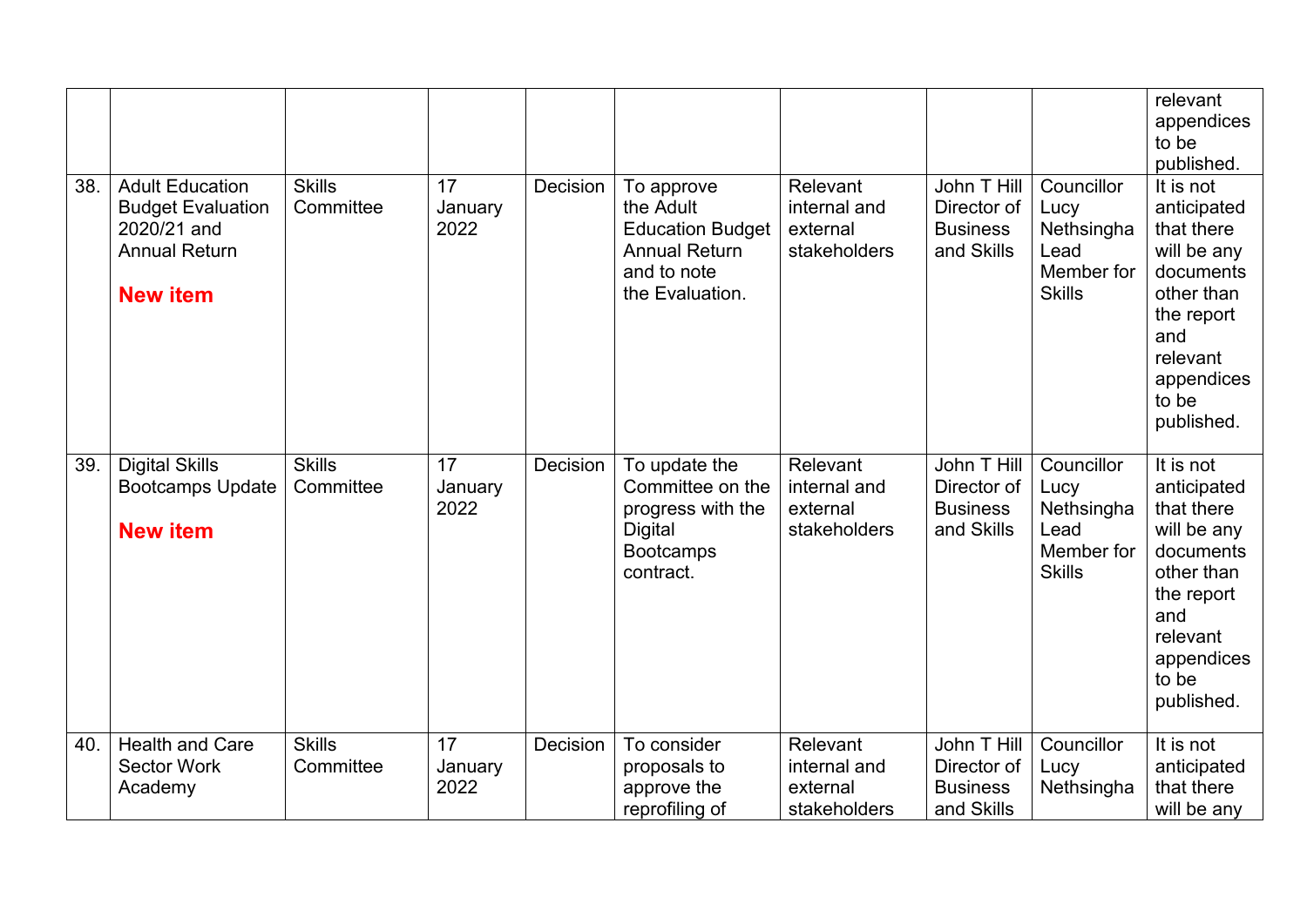|     | <b>New item</b>                                                    |                            |                       |          | spend for the<br><b>Health and Care</b><br><b>Sector Work</b><br>Academy and<br>make<br>recommendations<br>to the Combined<br><b>Authority Board.</b> |                                                      |                                                             | Lead<br>Member for<br><b>Skills</b>                                     | documents<br>other than<br>the report<br>and<br>relevant<br>appendices<br>to be<br>published.                                                          |
|-----|--------------------------------------------------------------------|----------------------------|-----------------------|----------|-------------------------------------------------------------------------------------------------------------------------------------------------------|------------------------------------------------------|-------------------------------------------------------------|-------------------------------------------------------------------------|--------------------------------------------------------------------------------------------------------------------------------------------------------|
| 41. | Economic and<br><b>Skills Insight</b><br>Report<br><b>New item</b> | <b>Skills</b><br>Committee | 17<br>January<br>2022 | Decision | To note the<br>Economic and<br>Skills Insight<br>Report.                                                                                              | Relevant<br>internal and<br>external<br>stakeholders | John T Hill<br>Director of<br><b>Business</b><br>and Skills | Councillor<br>Lucy<br>Nethsingha<br>Lead<br>Member for<br><b>Skills</b> | It is not<br>anticipated<br>that there<br>will be any<br>documents<br>other than<br>the report<br>and<br>relevant<br>appendices<br>to be<br>published. |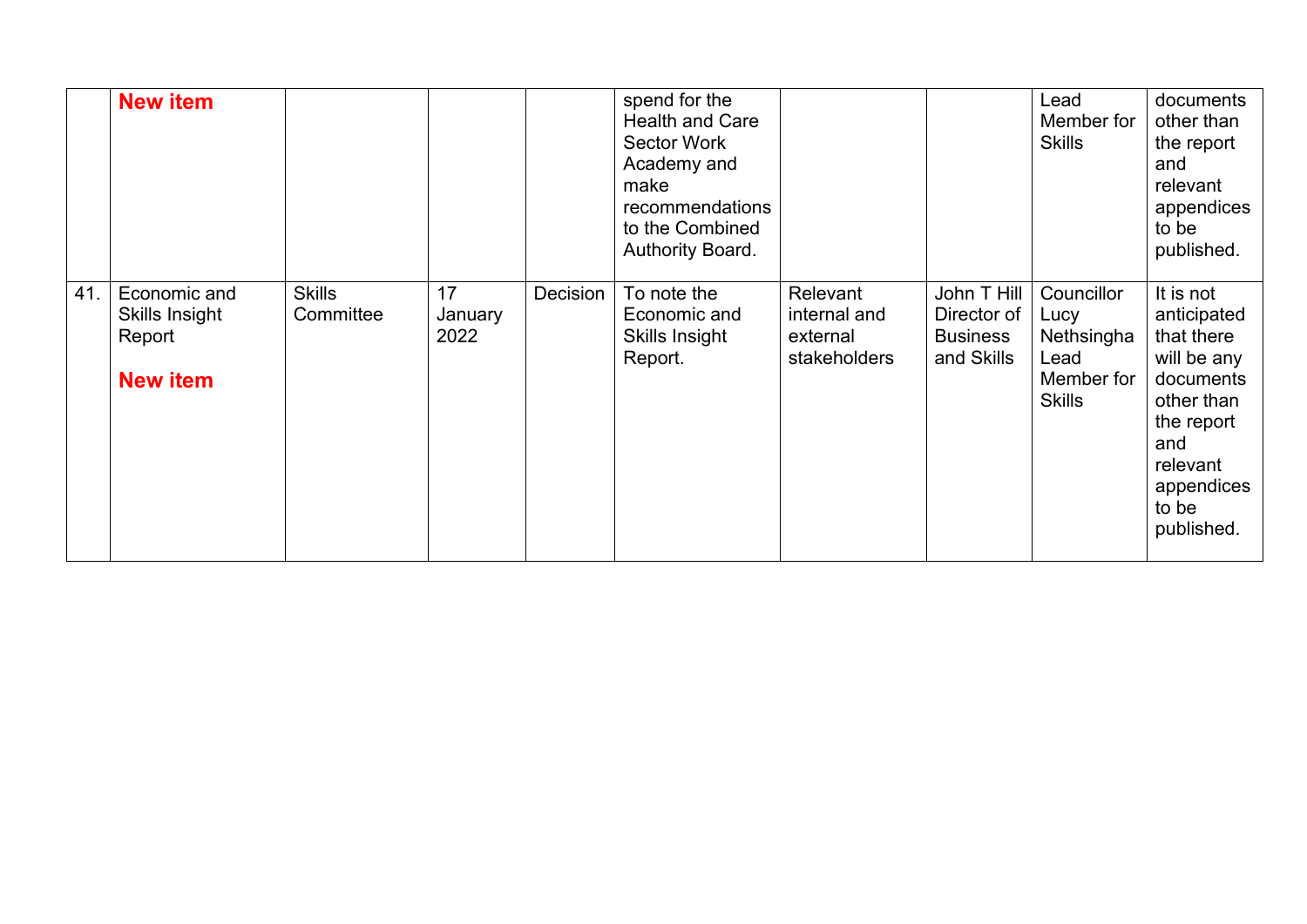## Combined Authority Board – 26 January 2022

### Governance Items

|     | Title of<br>report                                                              | <b>Decision maker</b>                                                       | Date of<br>decision   | Decision<br>required | Purpose of<br>report                                                                     | Consultation                                         | Lead officer                                                                   | Lead<br>Member                    | <b>Documents</b><br>relevant to<br>the decision<br>submitted to<br>the decision<br>maker                                      |
|-----|---------------------------------------------------------------------------------|-----------------------------------------------------------------------------|-----------------------|----------------------|------------------------------------------------------------------------------------------|------------------------------------------------------|--------------------------------------------------------------------------------|-----------------------------------|-------------------------------------------------------------------------------------------------------------------------------|
| 42. | Minutes of<br>the meeting<br>on 24<br>November<br>2021 and<br><b>Action Log</b> | Cambridgeshire<br>and<br>Peterborough<br>Combined<br><b>Authority Board</b> | 26<br>January<br>2022 | Decision             | To approve the<br>minutes of the<br>previous<br>meeting and<br>review the<br>action log. | Relevant<br>internal and<br>external<br>stakeholders | Richenda<br>Greenhill,<br>Democratic<br><b>Services</b><br>Officer             | Mayor Dr<br><b>Nik</b><br>Johnson | It is not<br>anticipated<br>that there<br>will be any<br>documents<br>other than<br>the report<br>and relevant<br>appendices. |
| 43. | Annotated<br>Forward<br>Plan                                                    | Cambridgeshire<br>and<br>Peterborough<br>Combined<br><b>Authority Board</b> | 26<br>January<br>2022 | Decision             | To approve the<br>latest version of<br>the forward<br>plan.                              | Relevant<br>internal and<br>external<br>stakeholders | Robert<br>Parkin<br><b>Chief Legal</b><br>Officer and<br>Monitoring<br>Officer | Mayor Dr<br><b>Nik</b><br>Johnson | It is not<br>anticipated<br>that there<br>will be any<br>documents<br>other than<br>the report<br>and relevant<br>appendices. |
| 44. | <b>Budget</b><br><b>Monitor</b><br>Update                                       | Cambridgeshire<br>and<br>Peterborough                                       | 26<br>January<br>2022 | Decision             | To provide an<br>update on the<br>revenue and<br>capital budgets                         | Relevant<br>internal and<br>external<br>stakeholders | Jon Alsop<br>Section 73<br>Chief                                               | Mayor Dr<br><b>Nik</b><br>Johnson | It is not<br>anticipated<br>that there<br>will be any                                                                         |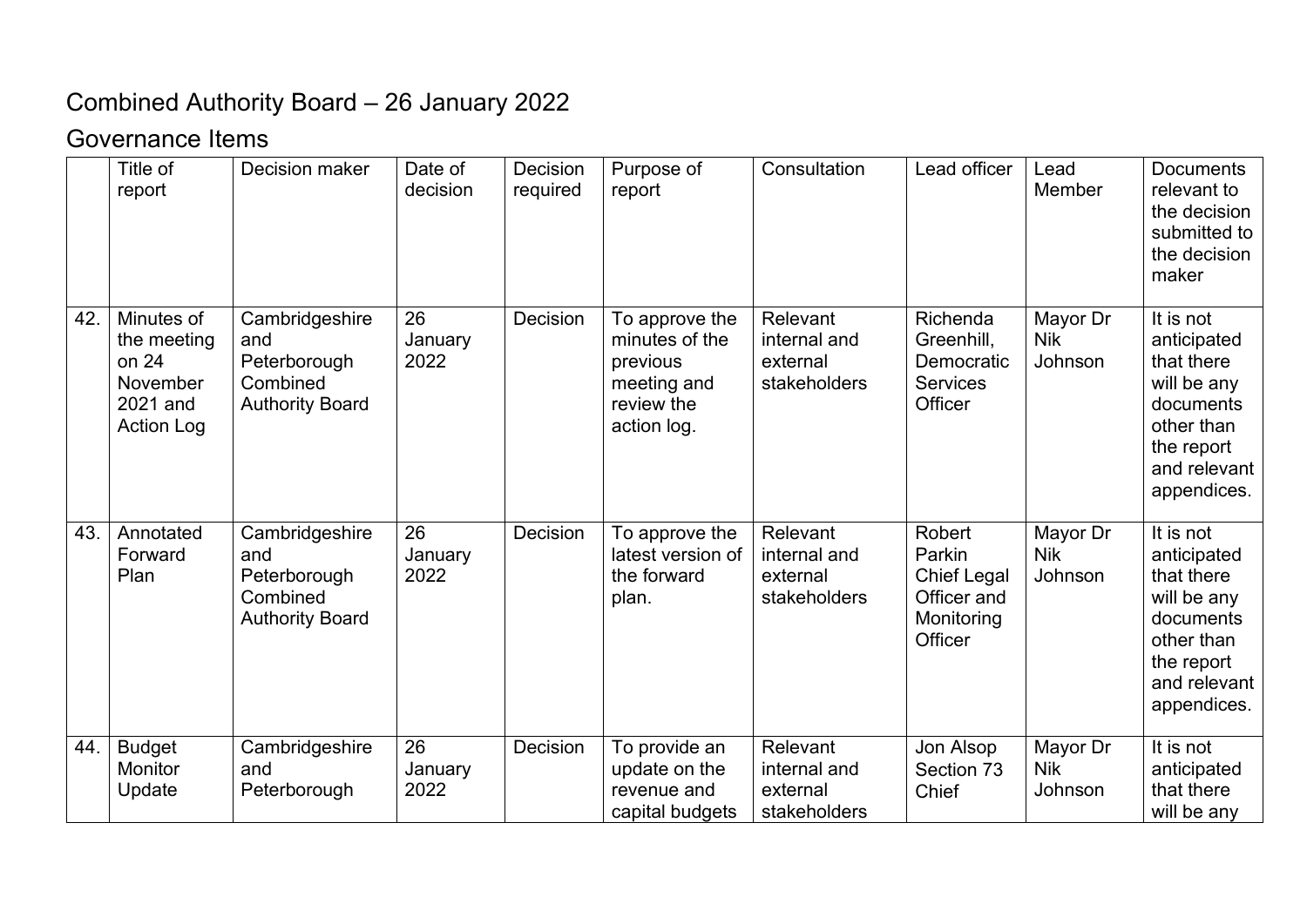|     | Title of<br>report                                                                                    | <b>Decision maker</b>                                                       | Date of<br>decision   | Decision<br>required        | Purpose of<br>report                                                                                                                                                    | Consultation                                         | Lead officer                                           | Lead<br>Member                    | <b>Documents</b><br>relevant to<br>the decision<br>submitted to<br>the decision<br>maker                                                            |
|-----|-------------------------------------------------------------------------------------------------------|-----------------------------------------------------------------------------|-----------------------|-----------------------------|-------------------------------------------------------------------------------------------------------------------------------------------------------------------------|------------------------------------------------------|--------------------------------------------------------|-----------------------------------|-----------------------------------------------------------------------------------------------------------------------------------------------------|
|     |                                                                                                       | Combined<br><b>Authority Board</b>                                          |                       |                             | for the year to<br>date.                                                                                                                                                |                                                      | Finance<br>Officer                                     |                                   | documents<br>other than<br>the report<br>and relevant<br>appendices<br>to be<br>published.                                                          |
| 45. | 2022-23<br><b>Budget and</b><br>Medium-<br>Term<br>Financial<br>Plan to<br>2025-26<br><b>New item</b> | Cambridgeshire<br>and<br>Peterborough<br>Combined<br><b>Authority Board</b> | 26<br>January<br>2022 | Key<br>Decision<br>2021/060 | To set a<br>balanced<br>budget for the<br>forthcoming<br>financial year<br>as required by<br>law, and a<br>medium term<br>financial plan<br>for the next four<br>years. | Relevant<br>internal and<br>external<br>stakeholders | Jon Alsop<br>Section 73<br>Chief<br>Finance<br>Officer | Mayor Dr<br><b>Nik</b><br>Johnson | It is not<br>anticipated<br>that there<br>will be any<br>documents<br>other than<br>the report<br>and relevant<br>appendices<br>to be<br>published. |
| 46. | Mayor's<br><b>Budget</b><br>2022-23<br><b>New item</b>                                                | Cambridgeshire<br>and<br>Peterborough<br>Combined<br><b>Authority Board</b> | 26<br>January<br>2022 | Key<br>Decision<br>2021/061 | To agree the<br>Mayor's draft<br>budget for<br>2022-23.                                                                                                                 | Relevant<br>internal and<br>external<br>stakeholders | Jon Alsop<br>Section 73<br>Chief<br>Finance<br>Officer | Mayor Dr<br><b>Nik</b><br>Johnson | It is not<br>anticipated<br>that there<br>will be any<br>documents<br>other than<br>the report                                                      |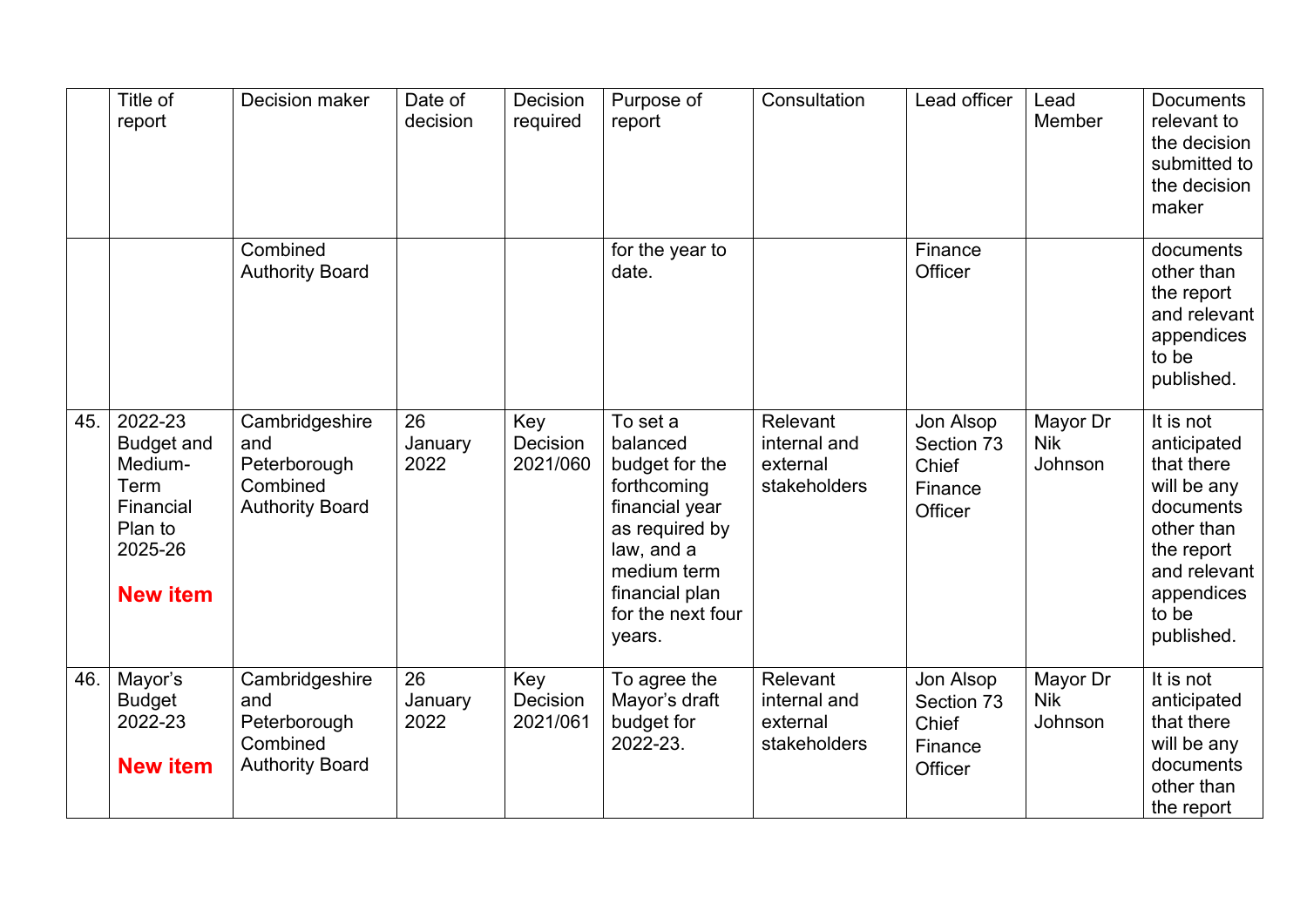|     | Title of<br>report                           | <b>Decision maker</b>                                                       | Date of<br>decision   | Decision<br>required | Purpose of<br>report                                                                                                                                                  | Consultation                                         | Lead officer                                                               | Lead<br>Member                    | <b>Documents</b><br>relevant to<br>the decision<br>submitted to<br>the decision<br>maker                                                            |
|-----|----------------------------------------------|-----------------------------------------------------------------------------|-----------------------|----------------------|-----------------------------------------------------------------------------------------------------------------------------------------------------------------------|------------------------------------------------------|----------------------------------------------------------------------------|-----------------------------------|-----------------------------------------------------------------------------------------------------------------------------------------------------|
|     |                                              |                                                                             |                       |                      |                                                                                                                                                                       |                                                      |                                                                            |                                   | and relevant<br>appendices<br>to be<br>published.                                                                                                   |
| 47. | Performance<br>Report                        | Cambridgeshire<br>and<br>Peterborough<br>Combined<br><b>Authority Board</b> | 26<br>January<br>2022 | Decision             | To agree future<br>performance<br>reporting<br>arrangements<br>to the Board in<br>support of the<br>new Business<br>Plan and<br>Medium-Term<br><b>Financial Plan.</b> | Relevant<br>internal and<br>external<br>stakeholders | Paul<br>Raynes<br>Director of<br>Delivery<br>and<br>Strategy               | Mayor Dr<br><b>Nik</b><br>Johnson | It is not<br>anticipated<br>that there<br>will be any<br>documents<br>other than<br>the report<br>and relevant<br>appendices<br>to be<br>published. |
| 48. | Devolution<br>Deal Update<br><b>New item</b> | Cambridgeshire<br>and<br>Peterborough<br>Combined<br><b>Authority Board</b> | 26<br>January<br>2022 | Decision             | To note the<br>update against<br><b>Devolution Deal</b><br>Commitments.                                                                                               | Relevant<br>internal and<br>external<br>stakeholders | Paul<br>Raynes<br>Director of<br><b>Delivery</b><br>and<br><b>Strategy</b> | Mayor Dr<br><b>Nik</b><br>Johnson | It is not<br>anticipated<br>that there<br>will be any<br>documents<br>other than<br>the report<br>and relevant<br>appendices<br>to be<br>published. |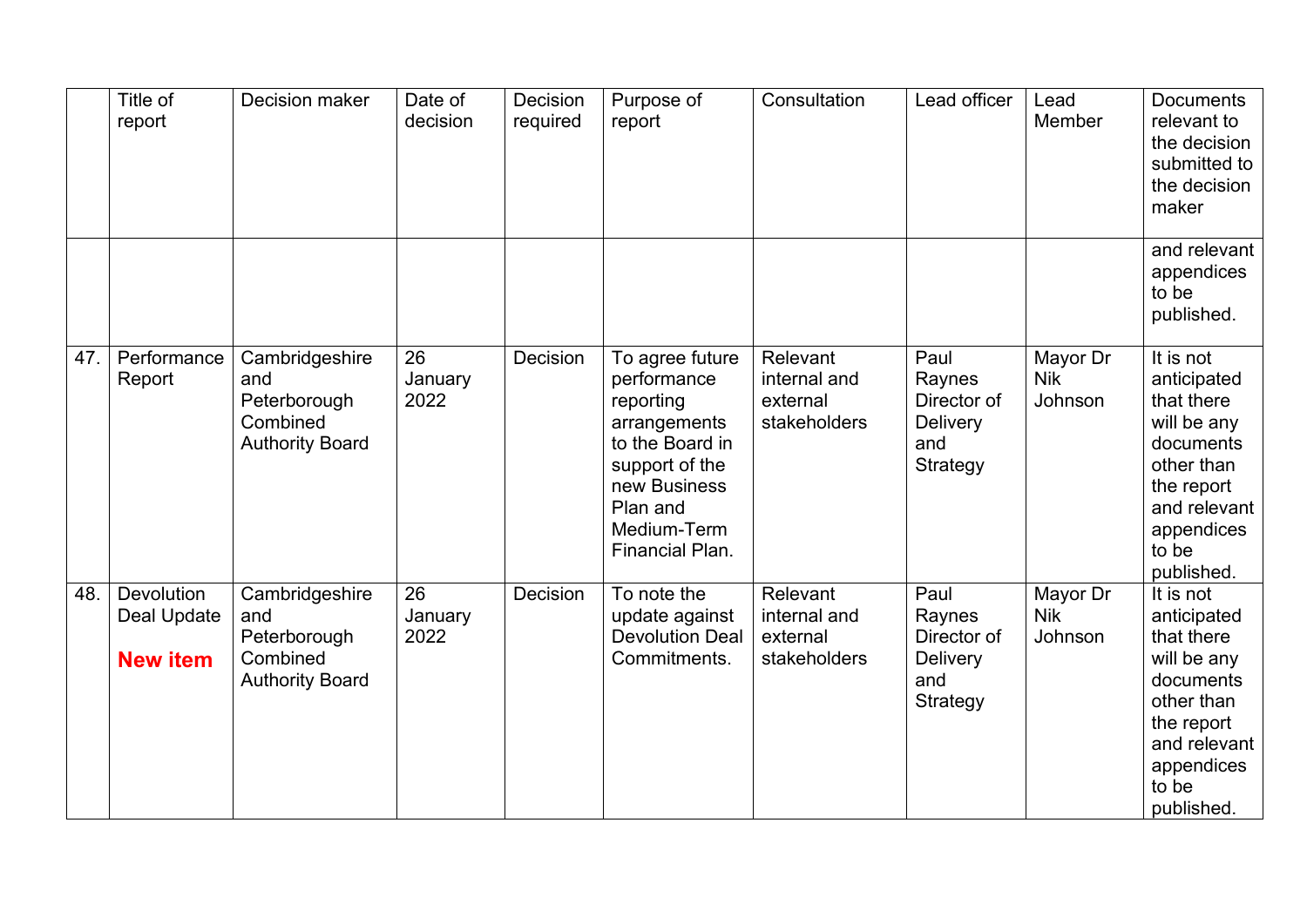|     | Title of<br>report                                                            | Decision maker                                                              | Date of<br>decision   | Decision<br>required | Purpose of<br>report                               | Consultation                                         | Lead officer                                                 | Lead<br>Member             | <b>Documents</b><br>relevant to<br>the decision<br>submitted to<br>the decision<br>maker                                                            |
|-----|-------------------------------------------------------------------------------|-----------------------------------------------------------------------------|-----------------------|----------------------|----------------------------------------------------|------------------------------------------------------|--------------------------------------------------------------|----------------------------|-----------------------------------------------------------------------------------------------------------------------------------------------------|
| 49. | Annual<br>Report and<br><b>Business</b><br>Plan<br>2022/23<br><b>New item</b> | Cambridgeshire<br>and<br>Peterborough<br>Combined<br><b>Authority Board</b> | 26<br>January<br>2022 | Decision             | To approve the<br>2022/23<br><b>Business Plan.</b> | Relevant<br>internal and<br>external<br>stakeholders | Paul<br>Raynes<br>Director of<br>Delivery<br>and<br>Strategy | Mayor Dr<br>Nik<br>Johnson | It is not<br>anticipated<br>that there<br>will be any<br>documents<br>other than<br>the report<br>and relevant<br>appendices<br>to be<br>published. |

## Combined Authority Decisions

|     | Title of<br>report                                           | Decision maker                                                              | Date of<br>decision | Decision<br>required | Purpose of report                                                                              | Consultation                                         | Lead officer                                                | Lead<br>Member             | <b>Documents</b><br>relevant to<br>the decision<br>submitted to<br>the decision<br>maker |
|-----|--------------------------------------------------------------|-----------------------------------------------------------------------------|---------------------|----------------------|------------------------------------------------------------------------------------------------|------------------------------------------------------|-------------------------------------------------------------|----------------------------|------------------------------------------------------------------------------------------|
| 50. | County of<br>Culture and<br><b>Sports</b><br><b>Strategy</b> | Cambridgeshire<br>and<br>Peterborough<br>Combined<br><b>Authority Board</b> | 26 January<br>2022  | Decision             | Proposal for<br>funding for a Full<br><b>Business Case for</b><br>a 2024 County of<br>Culture. | Relevant<br>internal and<br>external<br>stakeholders | John T Hill<br>Director of<br><b>Business</b><br>and Skills | Mayor Dr<br>Nik<br>Johnson | It is not<br>anticipated<br>that there<br>will be any<br>documents                       |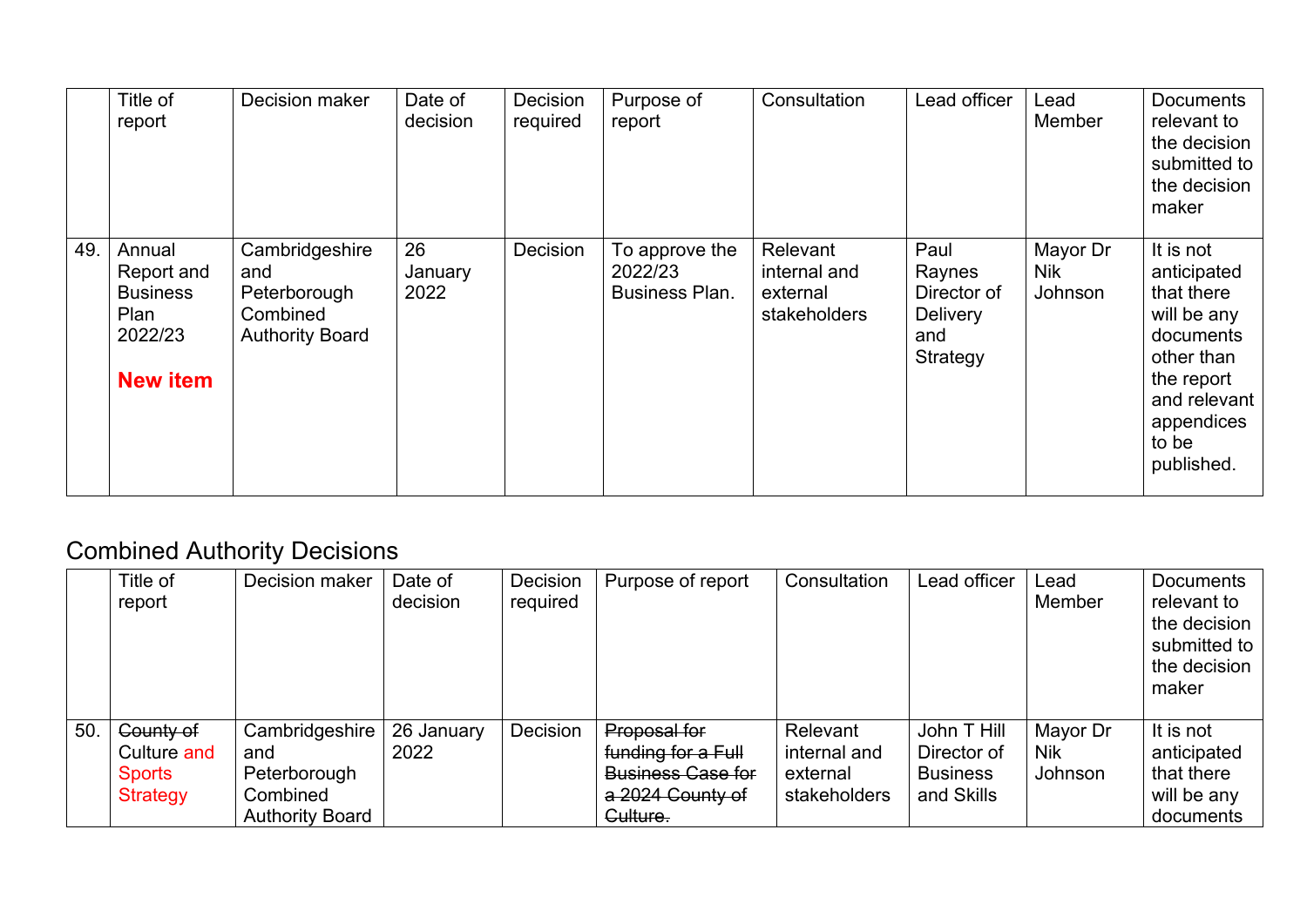|     |                                                                                                                          |                                                                             |                    |                             | To approve the<br><b>Culture and Sports</b><br><b>Strategy</b>                                                                                                                                                                                                      |                                                      |                                                             |                                   | other than<br>the report<br>and relevant<br>appendices.                                                                       |
|-----|--------------------------------------------------------------------------------------------------------------------------|-----------------------------------------------------------------------------|--------------------|-----------------------------|---------------------------------------------------------------------------------------------------------------------------------------------------------------------------------------------------------------------------------------------------------------------|------------------------------------------------------|-------------------------------------------------------------|-----------------------------------|-------------------------------------------------------------------------------------------------------------------------------|
| 51. | Market<br>Towns<br>Programme:<br>Reprofiling<br>of Budget<br><b>New item</b>                                             | Cambridgeshire<br>and<br>Peterborough<br>Combined<br><b>Authority Board</b> | 26 January<br>2022 | Key<br>Decision<br>2021/069 | To approve the<br>reprofiling of<br>budget for the<br><b>Market Towns</b><br>Programme.                                                                                                                                                                             | Relevant<br>internal and<br>external<br>stakeholders | John T Hill<br>Director of<br><b>Business</b><br>and Skills | Mayor Dr<br><b>Nik</b><br>Johnson | It is not<br>anticipated<br>that there<br>will be any<br>documents<br>other than<br>the report<br>and relevant<br>appendices. |
| 52. | Greater<br>South East<br>Energy Hub:<br>Mobilisation<br>of Schemes<br>and<br>Reprofiling<br>of Budget<br><b>New item</b> | Cambridgeshire<br>and<br>Peterborough<br>Combined<br><b>Authority Board</b> | 26 January<br>2022 | Key<br>Decision<br>2021/071 | To approve the<br><b>Business Plan for</b><br>mobilising and<br>deploying the Local<br><b>Authority Delivery</b><br>(LAD) 3 and<br>Sustainable<br>Warmth schemes<br>and approve the<br>reprofiling of<br>budget for the<br><b>Greater South East</b><br>Energy Hub. | Relevant<br>internal and<br>external<br>stakeholders | John T Hill<br>Director of<br><b>Business</b><br>and Skills | Mayor Dr<br><b>Nik</b><br>Johnson | It is not<br>anticipated<br>that there<br>will be any<br>documents<br>other than<br>the report<br>and relevant<br>appendices. |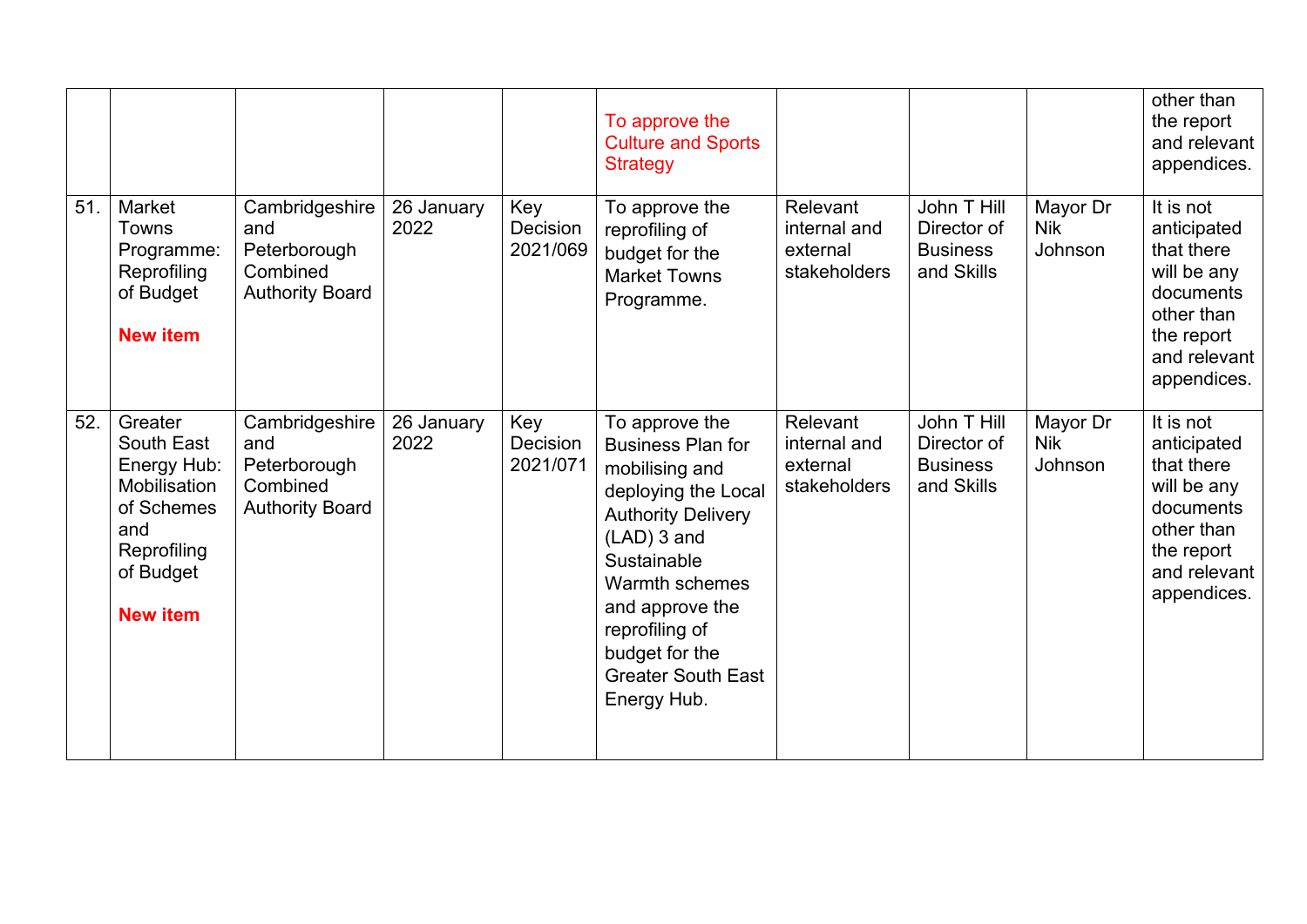## By recommendation to the Combined Authority Board

Recommendations from the Transport and Infrastructure Committee

|     | Title of<br>report                   | Decision maker                                                              | Date of<br>decision   | Decision<br>required        | Purpose of report                                                                                                                               | Consultation                                         | Lead<br>officer                           | Lead<br>Member                    | <b>Documents</b><br>relevant to<br>the decision<br>submitted to<br>the decision<br>maker                                         |
|-----|--------------------------------------|-----------------------------------------------------------------------------|-----------------------|-----------------------------|-------------------------------------------------------------------------------------------------------------------------------------------------|------------------------------------------------------|-------------------------------------------|-----------------------------------|----------------------------------------------------------------------------------------------------------------------------------|
| 53. | <b>Bus Reform</b><br>January<br>2022 | Cambridgeshire<br>and<br>Peterborough<br>Combined<br><b>Authority Board</b> | 26<br>January<br>2022 | Key<br>Decision<br>2021/045 | To provide an<br>update on the<br>results on the Bus<br><b>Reform Outline</b><br><b>Business Case</b><br>public consultation<br>and next steps. | Relevant<br>internal and<br>external<br>stakeholders | Rowland<br>Potter<br>Head of<br>Transport | Mayor Dr<br><b>Nik</b><br>Johnson | It is not<br>anticipated<br>that there<br>will be any<br>documents<br>other than<br>the report<br>and<br>relevant<br>appendices. |
| 54. | <b>University</b><br>Access<br>Study | Cambridgeshire<br>and<br>Peterborough<br>Combined<br><b>Authority Board</b> | 26<br>January<br>2022 | Key<br>Decision<br>2021/031 | To consider<br>recommendations<br>on the Outline<br><b>Business Case</b><br>Phase 1 and<br>outline next steps.                                  | Relevant<br>internal and<br>external<br>stakeholders | Rowland<br>Potter<br>Head of<br>Transport | Mayor Dr<br><b>Nik</b><br>Johnson | It is not<br>anticipated<br>that there<br>will be any<br>documents<br>other than<br>the report<br>and<br>relevant<br>appendices. |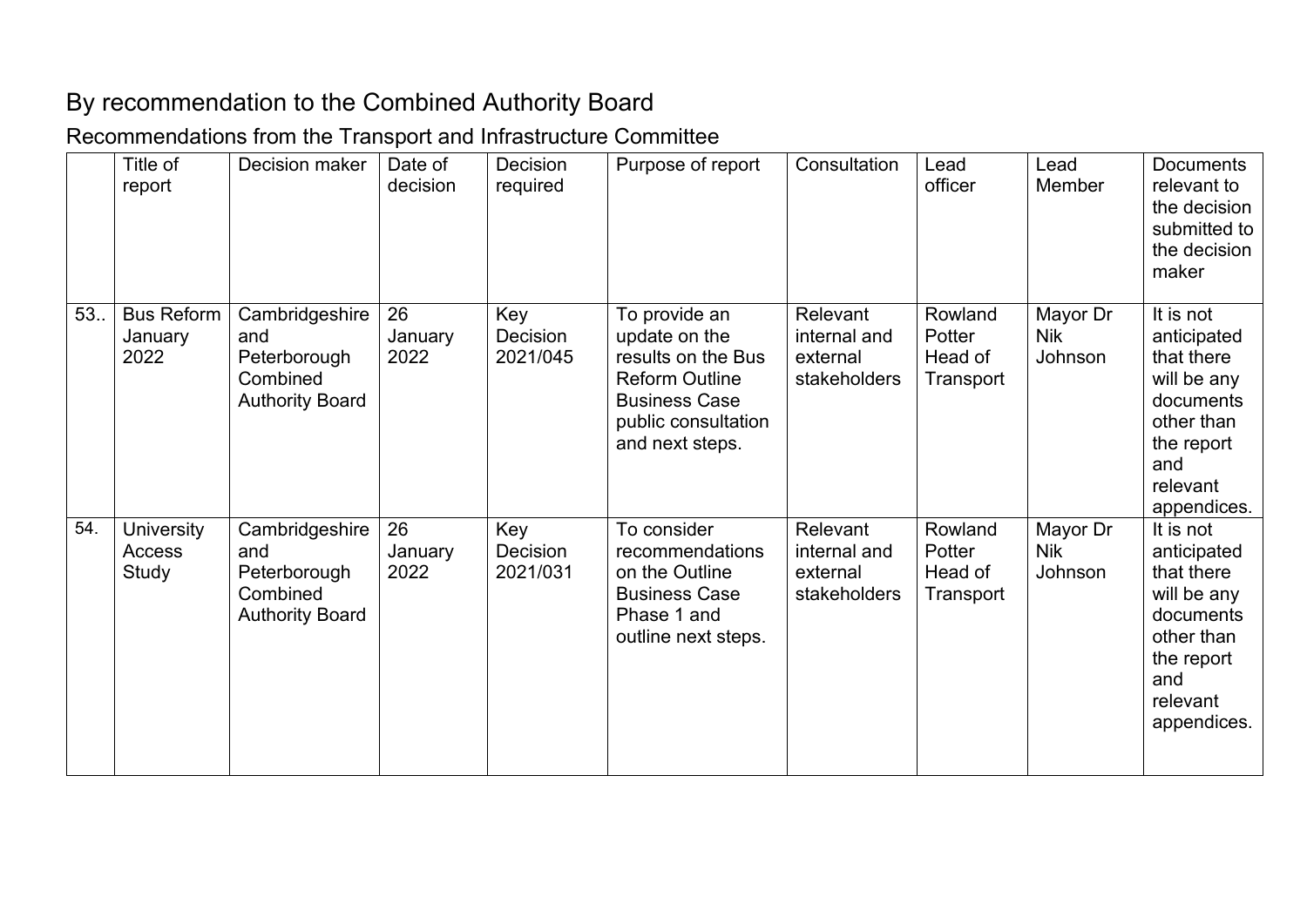|     | Title of<br>report                                                                                           | Decision maker                                                              | Date of<br>decision   | Decision<br>required | Purpose of report                                                                                                           | Consultation                                         | Lead<br>officer                           | Lead<br>Member                    | <b>Documents</b><br>relevant to<br>the decision<br>submitted to<br>the decision<br>maker                                                               |
|-----|--------------------------------------------------------------------------------------------------------------|-----------------------------------------------------------------------------|-----------------------|----------------------|-----------------------------------------------------------------------------------------------------------------------------|------------------------------------------------------|-------------------------------------------|-----------------------------------|--------------------------------------------------------------------------------------------------------------------------------------------------------|
| 55. | St Ives<br>Strategic<br>Outline<br><b>Business</b><br>Case<br><b>Deferred</b><br>from<br><b>November</b>     | Cambridgeshire<br>and<br>Peterborough<br>Combined<br><b>Authority Board</b> | 26<br>January<br>2022 | Decision             | To review<br>outcomes from the<br><b>Strategic Outline</b><br><b>Business Case and</b><br>recommended next<br>steps.        | Relevant<br>internal and<br>external<br>stakeholders | Rowland<br>Potter<br>Head of<br>Transport | Mayor Dr<br><b>Nik</b><br>Johnson | It is not<br>anticipated<br>that there<br>will be any<br>documents<br>other than<br>the report<br>and<br>relevant<br>appendices<br>to be<br>published. |
| 56. | A141<br><b>Strategic</b><br>Outline<br><b>Business</b><br>Case<br><b>Deferred</b><br>from<br><b>November</b> | Cambridgeshire<br>and<br>Peterborough<br>Combined<br><b>Authority Board</b> | 26<br>January<br>2022 | Decision             | To review<br>outcomes from the<br><b>Strategic Outline</b><br><b>Business Case and</b><br>recommendations<br>on next steps. | Relevant<br>internal and<br>external<br>stakeholders | Rowland<br>Potter<br>Head of<br>Transport | Mayor Dr<br><b>Nik</b><br>Johnson | It is not<br>anticipated<br>that there<br>will be any<br>documents<br>other than<br>the report<br>and<br>relevant<br>appendices<br>to be<br>published. |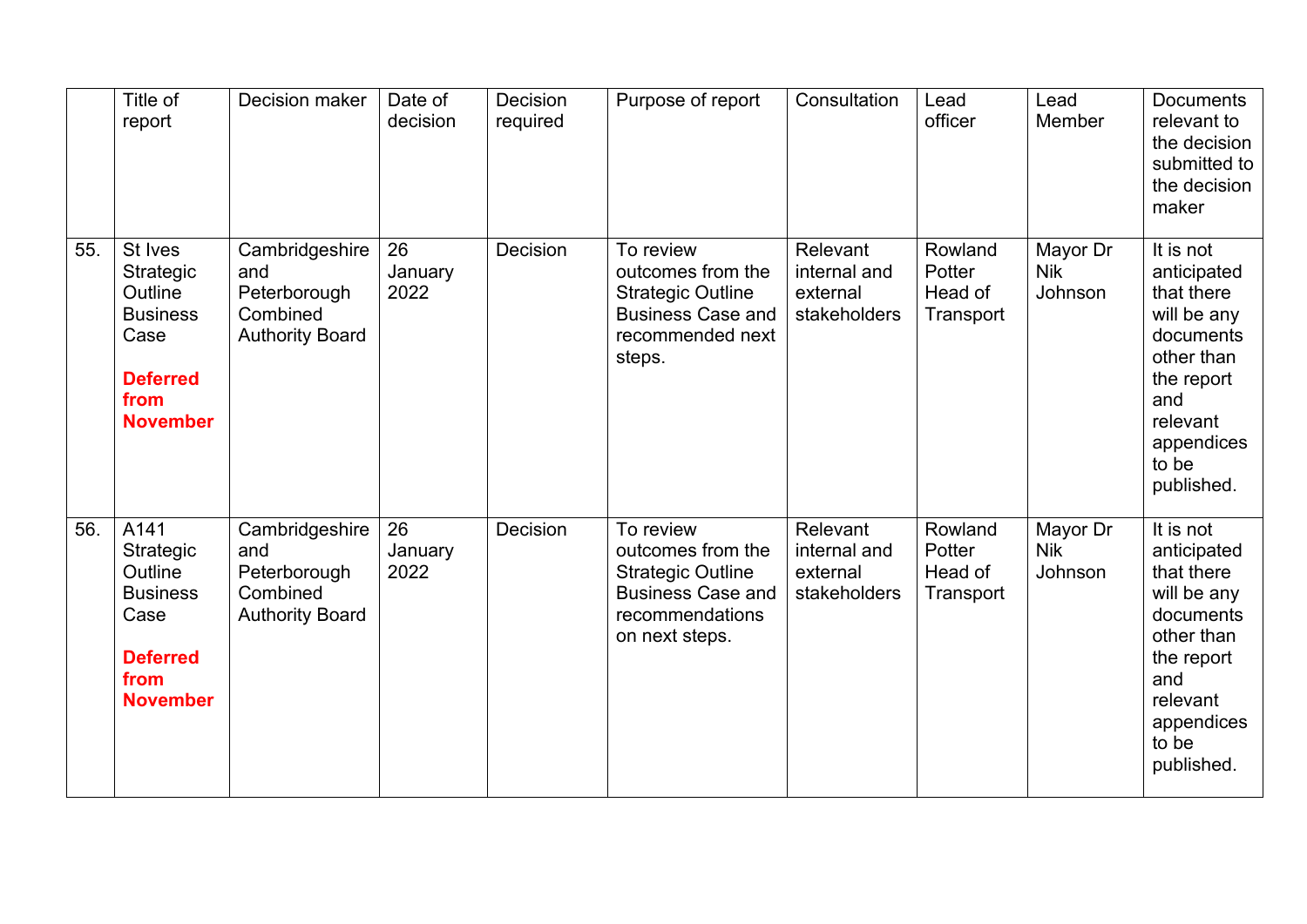|     | Title of<br>report                                                          | Decision maker                                                              | Date of<br>decision   | Decision<br>required | Purpose of report                                                                                                                                                                           | Consultation                                         | Lead<br>officer                                               | Lead<br>Member                    | <b>Documents</b><br>relevant to<br>the decision<br>submitted to<br>the decision<br>maker                                                               |
|-----|-----------------------------------------------------------------------------|-----------------------------------------------------------------------------|-----------------------|----------------------|---------------------------------------------------------------------------------------------------------------------------------------------------------------------------------------------|------------------------------------------------------|---------------------------------------------------------------|-----------------------------------|--------------------------------------------------------------------------------------------------------------------------------------------------------|
| 57. | Fengate<br>Phase 1<br><b>New Item</b>                                       | Cambridgeshire<br>and<br>Peterborough<br>Combined<br><b>Authority Board</b> | 22<br>January<br>2022 | KD2021/067           | To update the<br>Board on the<br>progress made on<br>Fengate Phase 1<br>and seek approval<br>to use £180,000<br>from the subject to<br>approval budget to<br>develop the design<br>further. | Relevant<br>internal and<br>external<br>stakeholders | <b>Kim</b><br>Sawyer<br>Director of<br>Corporate<br>Services. | Mayor Dr<br><b>Nik</b><br>Johnson | It is not<br>anticipated<br>that there<br>will be any<br>documents<br>other than<br>the report<br>and<br>relevant<br>appendices<br>to be<br>published  |
| 58. | Wisbech<br><b>Rail Update</b><br><b>Deferred</b><br>from<br><b>November</b> | Cambridgeshire<br>and<br>Peterborough<br>Combined<br><b>Authority Board</b> | 26<br>January<br>2022 | Decision             | To provide an<br>update on the<br>project and outline<br>next steps.                                                                                                                        | Relevant<br>internal and<br>external<br>stakeholders | Rowland<br>Potter<br>Head of<br>Transport                     | Mayor Dr<br><b>Nik</b><br>Johnson | It is not<br>anticipated<br>that there<br>will be any<br>documents<br>other than<br>the report<br>and<br>relevant<br>appendices<br>to be<br>published. |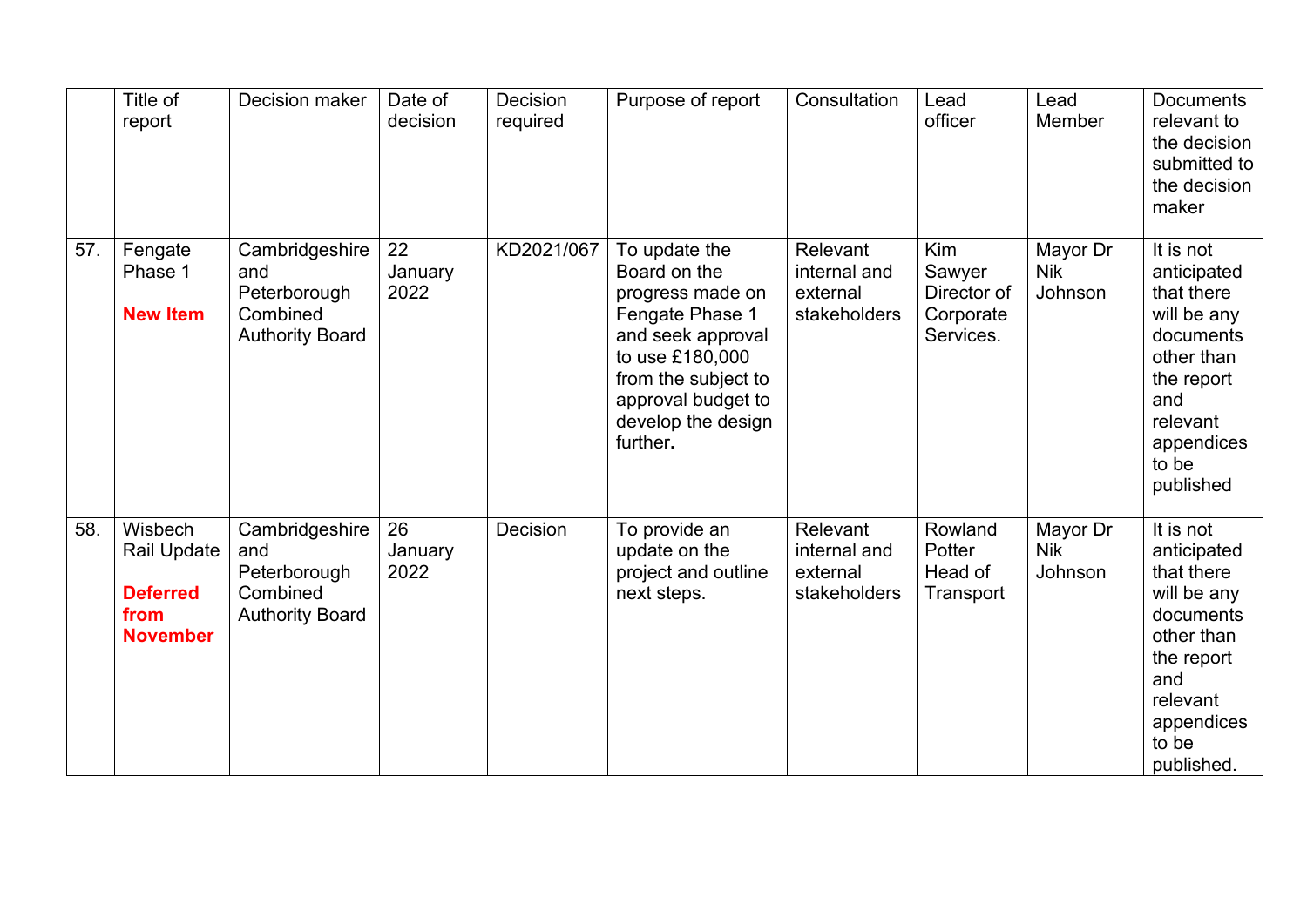## Recommendations from the Skills Committee

|     | Title of report                                                                                                                                          | <b>Decision maker</b>                                                       | Date of<br>decision | Decision<br>required        | Purpose of report                                                                                                                                              | Consultation                                         | Lead<br>officer                                                       | Lead<br>Member                                                          | <b>Documents</b><br>relevant to<br>the decision<br>submitted<br>to the<br>decision<br>maker                                                           |
|-----|----------------------------------------------------------------------------------------------------------------------------------------------------------|-----------------------------------------------------------------------------|---------------------|-----------------------------|----------------------------------------------------------------------------------------------------------------------------------------------------------------|------------------------------------------------------|-----------------------------------------------------------------------|-------------------------------------------------------------------------|-------------------------------------------------------------------------------------------------------------------------------------------------------|
| 59. | Strategic<br>Outline<br><b>Business</b><br>Case<br>(SOBC) for<br>University of<br>Peterborough<br>Multi-Phase<br><b>Delivery Plan</b><br><b>New item</b> | Cambridgeshire<br>and<br>Peterborough<br>Combined<br><b>Authority Board</b> | 26 January<br>2022  | Decision                    | To approve the<br><b>Strategic Outline</b><br><b>Business Case</b><br>(SOBC) for the<br>University of<br>Peterborough Multi-<br><b>Phase Delivery</b><br>Plan. | Relevant<br>internal and<br>external<br>stakeholders | John T Hill,<br>Director of<br><b>Business &amp;</b><br><b>Skills</b> | Councillor<br>Lucy<br>Nethsingha<br>Lead<br>Member for<br><b>Skills</b> | It is not<br>anticipated<br>that there<br>will be any<br>documents<br>other than<br>the report<br>and<br>relevant<br>appendices<br>to be<br>published |
| 60. | University of<br>Peterborough<br>Phase 3 Full<br><b>Business</b><br>Case (FBC)                                                                           | Cambridgeshire<br>and<br>Peterborough<br>Combined<br><b>Authority Board</b> | 26 January<br>2022  | Key<br>Decision<br>2021/064 | To approve the<br><b>Full Business Case</b><br>(FBC) for Phase 3<br>of the University of<br>Peterborough.                                                      | Relevant<br>internal and<br>external<br>stakeholders | John T Hill,<br>Director of<br><b>Business &amp;</b><br><b>Skills</b> | Councillor<br>Lucy<br>Nethsingha<br>Lead<br>Member for<br><b>Skills</b> | It is not<br>anticipated<br>that there<br>will be any<br>documents<br>other than<br>the report<br>and<br>relevant<br>appendices<br>to be<br>published |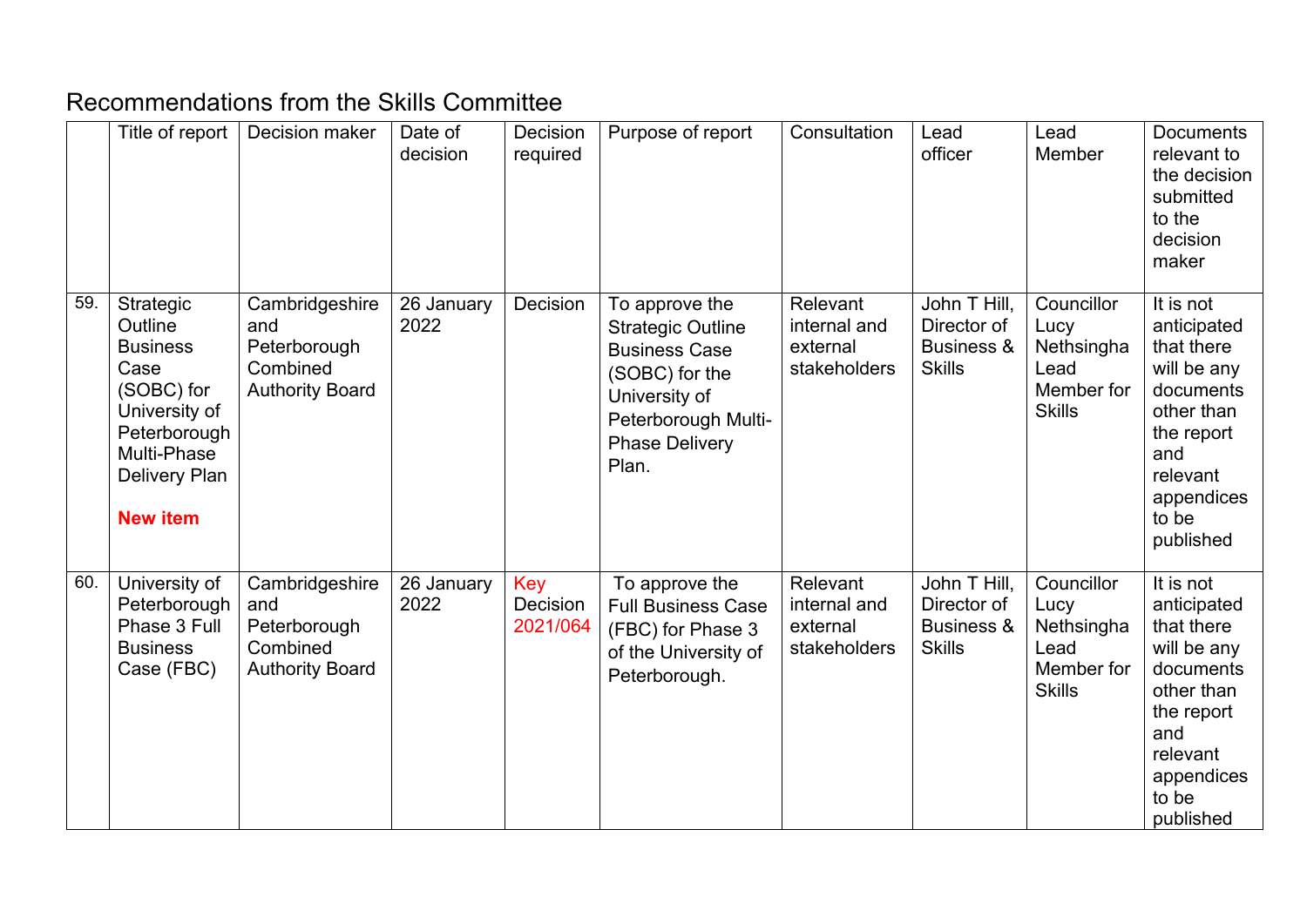| 61. | Growth<br>Works<br>Management<br>$Review -$<br>January<br>2022         | Cambridgeshire<br>and<br>Peterborough<br>Combined<br><b>Authority Board</b> | 26 January<br>2022 | Decision                    | To monitor and<br>review programme<br>delivery and<br>performance.                                                                                                                                       | Relevant<br>internal and<br>external<br>stakeholders<br>including the<br><b>Business</b><br><b>Board</b> | John T Hill,<br>Director of<br><b>Business &amp;</b><br><b>Skills</b> | Councillor<br>Lucy<br>Nethsingha<br>Lead<br>Member for<br><b>Skills</b> | It is not<br>anticipated<br>that there<br>will be any<br>documents<br>other than<br>the report<br>and<br>relevant<br>appendices<br>to be<br>published  |
|-----|------------------------------------------------------------------------|-----------------------------------------------------------------------------|--------------------|-----------------------------|----------------------------------------------------------------------------------------------------------------------------------------------------------------------------------------------------------|----------------------------------------------------------------------------------------------------------|-----------------------------------------------------------------------|-------------------------------------------------------------------------|--------------------------------------------------------------------------------------------------------------------------------------------------------|
| 62. | Health and<br><b>Care Sector</b><br>Work<br>Academy<br><b>New item</b> | Cambridgeshire<br>and<br>Peterborough<br>Combined<br><b>Authority Board</b> | 26 January<br>2022 | Key<br>Decision<br>2021/068 | To consider<br>proposals to<br>approve the<br>reprofiling of spend<br>for the Health and<br><b>Care Sector Work</b><br>Academy and make<br>recommendations<br>to the Combined<br><b>Authority Board.</b> | Relevant<br>internal and<br>external<br>stakeholders                                                     | John T Hill<br>Director of<br><b>Business</b><br>and Skills           | Councillor<br>Lucy<br>Nethsingha<br>Lead<br>Member for<br><b>Skills</b> | It is not<br>anticipated<br>that there<br>will be any<br>documents<br>other than<br>the report<br>and<br>relevant<br>appendices<br>to be<br>published. |

## Recommendations from the Housing and Communities Committee

| Title of report | Decision maker | Date of<br>decision | Decision<br>required | Purpose of report | Consultation | Lead officer | Lead<br>Member | Documents<br>relevant to |
|-----------------|----------------|---------------------|----------------------|-------------------|--------------|--------------|----------------|--------------------------|
|                 |                |                     |                      |                   |              |              |                | $ $ the decision         |
|                 |                |                     |                      |                   |              |              |                | submitted to             |
|                 |                |                     |                      |                   |              |              |                | $ $ the decision         |
|                 |                |                     |                      |                   |              |              |                | maker                    |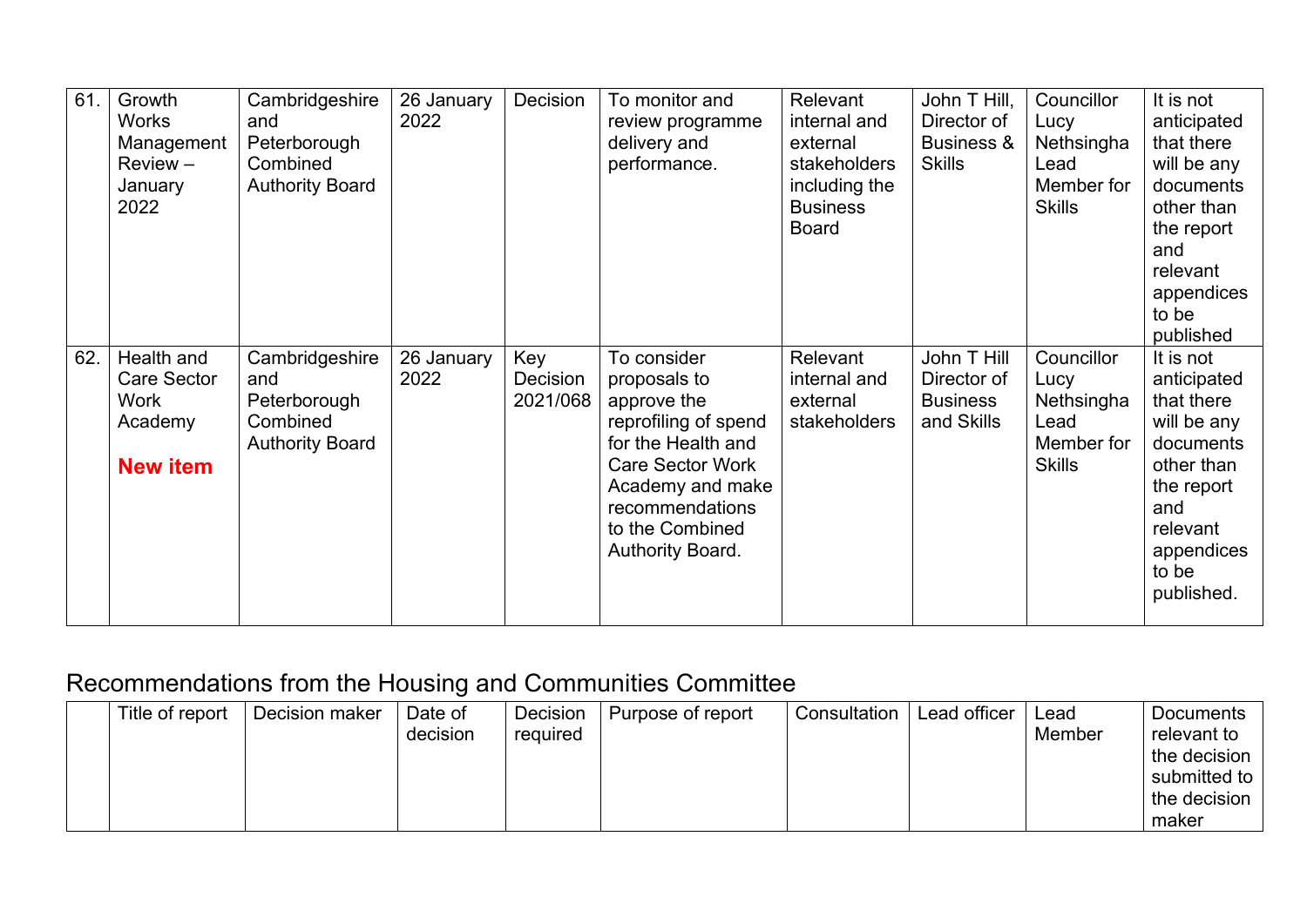| 63. | <b>Digital</b>  | Cambridgeshire         | 26      | Key      | To consider the     | Relevant     | Paul        | Mayor Dr   | It is not    |
|-----|-----------------|------------------------|---------|----------|---------------------|--------------|-------------|------------|--------------|
|     | Connectivity    | and                    | January | Decision | refreshed Business  | internal and | Raynes      | <b>Nik</b> | anticipated  |
|     |                 | Peterborough           | 2022    | 2021/074 | Plan and approve    | external     | Director of | Johnson    | that there   |
|     | <b>New item</b> | Combined               |         |          | the budget for the  | stakeholders | Delivery    |            | will be any  |
|     |                 | <b>Authority Board</b> |         |          | next three years of |              | and         |            | documents    |
|     |                 |                        |         |          | delivery.           |              | Strategy    |            | other than   |
|     |                 |                        |         |          |                     |              |             |            | the report   |
|     |                 |                        |         |          |                     |              |             |            | and relevant |
|     |                 |                        |         |          |                     |              |             |            | appendices.  |
|     |                 |                        |         |          |                     |              |             |            |              |

### Recommendations from the Business Board

|     | Title of report                          | Decision maker                                                              | Date of<br>decision   | Decision<br>required | Purpose of report                                                  | Consultation                                                                                        | Lead officer                                               | Lead<br>Member                                                     | <b>Documents</b><br>relevant to<br>the<br>decision<br>submitted<br>to the<br>decision<br>maker                                                        |
|-----|------------------------------------------|-----------------------------------------------------------------------------|-----------------------|----------------------|--------------------------------------------------------------------|-----------------------------------------------------------------------------------------------------|------------------------------------------------------------|--------------------------------------------------------------------|-------------------------------------------------------------------------------------------------------------------------------------------------------|
| 64. | <b>Business</b><br>Board<br>Appointments | Cambridgeshire<br>and<br>Peterborough<br>Combined<br><b>Authority Board</b> | 26<br>January<br>2022 | Decision             | To confirm the<br>appointment of<br>new Business Board<br>members. | Relevant<br>internal and<br>external<br>stakeholders<br>including the<br><b>Skills</b><br>Committee | John T Hill,<br>Director of<br>Business &<br><b>Skills</b> | Austen<br>Adams<br>Chair of the<br><b>Business</b><br><b>Board</b> | It is not<br>anticipated<br>that there<br>will be any<br>documents<br>other than<br>the report<br>and<br>relevant<br>appendices<br>to be<br>published |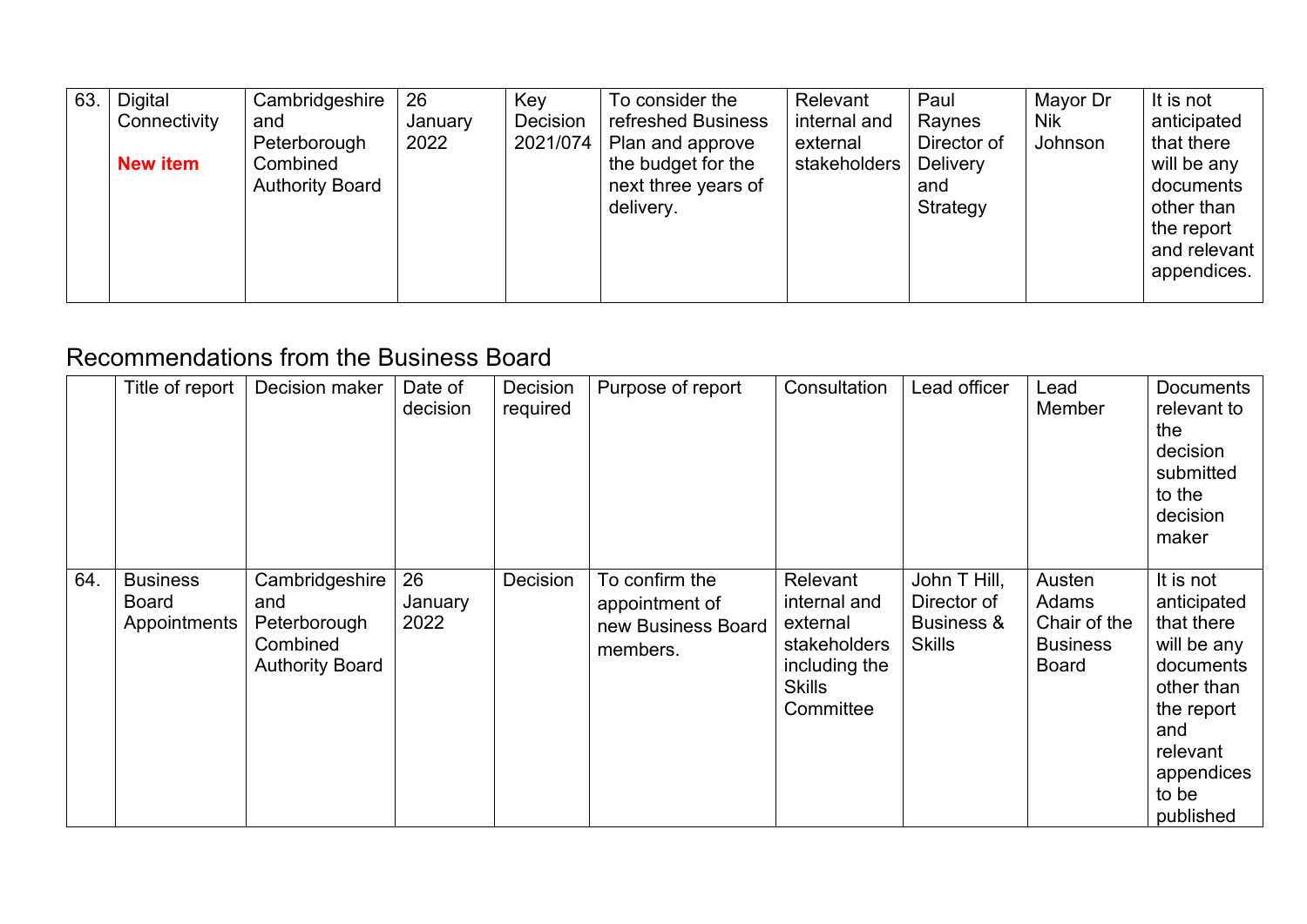| 65. | Combined<br>Authority<br>Implications<br>of the Local<br>Enterprise<br>Partnership<br><b>Review</b><br><b>Deferred</b><br>from<br><b>November</b> | Cambridgeshire<br>and<br>Peterborough<br>Combined<br><b>Authority Board</b> | 26<br>January<br>2022 | Decision | To note the<br>outcomes of<br>Government's<br>national Local<br>Enterprise<br>Partnership (LEP)<br>Review.   | Relevant<br>internal and<br>external<br>stakeholders | John T Hill,<br>Director of<br><b>Business &amp;</b><br><b>Skills</b> | Austen<br>Adams<br>Chair of the<br><b>Business</b><br><b>Board</b> | It is not<br>anticipated<br>that there<br>will be any<br>documents<br>other than<br>the report<br>and<br>relevant<br>appendices<br>to be<br>published |
|-----|---------------------------------------------------------------------------------------------------------------------------------------------------|-----------------------------------------------------------------------------|-----------------------|----------|--------------------------------------------------------------------------------------------------------------|------------------------------------------------------|-----------------------------------------------------------------------|--------------------------------------------------------------------|-------------------------------------------------------------------------------------------------------------------------------------------------------|
| 66. | Strategic<br>Funding<br>Management<br>$Review -$<br>January 2022<br><b>New item</b>                                                               | Cambridgeshire<br>and<br>Peterborough<br>Combined<br><b>Authority Board</b> | 26<br>January<br>2022 | Decision | To monitor and<br>review programme<br>performance,<br>evaluation,<br>outcomes and<br>risks.                  | Relevant<br>internal and<br>external<br>stakeholders | John T Hill,<br>Director of<br><b>Business &amp;</b><br><b>Skills</b> | Austen<br>Adams<br>Chair of the<br><b>Business</b><br><b>Board</b> | It is not<br>anticipated<br>that there<br>will be any<br>documents<br>other than<br>the report<br>and<br>relevant<br>appendices<br>to be<br>published |
| 67. | Community<br>Renewal<br><b>Fund Bids</b><br>Update<br><b>Deferred</b><br>from<br><b>November</b>                                                  | Cambridgeshire<br>and<br>Peterborough<br>Combined<br><b>Authority Board</b> | 26<br>January<br>2022 | Decision | To provide and<br>update on the<br>outcome of the<br>submission of bids<br>to the-Community<br>Renewal Fund. | Relevant<br>internal and<br>external<br>stakeholders | John T Hill<br>Director of<br><b>Business</b><br>and Skills           | Austen<br>Adams<br>Chair of the<br><b>Business</b><br><b>Board</b> | It is not<br>anticipated<br>that there<br>will be any<br>documents<br>other than<br>the report<br>and<br>relevant                                     |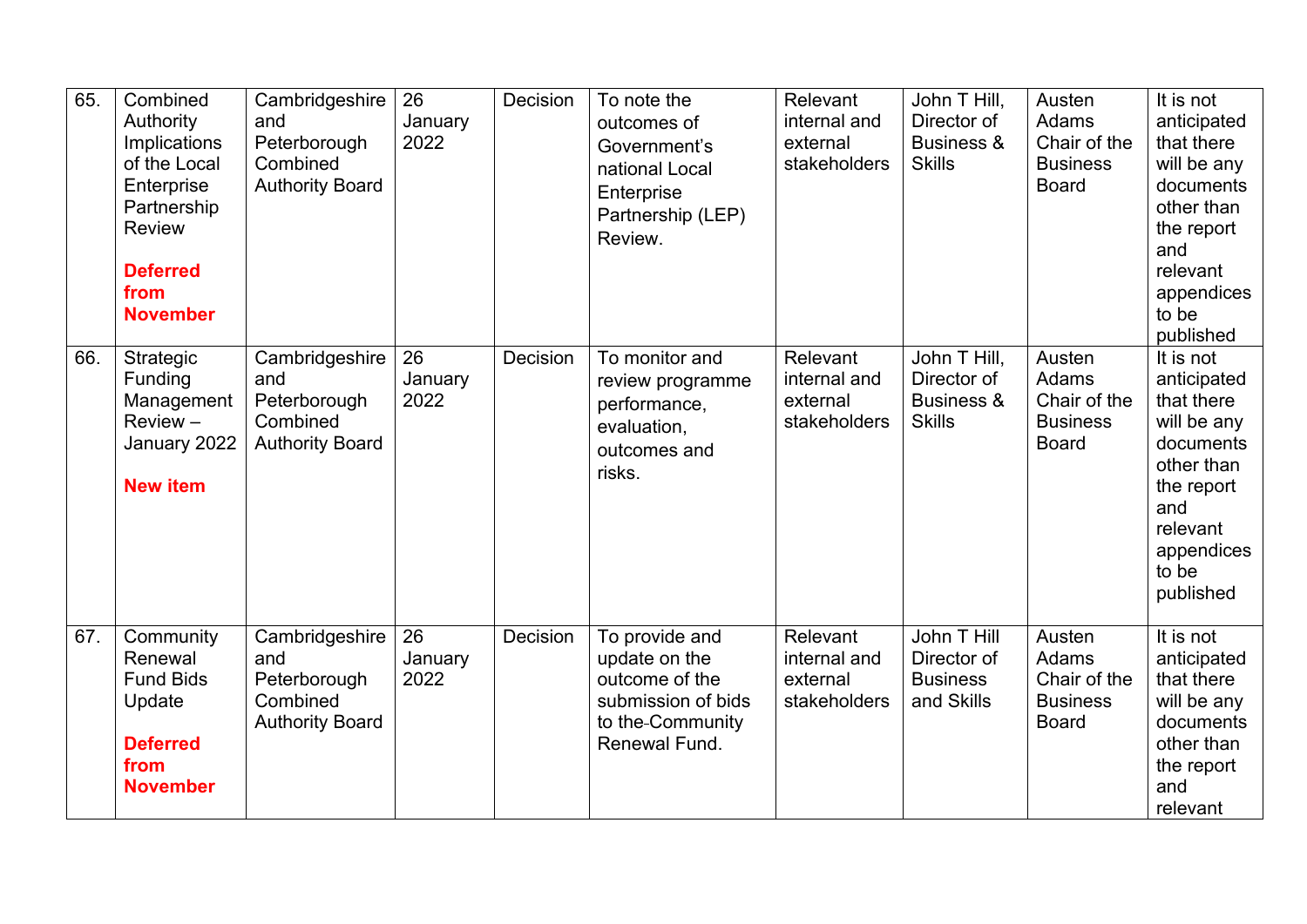|     |                                                                                                                                                           |                                                                             |                       |                             |                                                                                                                                                                                                                                                                                                                                                                  |                                                                                                                |                                                             |                                                                    | appendices<br>to be<br>published.                                                                                                                      |
|-----|-----------------------------------------------------------------------------------------------------------------------------------------------------------|-----------------------------------------------------------------------------|-----------------------|-----------------------------|------------------------------------------------------------------------------------------------------------------------------------------------------------------------------------------------------------------------------------------------------------------------------------------------------------------------------------------------------------------|----------------------------------------------------------------------------------------------------------------|-------------------------------------------------------------|--------------------------------------------------------------------|--------------------------------------------------------------------------------------------------------------------------------------------------------|
| 68. | Growth<br>Works Inward<br>Investment<br>Service-<br>request for<br>recycled<br><b>Local Growth</b><br>Funds<br><b>Deferred</b><br>from<br><b>November</b> | Cambridgeshire<br>and<br>Peterborough<br>Combined<br><b>Authority Board</b> | 26<br>January<br>2021 | Key<br>Decision<br>2021/055 | To approve the use<br>of £1,750,000 from<br>recycled Local<br>Growth Funds to be<br>reinvested into the<br>Inward Investment<br>Service line within<br>the Growth Works<br>contract.<br>To approve the use<br>of recycled Local<br>Growth Funds to be<br>reinvested into the<br><b>Inward Investment</b><br>Service line within<br>the Growth Works<br>contract. | Relevant<br>internal and<br>external<br>stakeholders                                                           | John T Hill<br>Director of<br><b>Business</b><br>and Skills | Austen<br>Adams<br>Chair of the<br><b>Business</b><br><b>Board</b> | It is not<br>anticipated<br>that there<br>will be any<br>documents<br>other than<br>the report<br>and<br>relevant<br>appendices<br>to be<br>published. |
| 69. | Local<br>Assurance<br>Framework<br><b>New item</b>                                                                                                        | Cambridgeshire<br>and<br>Peterborough<br>Combined<br><b>Authority Board</b> | 26<br>January<br>2021 | Decision                    | To approve the<br>revised Local<br>Assurance<br>Framework.                                                                                                                                                                                                                                                                                                       | Relevant<br>internal and<br>external<br>stakeholders,<br>including the<br>Audit and<br>Governance<br>Committee | John T Hill<br>Director of<br><b>Business</b><br>and Skills | Austen<br>Adams<br>Chair of the<br><b>Business</b><br><b>Board</b> | It is not<br>anticipated<br>that there<br>will be any<br>documents<br>other than<br>the report<br>and<br>relevant<br>appendices                        |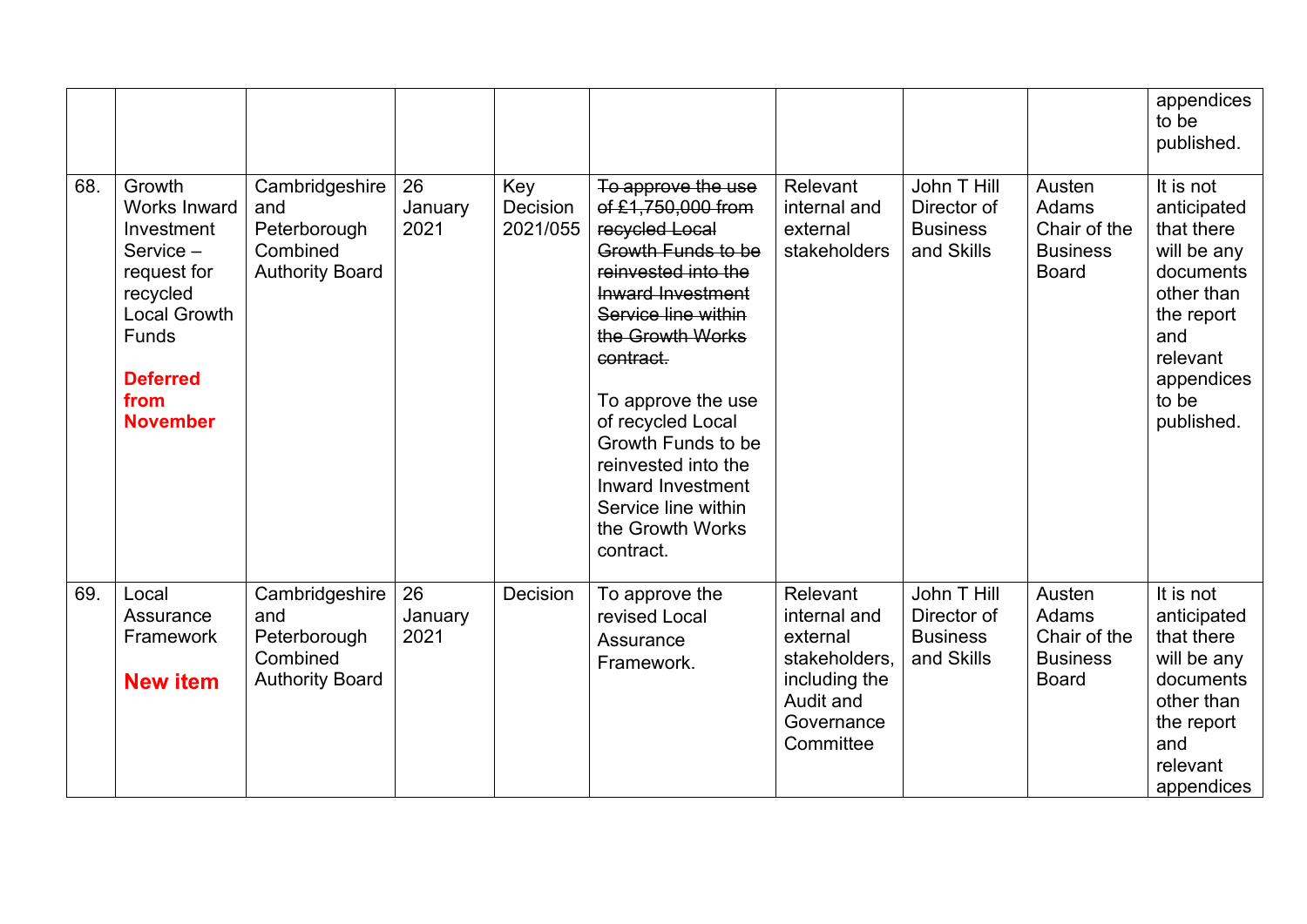|  |  |  |  | . .<br>рe<br>. . |
|--|--|--|--|------------------|
|  |  |  |  | . .<br>--        |

## Housing and Communities Committee – 9 March 2022

|     | Title of<br>report                                                                                                     | Decision maker                          | Date of<br>decision | Decision<br>required        | Purpose of report                                                                                                                                                                                                                         | Consultation                                         | Lead officer                                                   | Lead<br><b>Member</b>                                                  | <b>Documents</b><br>relevant to<br>the decision<br>submitted to<br>the decision<br>maker                                      |
|-----|------------------------------------------------------------------------------------------------------------------------|-----------------------------------------|---------------------|-----------------------------|-------------------------------------------------------------------------------------------------------------------------------------------------------------------------------------------------------------------------------------------|------------------------------------------------------|----------------------------------------------------------------|------------------------------------------------------------------------|-------------------------------------------------------------------------------------------------------------------------------|
| 70. | Affordable<br>Housing<br>Programme<br>Scheme<br>Approvals<br>March<br>2022                                             | Housing and<br>Communities<br>Committee | 9 March<br>2022     | Key<br>Decision<br>2021/039 | To consider and<br>approve allocations<br>to new schemes<br>within the<br><b>Affordable House</b><br>Programme.                                                                                                                           | Relevant<br>internal and<br>external<br>stakeholders | Roger<br>Thompson<br>Director of<br>Housing and<br>Development | Councillor<br>Lewis<br>Herbert<br>Lead<br>Member for<br>Housing        | It is not<br>anticipated<br>that there<br>will be any<br>documents<br>other than<br>the report<br>and relevant<br>appendices. |
| 71. | Future<br>Combined<br>Authority<br>Housing<br>Purpose<br>and<br>Function<br>beyond<br>March<br>2022<br><b>New item</b> | Housing and<br>Communities<br>Committee | 9 March<br>2022     | Decision                    | To consider the<br>likely activities and<br>options for the<br>future of the<br><b>Combined Authority</b><br>Housing activity and<br>programme beyond<br>March 2022 and<br>make<br>recommendations<br>to the Combined<br>Authority Board. | Relevant<br>internal and<br>external<br>stakeholders | Roger<br>Thompson<br>Director of<br>Housing and<br>Development | Councillor<br>Lewis<br><b>Herbert</b><br>Lead<br>Member for<br>Housing | It is not<br>anticipated<br>that there<br>will be any<br>documents<br>other than<br>the report<br>and relevant<br>appendices. |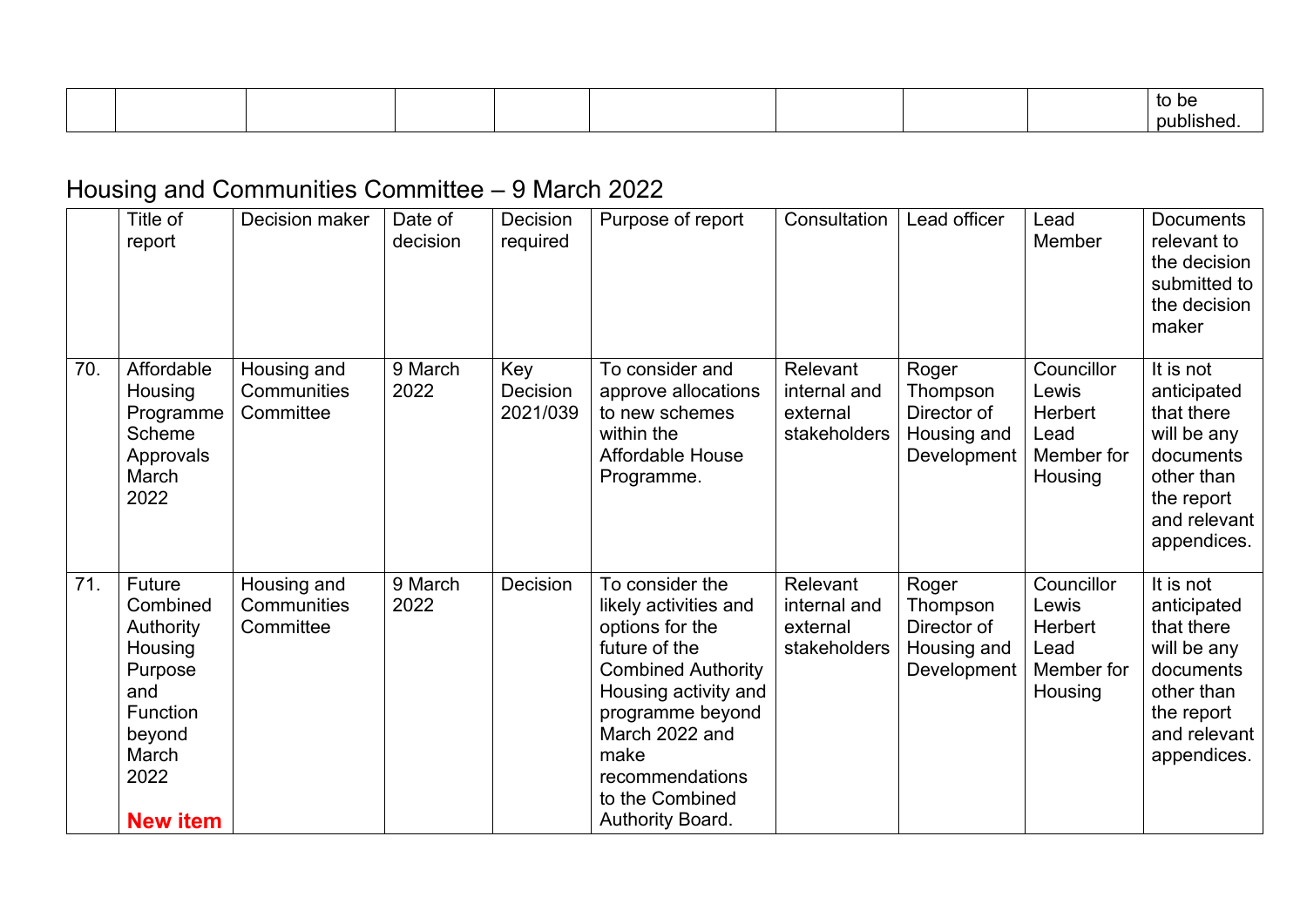| 72. | Northern<br>Fringe<br>Progress<br>Report | Housing and<br>Communities<br>Committee | 9 March<br>2022 | Decision | To receive a<br>progress report on<br>the Northern Fringe. | Relevant<br>internal and<br>external | Roger<br>Thompson<br>Director of<br>stakeholders   Housing and<br>Development | Councillor<br>Lewis<br>Herbert<br>Lead<br>Member for<br>Housing | It is not<br>anticipated<br>that there<br>will be any<br>documents<br>other than<br>the report<br>and relevant |
|-----|------------------------------------------|-----------------------------------------|-----------------|----------|------------------------------------------------------------|--------------------------------------|-------------------------------------------------------------------------------|-----------------------------------------------------------------|----------------------------------------------------------------------------------------------------------------|
|     |                                          |                                         |                 |          |                                                            |                                      |                                                                               |                                                                 | appendices.                                                                                                    |

## Transport and Infrastructure Committee – 14 March 2022

|     | Title of<br>report                     | Decision maker                                      | Date of<br>decision | Decision<br>required | Purpose of report                                                                                                                          | Consultation                                         | Lead officer                              | Lead<br>Member          | <b>Documents</b><br>relevant to<br>the decision<br>submitted to<br>the decision<br>maker                                      |
|-----|----------------------------------------|-----------------------------------------------------|---------------------|----------------------|--------------------------------------------------------------------------------------------------------------------------------------------|------------------------------------------------------|-------------------------------------------|-------------------------|-------------------------------------------------------------------------------------------------------------------------------|
| 73. | Local<br>Transport<br><b>Plan 2022</b> | Transport and<br>Infrastructure<br>Committee        | 14 March<br>2022    | Decision             | To consider the<br>Local Transport<br>Plan refreshed<br>document and make<br>recommendations to<br>the Combined<br><b>Authority Board.</b> | Relevant<br>internal and<br>external<br>stakeholders | Rowland<br>Potter<br>Head of<br>Transport | Mayor Dr<br>Nik Johnson | It is not<br>anticipated<br>that there<br>will be any<br>documents<br>other than<br>the report<br>and relevant<br>appendices. |
| 74. | A47<br><b>Dualling</b>                 | <b>Transport and</b><br>Infrastructure<br>Committee | 14 March<br>2022    | Decision             | To summarise<br>outcome of the<br><b>Highways England</b>                                                                                  | Relevant<br>internal and<br>external<br>stakeholders | Rowland<br>Potter<br>Head of<br>Transport | Mayor Dr<br>Nik Johnson | It is not<br>anticipated<br>that there<br>will be any                                                                         |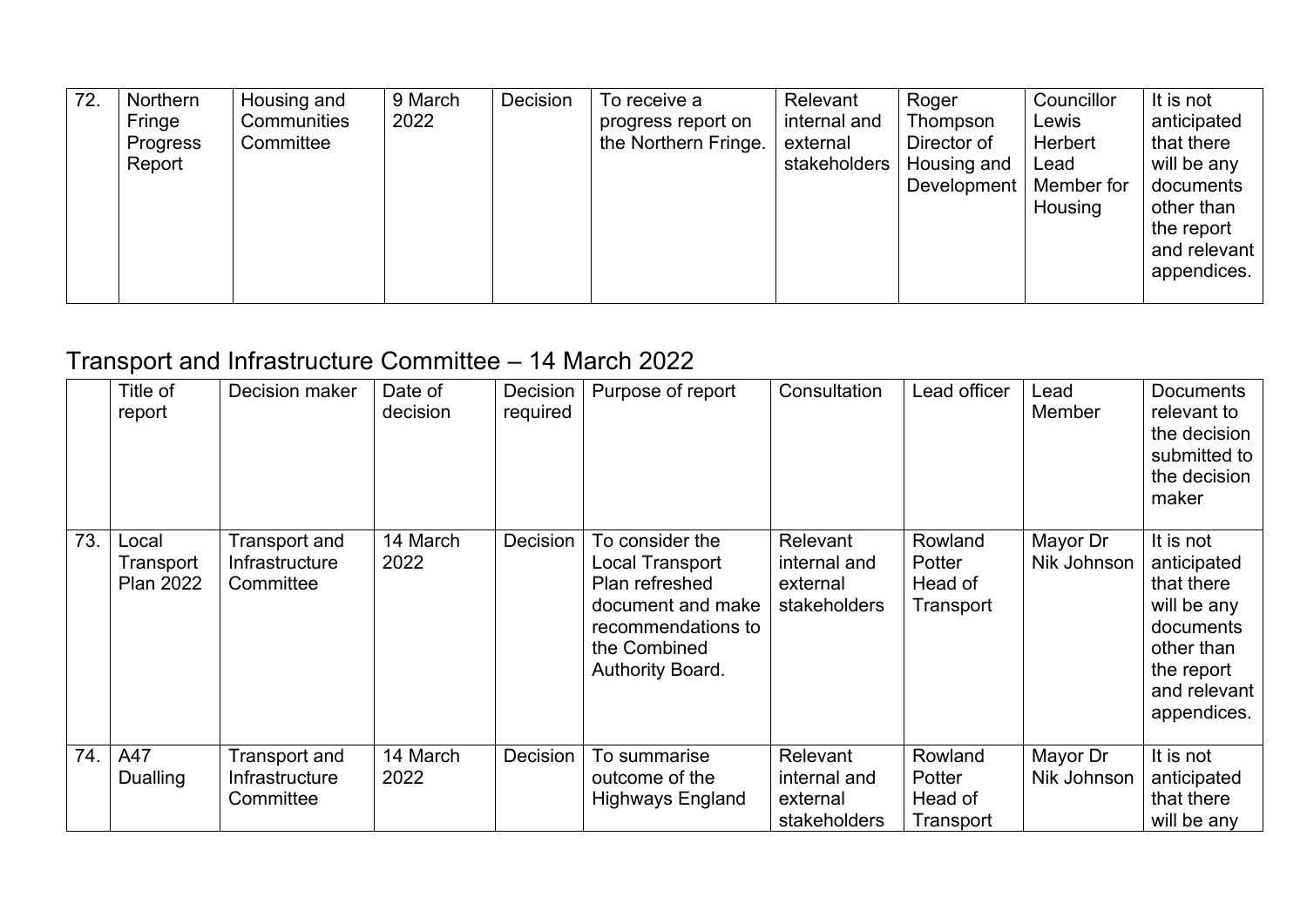| Title of<br>report                        | Decision maker | Date of<br>decision | Decision<br>required | Purpose of report                 | Consultation | Lead officer | Lead<br>Member | Documents<br>relevant to<br>the decision<br>submitted to<br>the decision<br>maker |
|-------------------------------------------|----------------|---------------------|----------------------|-----------------------------------|--------------|--------------|----------------|-----------------------------------------------------------------------------------|
| <b>Deferred</b><br>from<br><b>January</b> |                |                     |                      | Review and outline<br>next steps. |              |              |                | documents<br>other than<br>the report<br>and relevant<br>appendices.              |

### Skills Committee – 16 March 2022

|    | Title of report        | Decision      | Date of  | Decision | Purpose of report      | Consultation | Lead officer  | Lead          | <b>Documents</b> |
|----|------------------------|---------------|----------|----------|------------------------|--------------|---------------|---------------|------------------|
|    |                        | maker         | decision | required |                        |              |               | Member        | relevant to      |
|    |                        |               |          |          |                        |              |               |               | the decision     |
|    |                        |               |          |          |                        |              |               |               | submitted        |
|    |                        |               |          |          |                        |              |               |               | to the           |
|    |                        |               |          |          |                        |              |               |               | decision         |
|    |                        |               |          |          |                        |              |               |               | maker            |
|    |                        |               |          |          |                        |              |               |               |                  |
| 75 | <del>Local</del>       | <b>Skills</b> | 16 March | Decision | <b>To consider</b>     | Relevant     | John T Hill,  | Councillor    | It is not        |
|    | Industrial,            | Committee     | 2022     |          | recommendations on     | internal and | Director of   | Lucy          | anticipated      |
|    | Recovery,              |               |          |          | an integrated strategy | external     | Business &    | Nethsingha    | that there       |
|    | <b>Brexit and</b>      |               |          |          | for Cambridgeshire     | stakeholders | <b>Skills</b> | Lead          | will be any      |
|    | <b>Skills Strategy</b> |               |          |          | and Peterborough,      |              |               | Member for    | documents        |
|    |                        |               |          |          | including the Local    |              |               | <b>Skills</b> | other than       |
|    | <b>Business and</b>    |               |          |          | Industrial, Local      |              |               |               | the report       |
|    | <b>Skills Strategy</b> |               |          |          | Economic Recovery,     |              |               |               | and              |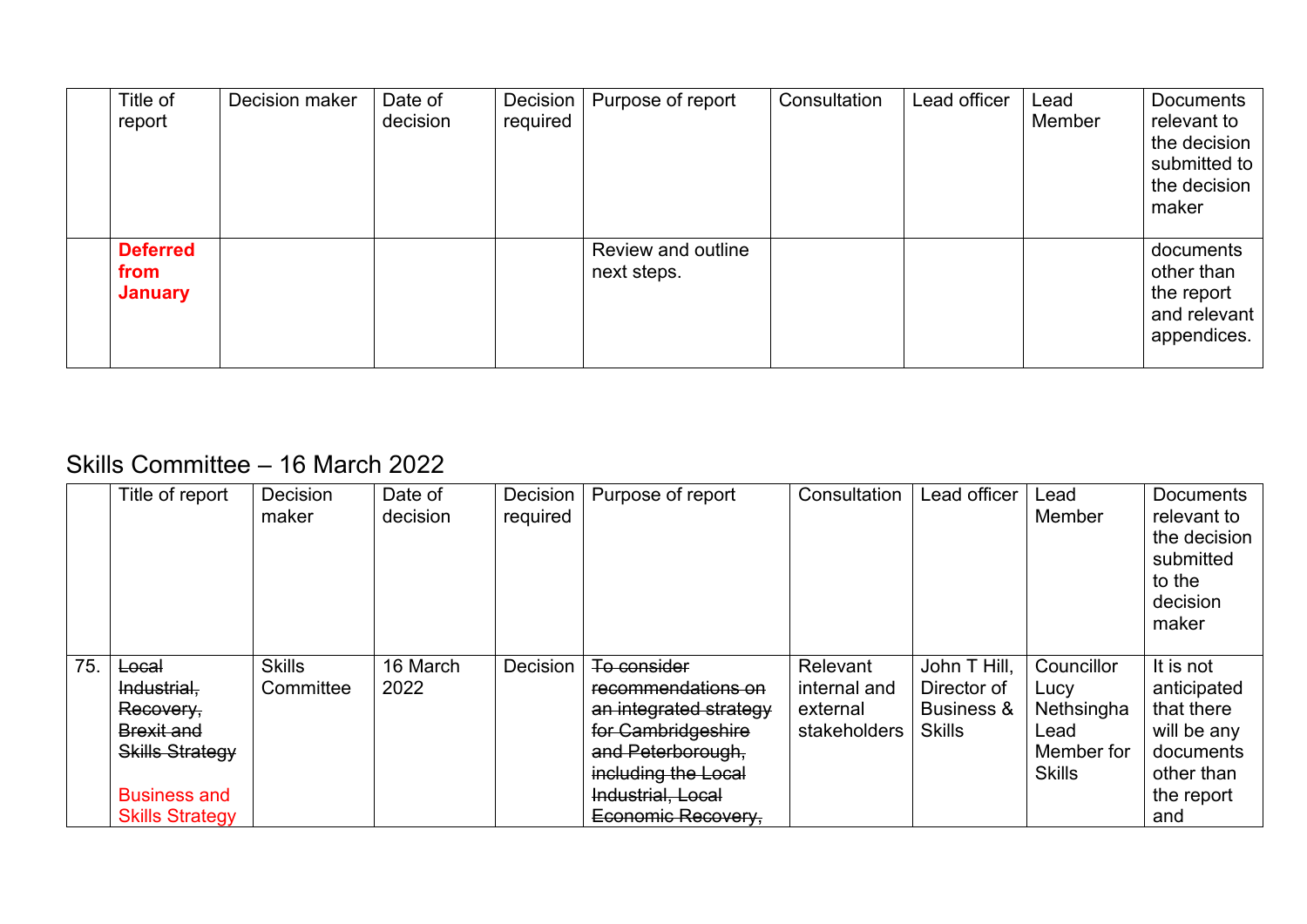|     | <b>Deferred from</b><br><b>January</b>                                                                                  |                            |                  |          | Post Brexit and<br><b>Employment and Skills</b><br>Strategies.<br>To consider the draft<br><b>Business and Skills</b><br>Strategy.        |                                                      |                                                             |                                                                         | relevant<br>appendices<br>to be<br>published                                                                                                           |
|-----|-------------------------------------------------------------------------------------------------------------------------|----------------------------|------------------|----------|-------------------------------------------------------------------------------------------------------------------------------------------|------------------------------------------------------|-------------------------------------------------------------|-------------------------------------------------------------------------|--------------------------------------------------------------------------------------------------------------------------------------------------------|
| 76. | Opportunities<br>to develop the<br><b>Greater South</b><br>East Energy<br>Hub<br><b>Deferred from</b><br><b>January</b> | <b>Skills</b><br>Committee | 16 March<br>2022 | Decision | To note the<br>opportunities for a<br>green supply chain<br>and skills<br>requirements in the<br>Cambridgeshire and<br>Peterborough area. | Relevant<br>internal and<br>external<br>stakeholders | John T Hill<br>Director of<br><b>Business</b><br>and Skills | Councillor<br>Lucy<br>Nethsingha<br>Lead<br>Member for<br><b>Skills</b> | It is not<br>anticipated<br>that there<br>will be any<br>documents<br>other than<br>the report<br>and<br>relevant<br>appendices<br>to be<br>published. |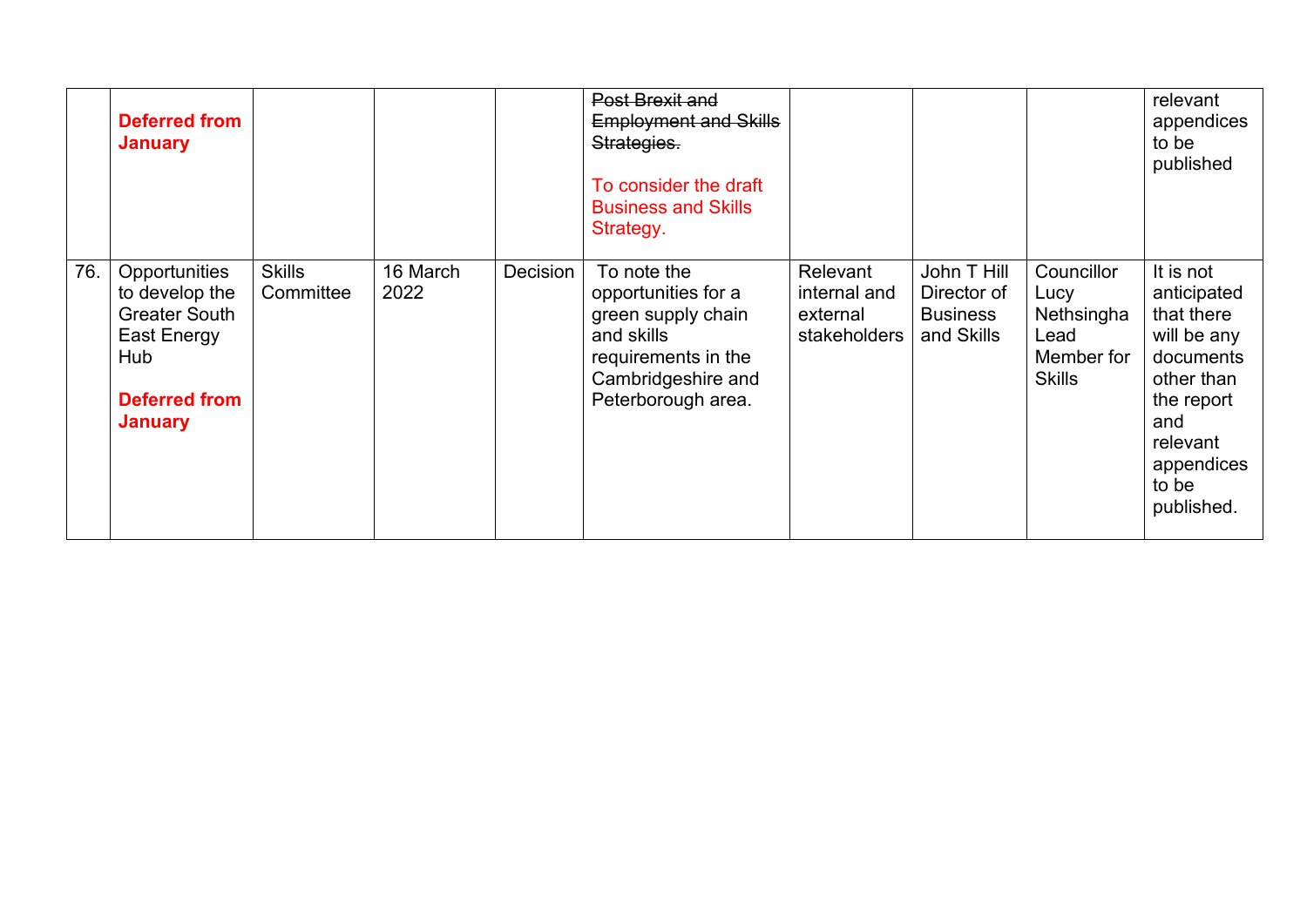## Combined Authority Board – 30 March 2022

### Governance Items

|     | Title of<br>report                                                             | <b>Decision maker</b>                                                       | Date of<br>decision | Decision<br>required | Purpose of report                                                                     | Consultation                                         | Lead officer                                                                   | Lead<br>Member          | <b>Documents</b><br>relevant to<br>the decision<br>submitted to<br>the decision<br>maker                                      |
|-----|--------------------------------------------------------------------------------|-----------------------------------------------------------------------------|---------------------|----------------------|---------------------------------------------------------------------------------------|------------------------------------------------------|--------------------------------------------------------------------------------|-------------------------|-------------------------------------------------------------------------------------------------------------------------------|
| 77. | Minutes of<br>the<br>meeting on<br>26 January<br>2022 and<br><b>Action Log</b> | Cambridgeshire<br>and<br>Peterborough<br>Combined<br><b>Authority Board</b> | 30 March<br>2022    | Decision             | To approve the<br>minutes of the<br>previous meeting<br>and review the<br>action log. | Relevant<br>internal and<br>external<br>stakeholders | Richenda<br>Greenhill,<br>Democratic<br><b>Services</b><br>Officer             | Mayor Dr<br>Nik Johnson | It is not<br>anticipated<br>that there<br>will be any<br>documents<br>other than<br>the report<br>and relevant<br>appendices. |
| 78. | Annotated<br>Forward<br>Plan                                                   | Cambridgeshire<br>and<br>Peterborough<br>Combined<br><b>Authority Board</b> | 30 March<br>2022    | Decision             | To approve the<br>latest version of the<br>forward plan.                              | Relevant<br>internal and<br>external<br>stakeholders | Robert<br>Parkin<br><b>Chief Legal</b><br>Officer and<br>Monitoring<br>Officer | Mayor Dr<br>Nik Johnson | It is not<br>anticipated<br>that there<br>will be any<br>documents<br>other than<br>the report<br>and relevant<br>appendices. |
| 79. | <b>Budget</b><br>Monitor<br>Update                                             | Cambridgeshire<br>and<br>Peterborough                                       | 30 March<br>2022    | Decision             | To provide an<br>update on the<br>revenue and capital                                 | Relevant<br>internal and<br>external<br>stakeholders | Jon Alsop<br>Section 73<br>Chief                                               | Mayor Dr<br>Nik Johnson | It is not<br>anticipated<br>that there<br>will be any                                                                         |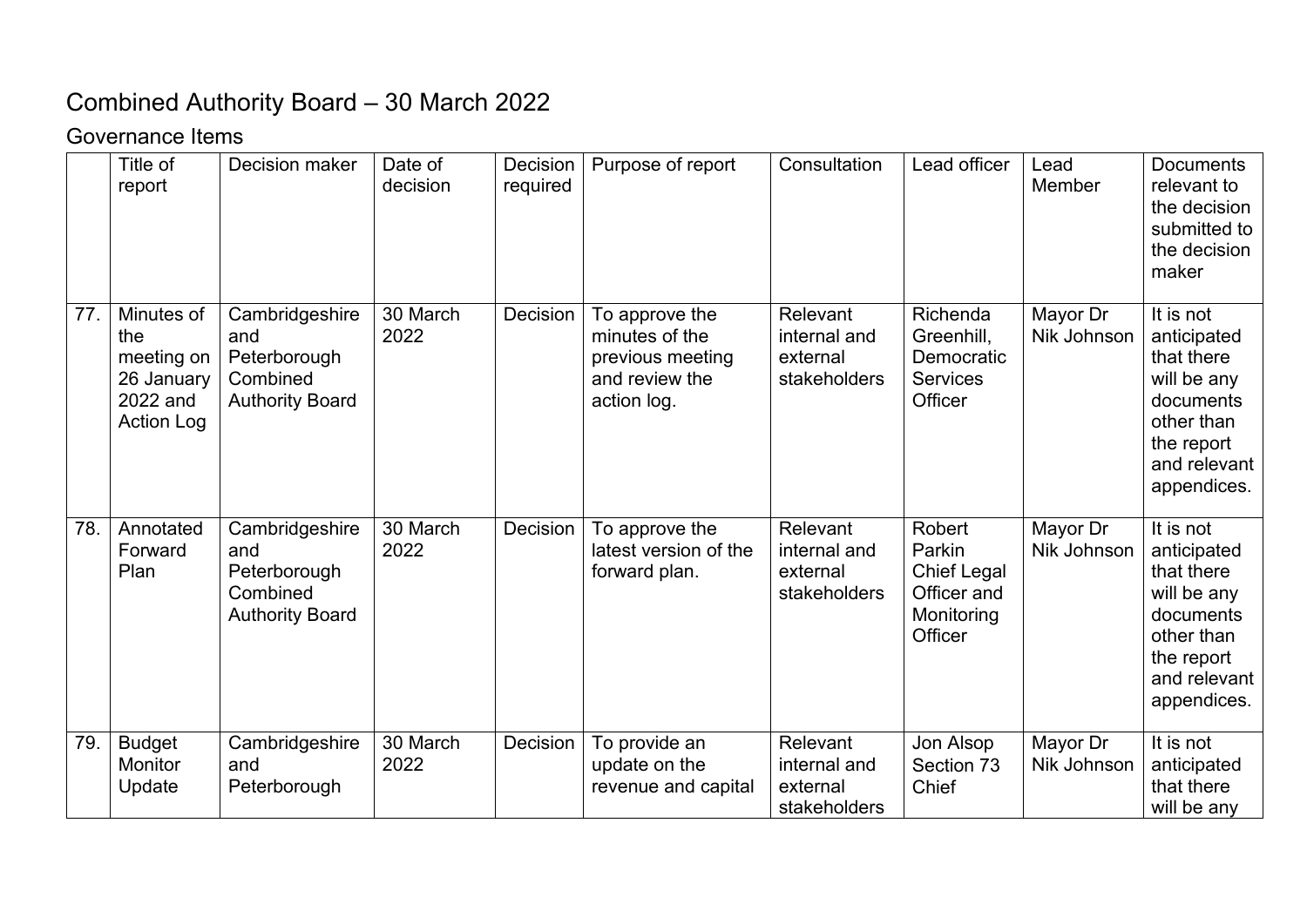| Title of<br>report | Decision maker                     | Date of<br>decision | Decision<br>required | Purpose of report                | Consultation | Lead officer       | Lead<br>Member | <b>Documents</b><br>relevant to<br>the decision<br>submitted to<br>the decision<br>maker   |
|--------------------|------------------------------------|---------------------|----------------------|----------------------------------|--------------|--------------------|----------------|--------------------------------------------------------------------------------------------|
|                    | Combined<br><b>Authority Board</b> |                     |                      | budgets for the year<br>to date. |              | Finance<br>Officer |                | documents<br>other than<br>the report<br>and relevant<br>appendices<br>to be<br>published. |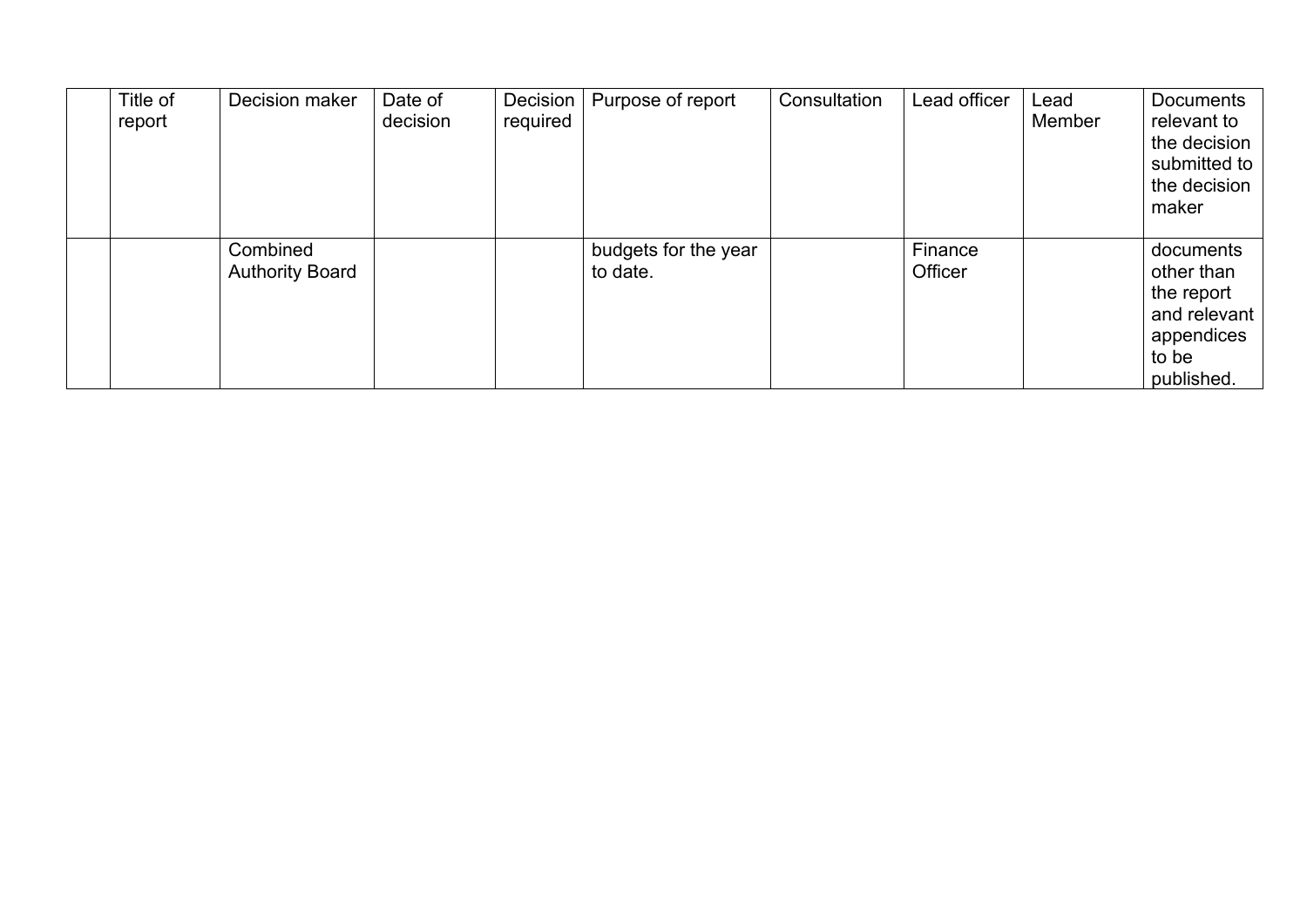## Combined Authority Decisions

|     | Title of report                                                                                                     | Decision maker                                                              | Date of<br>decision | Decision<br>required | Purpose of report                                                                                                                            | Consultation                                         | Lead officer                                               | Lead<br>Member                                                     | <b>Documents</b><br>relevant to<br>the decision<br>submitted to<br>the decision<br>maker                                                              |
|-----|---------------------------------------------------------------------------------------------------------------------|-----------------------------------------------------------------------------|---------------------|----------------------|----------------------------------------------------------------------------------------------------------------------------------------------|------------------------------------------------------|------------------------------------------------------------|--------------------------------------------------------------------|-------------------------------------------------------------------------------------------------------------------------------------------------------|
| 80. | Opportunities<br>to develop<br>the Greater<br>South East<br>Energy Hub<br><b>Deferred</b><br>from<br><b>January</b> | Cambridgeshire<br>and<br>Peterborough<br>Combined<br><b>Authority Board</b> | 30 March<br>2022    | Decision             | To note the<br>opportunities for a<br>green supply chain<br>and skills<br>requirements in the<br>Cambridgeshire<br>and Peterborough<br>area. | Relevant<br>internal and<br>external<br>stakeholders | John T Hill,<br>Director of<br>Business &<br><b>Skills</b> | Austen<br>Adams<br>Chair of the<br><b>Business</b><br><b>Board</b> | It is not<br>anticipated<br>that there<br>will be any<br>documents<br>other than<br>the report<br>and<br>relevant<br>appendices<br>to be<br>published |

### By recommendation to the Combined Authority Board

### Recommendations from the Transport and Infrastructure Committee

| Title of | Decision maker | Date of  | Decision | Purpose of report | Consultation | Lead officer | Lead   | Documents    |
|----------|----------------|----------|----------|-------------------|--------------|--------------|--------|--------------|
| report   |                | decision | required |                   |              |              | Member | relevant to  |
|          |                |          |          |                   |              |              |        | the decision |
|          |                |          |          |                   |              |              |        | submitted to |
|          |                |          |          |                   |              |              |        | the decision |
|          |                |          |          |                   |              |              |        | maker        |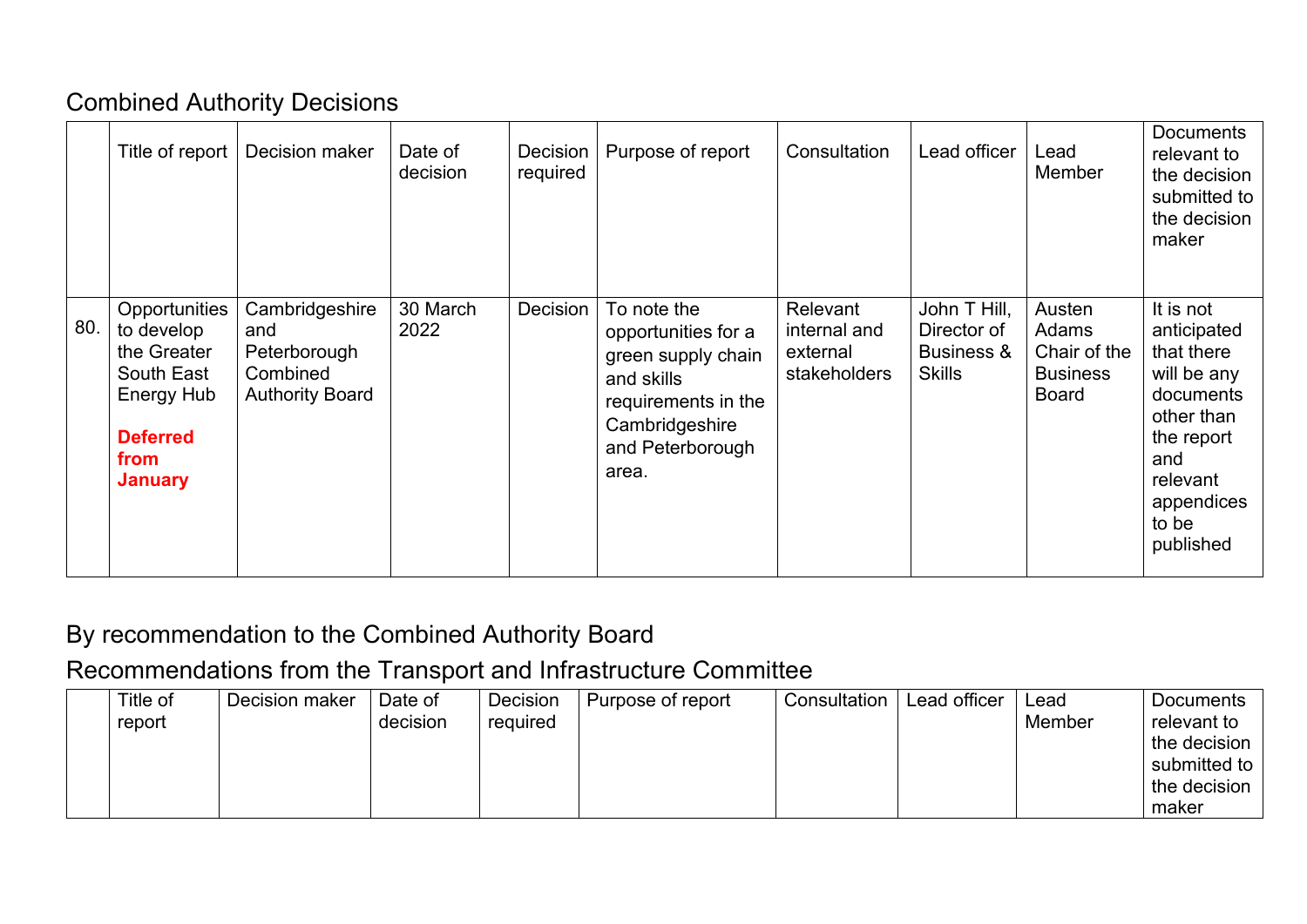| 81  | Local<br>Transport<br><b>Plan 2022</b>                              | Cambridgeshire<br>and<br>Peterborough<br>Combined<br><b>Authority Board</b> | 30 March<br>2022 | Key<br><b>Decision</b><br>2021/033 | To approve the Local<br><b>Transport Plan</b><br>refreshed document.                           | Relevant<br>internal and<br>external<br>stakeholders | Rowland<br>Potter<br>Head of<br>Transport | Mayor Dr Nik<br>Johnson | It is not<br>anticipated<br>that there<br>will be any<br>documents<br>other than<br>the report<br>and relevant<br>appendices. |
|-----|---------------------------------------------------------------------|-----------------------------------------------------------------------------|------------------|------------------------------------|------------------------------------------------------------------------------------------------|------------------------------------------------------|-------------------------------------------|-------------------------|-------------------------------------------------------------------------------------------------------------------------------|
| 82. | A47<br><b>Dualling</b><br><b>Deferred</b><br>from<br><b>January</b> | Cambridgeshire<br>and<br>Peterborough<br>Combined<br><b>Authority Board</b> | 30 March<br>2022 | Decision                           | To summarise<br>outcome of the<br><b>Highways England</b><br>Review and outline<br>next steps. | Relevant<br>internal and<br>external<br>stakeholders | Rowland<br>Potter<br>Head of<br>Transport | Mayor Dr Nik<br>Johnson | It is not<br>anticipated<br>that there<br>will be any<br>documents<br>other than<br>the report<br>and relevant<br>appendices. |

## Recommendations from the Housing and Communities Committee

|     | Title of<br>report | Decision maker         | Date of<br>decision | Decision<br>required | Purpose of report         | Consultation | Lead officer | Lead<br>Member | <b>Documents</b><br>relevant to<br>the decision<br>submitted to<br>the decision<br>maker |
|-----|--------------------|------------------------|---------------------|----------------------|---------------------------|--------------|--------------|----------------|------------------------------------------------------------------------------------------|
| 83. | Future             | Cambridgeshire         | 30 March            | Key                  | To consider the likely    | Relevant     | Roger        | Councillor     | It is not                                                                                |
|     | Combined           | and                    | 2022                | Decision             | activities and options    | internal and | Thompson     | Lewis          | anticipated                                                                              |
|     | Authority          | Peterborough           |                     | 2021/070             | for the future of the     | external     | Director of  | <b>Herbert</b> | that there                                                                               |
|     | Housing            | Combined               |                     |                      | <b>Combined Authority</b> | stakeholders | Housing and  |                | will be any                                                                              |
|     | Purpose            | <b>Authority Board</b> |                     |                      | Housing activity and      |              | Development  |                | documents                                                                                |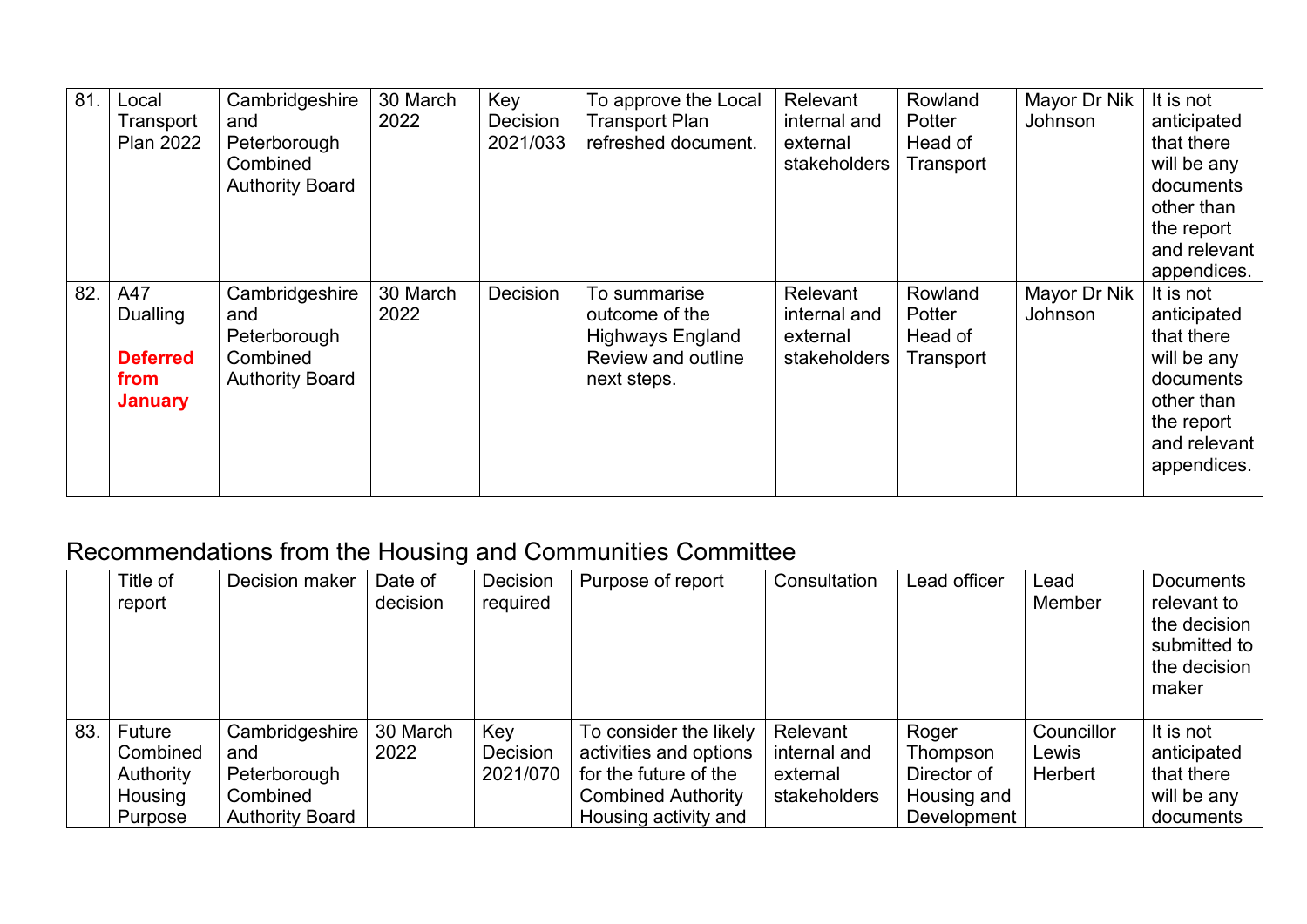| Title of<br>report                                            | Decision maker | Date of<br>decision | Decision<br>required | Purpose of report               | Consultation | Lead officer | Lead<br>Member                | <b>Documents</b><br>relevant to<br>the decision<br>submitted to<br>the decision<br>maker |
|---------------------------------------------------------------|----------------|---------------------|----------------------|---------------------------------|--------------|--------------|-------------------------------|------------------------------------------------------------------------------------------|
| and<br>Function<br>beyond<br>March<br>2022<br><b>New item</b> |                |                     |                      | programme beyond<br>March 2022. |              |              | Lead<br>Member for<br>Housing | other than<br>the report<br>and relevant<br>appendices.                                  |

### Recommendations from the Skills Committee

|    | Title of<br>report                                                                             | Decision maker                                                              | Date of<br>decision | Decision<br>required | Purpose of report                                                                                         | Consultation                                                          | Lead<br>officer                                            | Lead Member                                                          | <b>Documents</b><br>relevant to<br>the decision<br>submitted<br>to the<br>decision<br>maker |
|----|------------------------------------------------------------------------------------------------|-----------------------------------------------------------------------------|---------------------|----------------------|-----------------------------------------------------------------------------------------------------------|-----------------------------------------------------------------------|------------------------------------------------------------|----------------------------------------------------------------------|---------------------------------------------------------------------------------------------|
| 84 | <del>Local</del><br>Industrial,<br>Recovery,<br><b>Brexit and</b><br><b>Skills</b><br>Strategy | Cambridgeshire<br>and<br>Peterborough<br>Combined<br><b>Authority Board</b> | 30 March<br>2022    | Decision             | To consider<br>recommendations<br>on an integrated<br>strategy for<br>Cambridgeshire and<br>Peterborough, | Relevant<br>internal and<br>external<br>stakeholders<br>including the | John T Hill,<br>Director of<br>Business &<br><b>Skills</b> | Councillor<br>Lucy<br>Nethsingha<br><b>Lead Member</b><br>for Skills | It is not<br>anticipated<br>that there<br>will be any<br>documents<br>other than            |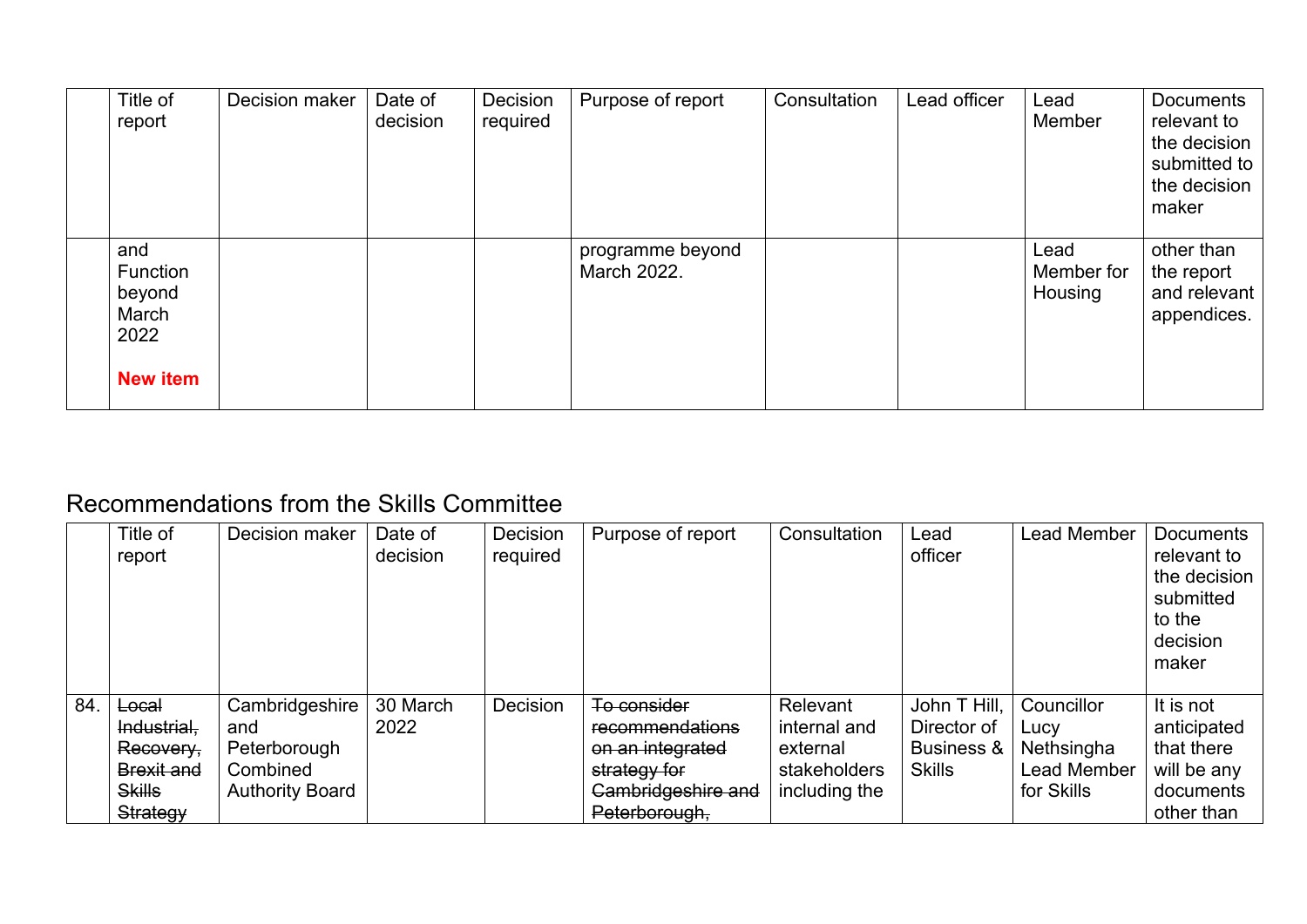|                 |  | including the Local          | <b>Skills</b> |  | the report |
|-----------------|--|------------------------------|---------------|--|------------|
| <b>Business</b> |  | Industrial, Local            | Committee     |  | and        |
| and Skills      |  | Economic                     |               |  | relevant   |
| Strategy        |  | Recovery, Post               |               |  | appendices |
|                 |  | <b>Brexit and</b>            |               |  | to be      |
| <b>Deferred</b> |  | <b>Employment and</b>        |               |  | published  |
| from            |  | Skills Strategies.           |               |  |            |
| <b>January</b>  |  |                              |               |  |            |
|                 |  | To approve the draft         |               |  |            |
|                 |  | <b>Business &amp; Skills</b> |               |  |            |
|                 |  | <b>Strategy</b>              |               |  |            |
|                 |  |                              |               |  |            |

### Recommendations from the Business Board

|     | Title of<br>report                                                                             | Decision maker                                                              | Date of<br>decision | Decision<br>required | Purpose of report                                                      | Consultation                                         | Lead officer                                                          | Lead<br>Member                                                     | <b>Documents</b><br>relevant to<br>the decision<br>submitted to<br>the decision<br>maker                                     |
|-----|------------------------------------------------------------------------------------------------|-----------------------------------------------------------------------------|---------------------|----------------------|------------------------------------------------------------------------|------------------------------------------------------|-----------------------------------------------------------------------|--------------------------------------------------------------------|------------------------------------------------------------------------------------------------------------------------------|
| 85. | Enterprise<br><b>Zones</b><br>Programme<br>Update<br><b>Deferred</b><br>from<br><b>January</b> | Cambridgeshire<br>and<br>Peterborough<br>Combined<br><b>Authority Board</b> | 30 March<br>2022    | Decision             | To update the<br>Board on the<br><b>Enterprise Zones</b><br>Programme. | Relevant<br>internal and<br>external<br>stakeholders | John T Hill,<br>Director of<br><b>Business &amp;</b><br><b>Skills</b> | Austen<br>Adams<br>Chair of the<br><b>Business</b><br><b>Board</b> | It is not<br>anticipated<br>that there<br>will be any<br>documents<br>other than<br>the report<br>and relevant<br>appendices |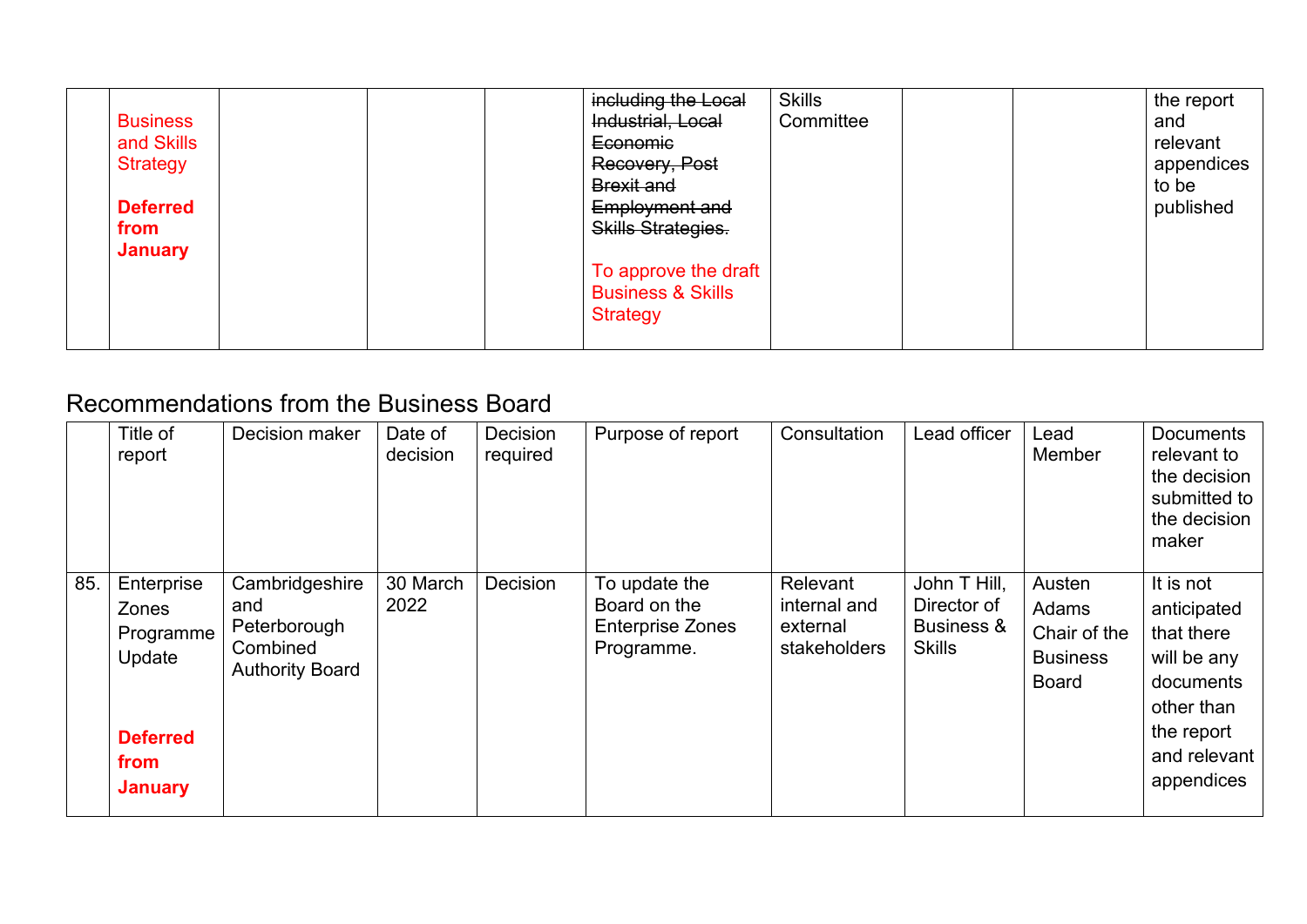|     |                                                                                   |                                                                             |                  |          |                                                                                                             |                                                      |                                                            |                                                                    | to be<br>published                                                                                                                                 |
|-----|-----------------------------------------------------------------------------------|-----------------------------------------------------------------------------|------------------|----------|-------------------------------------------------------------------------------------------------------------|------------------------------------------------------|------------------------------------------------------------|--------------------------------------------------------------------|----------------------------------------------------------------------------------------------------------------------------------------------------|
| 86. | <b>Digital</b><br>Sector<br>Strategy<br><b>Deferred</b><br>from<br><b>January</b> | Cambridgeshire<br>and<br>Peterborough<br>Combined<br><b>Authority Board</b> | 30 March<br>2022 | Decision | To approve and<br>adopt the<br><b>Digital Sector</b><br>Strategy for<br>Cambridgeshire and<br>Peterborough. | Relevant<br>internal and<br>external<br>stakeholders | John T Hill,<br>Director of<br>Business &<br><b>Skills</b> | Austen<br>Adams<br>Chair of the<br><b>Business</b><br><b>Board</b> | It is not<br>anticipated<br>that there<br>will be any<br>documents<br>other than<br>the report<br>and relevant<br>appendices<br>to be<br>published |

FP/11/2021